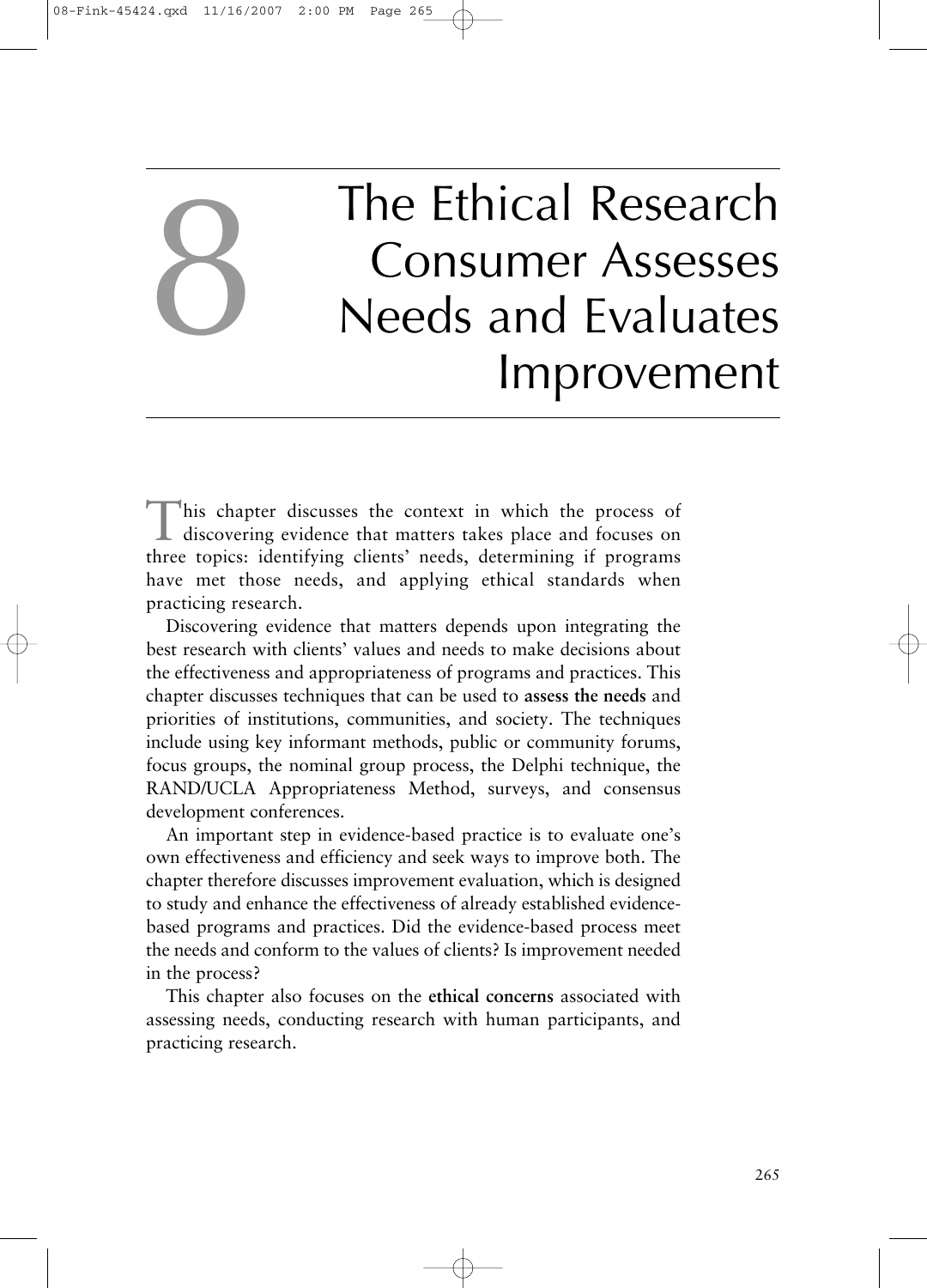After reading this chapter, you will be able to

- Distinguish among social, behavioral, administrative, environmental, communal, physical, and educational needs that affect the choice of evidence-based programs and standards for selecting evidence that matters
- Identify the features of techniques for assessing needs and priorities, such as key informant techniques, public or community forums, focus groups, the nominal group process, the Delphi technique, the RAND/UCLA Appropriateness Method, surveys, and consensus development conferences
- Compare the characteristics of improvement and effectiveness evaluations or evaluation research
- Identify the characteristics of research ethics and research misconduct in doing all types of evaluation research
- Identify the limitations of evidence-based practice and their ethical implications
- Distinguish among the ethical concerns that may occur when conducting research
- Distinguish among the ethical concerns that may occur when deciding if evidence matters

Figure 8.1 shows your location on the way to discovering evidence that matters.

## **Identifying Needs, Preferences, and Values \_\_\_\_\_\_\_\_\_\_\_\_\_**

Evidence-based practitioners count on the experimental method to provide evidence that matters and agree on the need to incorporate users' needs, preferences, and values and expectations into treatments, practices, and programs. A systematic effort to identify user needs and provide a context for them is called a **needs assessment**.

Needs occur when gaps in services and programs lead to unsolved problems affecting health, education, and social well-being. Needs are intertwined with values and preferences, which together affect priorities. For example, a community may need better social services for its elderly but may prefer to spend most of its resources on preventing violence in teens.

Needs can be arranged into six categories: social, communal or epidemiological, behavioral, environmental, educational, and administrative.

**Social needs** usually refer to the community's perceptions of its problems. For example, one community may see gang warfare or teen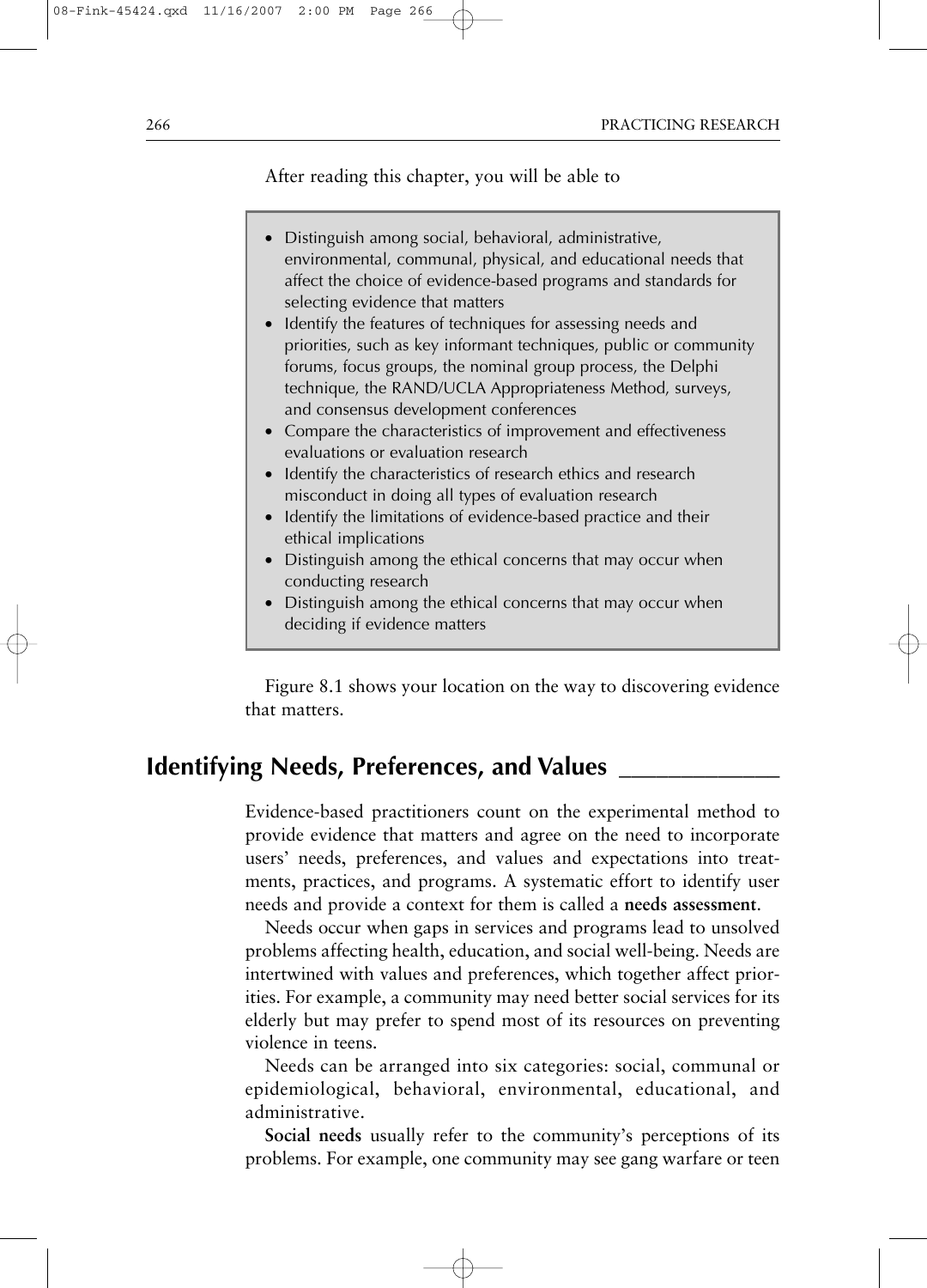

Figure 8.1 Location on the Way to Discovering Evidence That Matters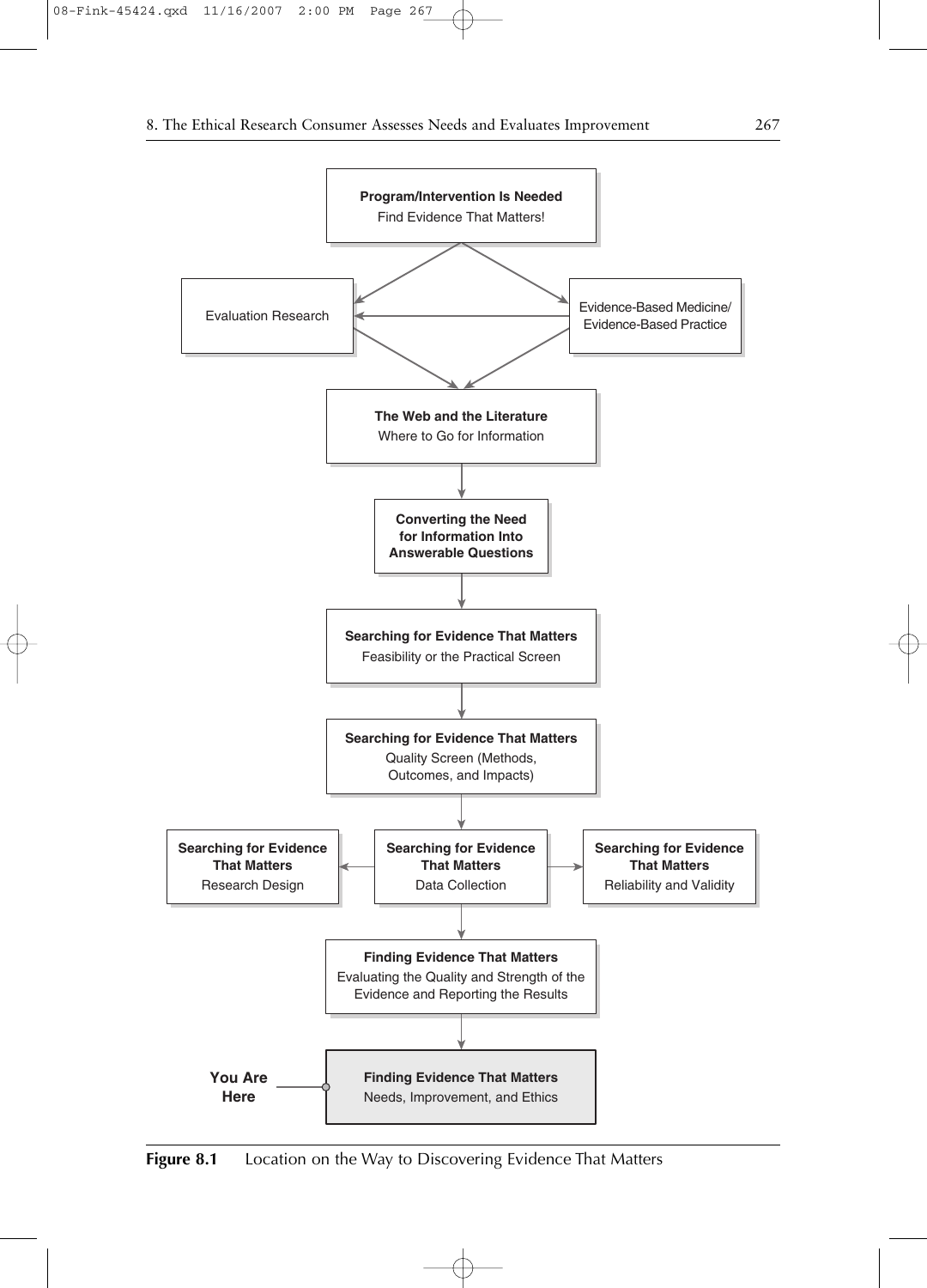violence as its major problem, while another may regard the unemployment of its youth as the most pressing need.

**Communal or epidemiological needs** refer to problems that can be documented to affect a large number of people in the community. For example, school records may reveal inadequacies in meeting the needs of special education students in a school district, and a review of the state's statistics on low-weight births may reveal higher than state averages for three counties. Data on communal or epidemiological needs usually come from school or medical records, administrative documents, and other databases like vital statistics and local and national surveys of the public's health, educational status, and welfare.

**Behavioral needs** refer to individual and communal lifestyles and beliefs that affect a community's well-being. Abundant evidence exists, for example, that some communities rely on diets that are high in fat and that this contributes to high rates of obesity and to concomitant illnesses in those communities. As another example, prenatal care may be viewed by some in Community A as a necessity, while in Community B it may be seen as an attempt to make a medical problem out of a natural process.

**Physical needs** refer to social or physical factors that are external to an individual or a community. If access to nutritious food is limited in a community, for instance, then it will be difficult to implement a program to instill good eating practices.

**Educational needs** refer to individual and community knowledge, attitudes, skills, and self-efficacy beliefs. Some communities are interested in the social and political process and have knowledge about how the "system" works. Others are less interested in or knowledgeable about these things.

**Administrative needs** refer to policies and resources that exist in the organizations and institutions (e.g., schools, hospitals, businesses, nongovernmental organizations) that might facilitate or hinder the adoption of a new program. Evaluation of these needs helps to answer questions like these: What are the barriers to implementation (e.g., lack of staff commitment, lack of space)? What policies should be changed to remove the barriers?

Table 8.1 summarizes each of the six needs that can be explored through a needs assessment.

## **Techniques for Assessing Needs \_\_\_\_\_\_\_\_\_\_\_\_\_\_\_\_\_\_\_\_\_\_\_**

At least seven methods are commonly used in assessing individual and public needs. Each has its advantages and limitations.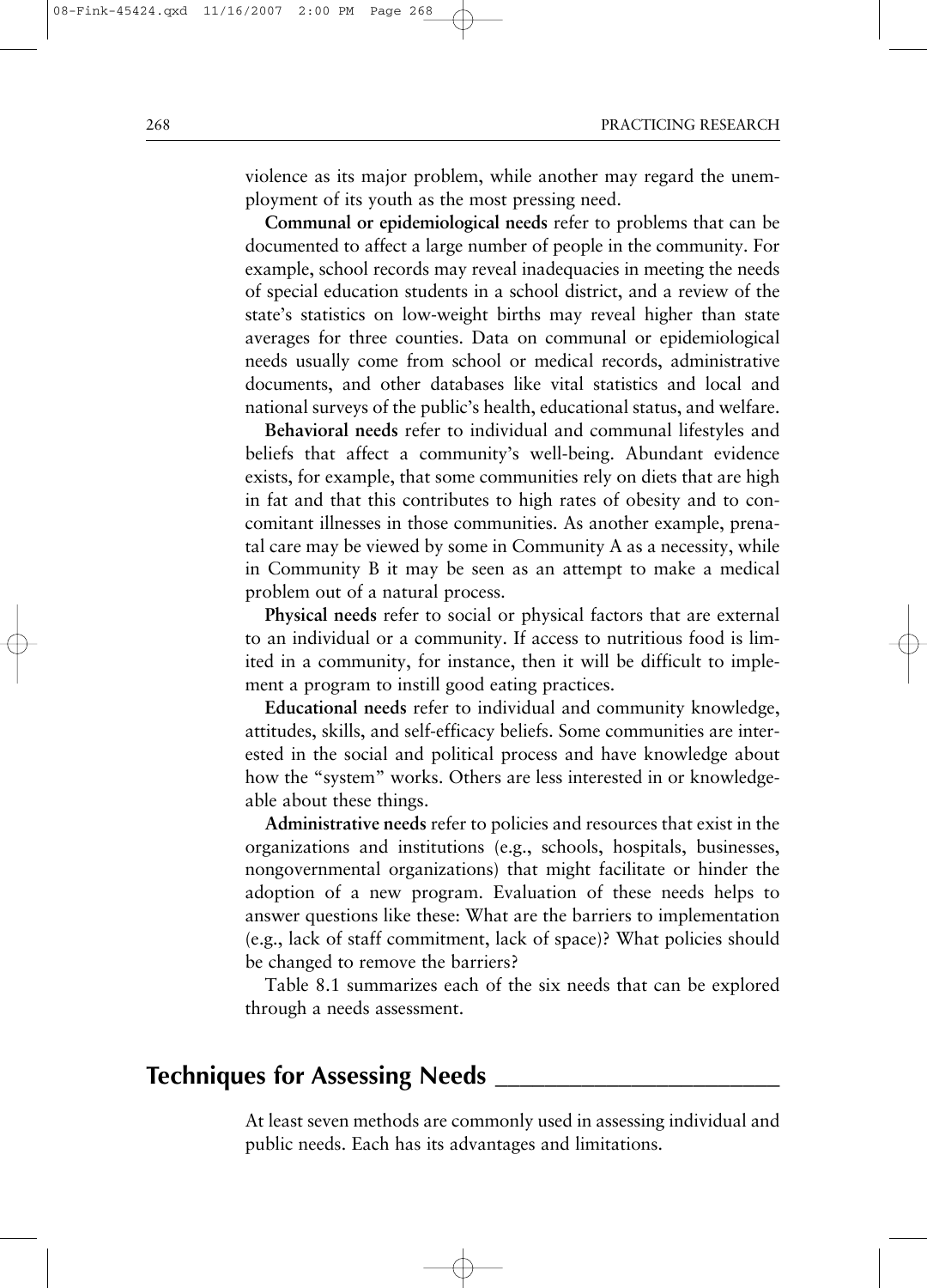| 8. The Ethical Research Consumer Assesses Needs and Evaluates Improvement | 269 |  |  |  |
|---------------------------------------------------------------------------|-----|--|--|--|
|---------------------------------------------------------------------------|-----|--|--|--|

| Need                         | Explanation                                                                                                                                  | Question/Comment                                                                                                                                                          |
|------------------------------|----------------------------------------------------------------------------------------------------------------------------------------------|---------------------------------------------------------------------------------------------------------------------------------------------------------------------------|
| Social                       | People's perception of their<br>own needs                                                                                                    | What are the community's needs<br>and preferences? Does the<br>community have the resources<br>to solve problems? How readily<br>can the community implement<br>programs? |
| Communal/<br>Epidemiological | Determination by researchers<br>or practitioners of which<br>problems are important for<br>specific groups in a<br>community                 | Information comes from analyses<br>of school records, national<br>databases, and administrative<br>databases                                                              |
| Behavioral                   | Determination of individual<br>and community lifestyles<br>or behaviors that<br>contribute to existing<br>needs                              | For instance, these may include<br>dietary preferences that lead to<br>obesity and diabetes; customs<br>regarding receipt of prenatal<br>care                             |
| Environmental                | External social and physical<br>factors                                                                                                      | For instance, how healthy are the<br>foods served to children in<br>school cafeterias? How<br>accessible is prenatal care?<br>Fresh fruits and vegetables?                |
| Educational                  | Individual and community<br>knowledge, attitudes, skills,<br>and self-efficacy beliefs                                                       | A major question is how these<br>factors interact to assure the<br>implementation of new<br>programs and practices                                                        |
| Administrative               | Refers to policies and<br>resources prevailing in the<br>organizational context that<br>might facilitate or hinder<br>program implementation | What are the barriers to<br>implementation (e.g., staff<br>commitment, lack of space)?                                                                                    |

**Table 8.1** Exploring Six Needs

## **Key Informant**

The purpose of the **key informant method** is to collect information about a community's needs by interviewing community leaders who are likely to be in a position to know what the needs are. Key informants in most communities include religious leaders, physicians, teachers, selected members of public service organizations, the mayor, public safety administrators, business owners, and so on.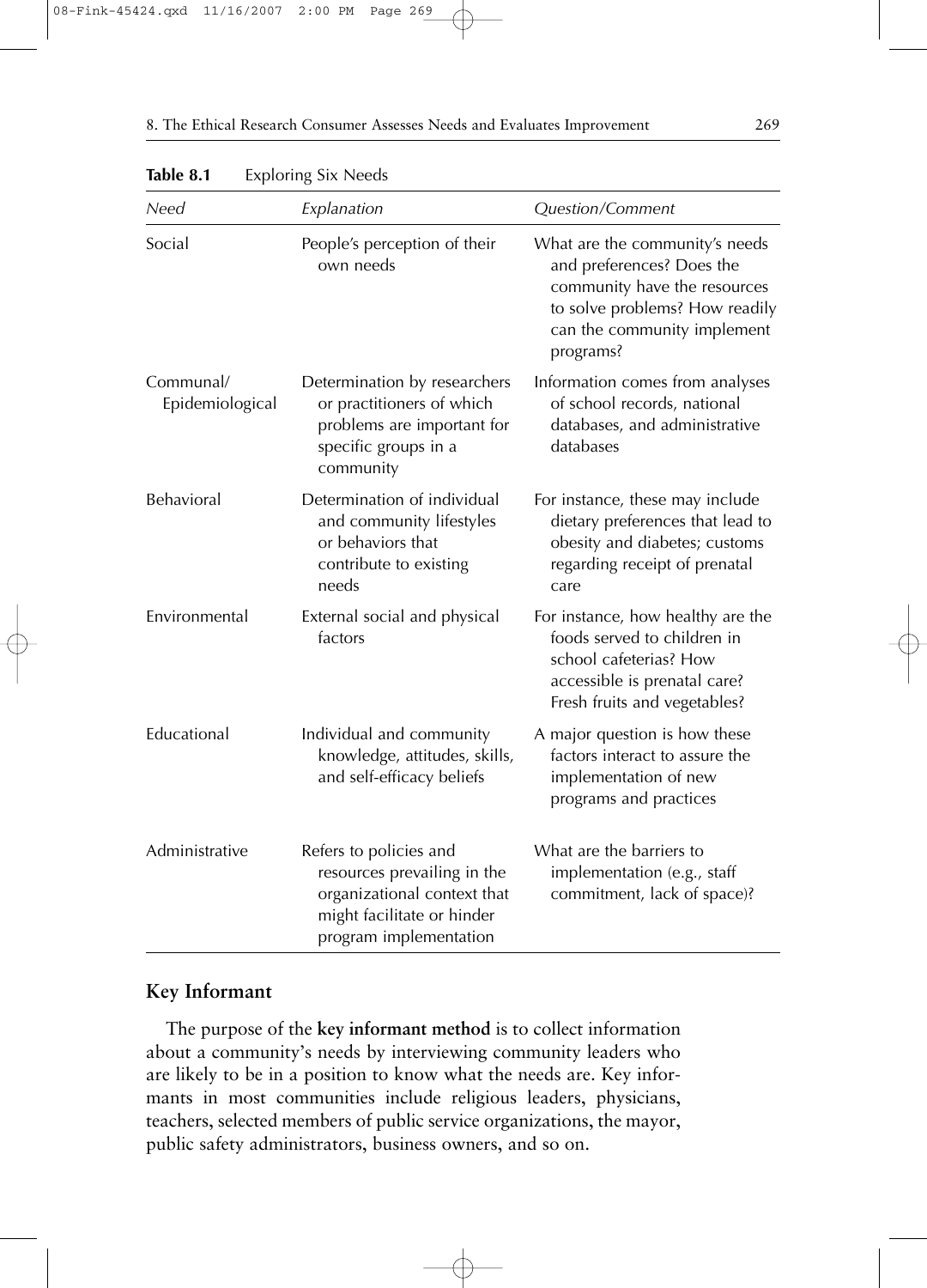The key informant technique is relatively inexpensive to implement because the interviews are almost always conducted locally, and no travel costs are incurred. Because only a relatively few people are interviewed (say, 25), analyzing the results is relatively simple. Further, the technique is useful for getting a variety of perspectives on any single set of problems and an "insider's" view of events.

The main disadvantage of the key informant technique is that you cannot be sure that you have interviewed all relevant people, and, if you did not, the results may not be representative or correct. Also, the leaders who are willing and able to participate may not always be the "voice" of the people. If you want input from the community itself, a technique like the public forum may be a better choice.

#### **Public or Community Forum**

A community forum consists of a group of people who meet together to discuss a common problem. The meeting is open to all members of the community.

The purpose of convening one or more public forums is to obtain information from a relatively large number of people in the community at one time. The community may share a geographic area (e.g., a school district) or a special interest (e.g., parents whose children are threatened by school gangs). Usually, a single agency—a community college, a homeowners' association, the local Parent Teacher Association sponsors the forum and drafts the initial questions for participants. The questions focus on the needs that should have highest priorities in the community, what is being done currently to meet the needs, what should be done in the future, and where resources might come from.

**Public or community forums** are useful in enabling a large number of interested participants with diverse perspectives to have their say. If done well, a forum can provide a relatively quick look at the community's present needs. Good leadership and advance preparation are crucial if only to make sure that good community debate does not turn into pointless argument.

#### **Focus Groups**

A focus group is designed to collect information from "insiders" or "people in the know." The group usually consists of about 10 carefully selected participants and a trained moderator. The session lasts about two hours and is centered on getting answers to four or five carefully constructed questions. Focus group participants almost always receive financial rewards for participation.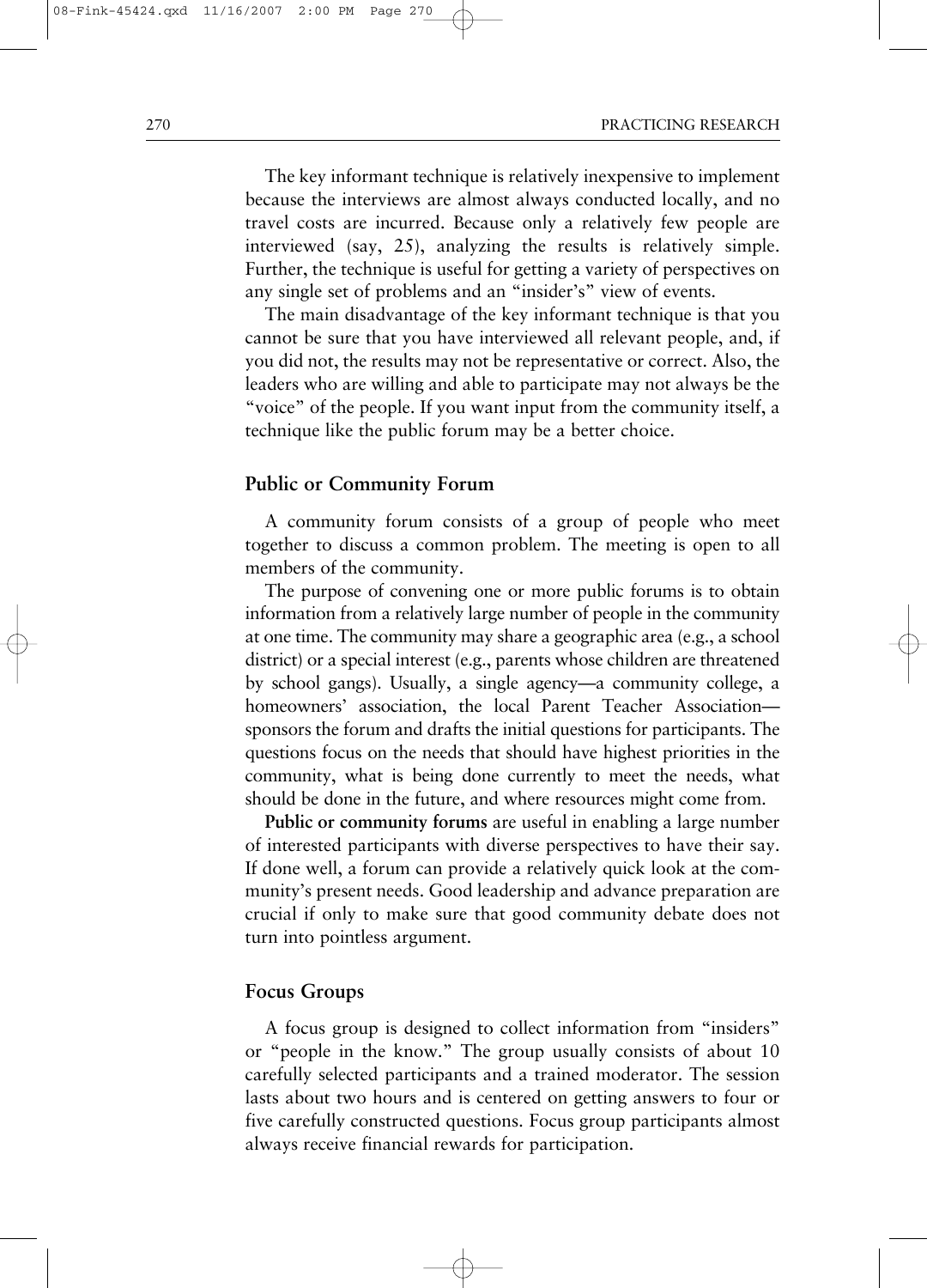The advantage of a well-conducted focus group is that it can produce answers to difficult questions in a short period of time. **Focus groups** are, however, among the most costly needs assessment methods. The questions asked of the group must be skillfully assembled, and an experienced moderator is needed to conduct the discussion. Often, many focus groups are deemed necessary to get a full complement of community views, so, if you add in the incentives, the costs can become pretty steep.

#### **Nominal Group Process**

In the nominal group technique, participants are brought together for a discussion session led by a moderator. After the topic of concern has been presented to session participants and they have had an opportunity to ask questions or briefly discuss the scope of the topic, they are asked to take a few minutes to think about and write down their responses. The session moderator will then ask each participant to read, and elaborate on, one of his or her responses. These are noted on a flipchart. Once everyone has given a response, participants will be asked for a second or third response, until all of their answers have been noted on flipchart sheets posted around the room.

Once duplications are eliminated, each response is assigned a letter or number. Session participants are then asked to choose up to 10 responses that they feel are the most important and rank them according to their relative importance. These rankings are collected from all participants and aggregated. Here is an example:

| Response  | Participant 1 | Participant 2 | Participant 3 | Columns<br>Inserted<br>Here for<br>Participants<br>$4 - 12$ | Relative<br>Importance<br>of Each<br>Response |
|-----------|---------------|---------------|---------------|-------------------------------------------------------------|-----------------------------------------------|
| A         | ranked 1st    | ranked 2nd    | ranked 2nd    |                                                             | 5 participants<br>ranked A 1st                |
| B         | ranked 3rd    | ranked 1st    | ranked 3rd    |                                                             | 7 participants<br>ranked B 3rd                |
| $\subset$ | ranked 2nd    | ranked 3rd    | ranked 1st    |                                                             | 6 participants<br>ranked C 2nd                |
| D         | ranked 4th    | ranked 4th    | ranked 4th    |                                                             | 12 participants<br>ranked D 4th               |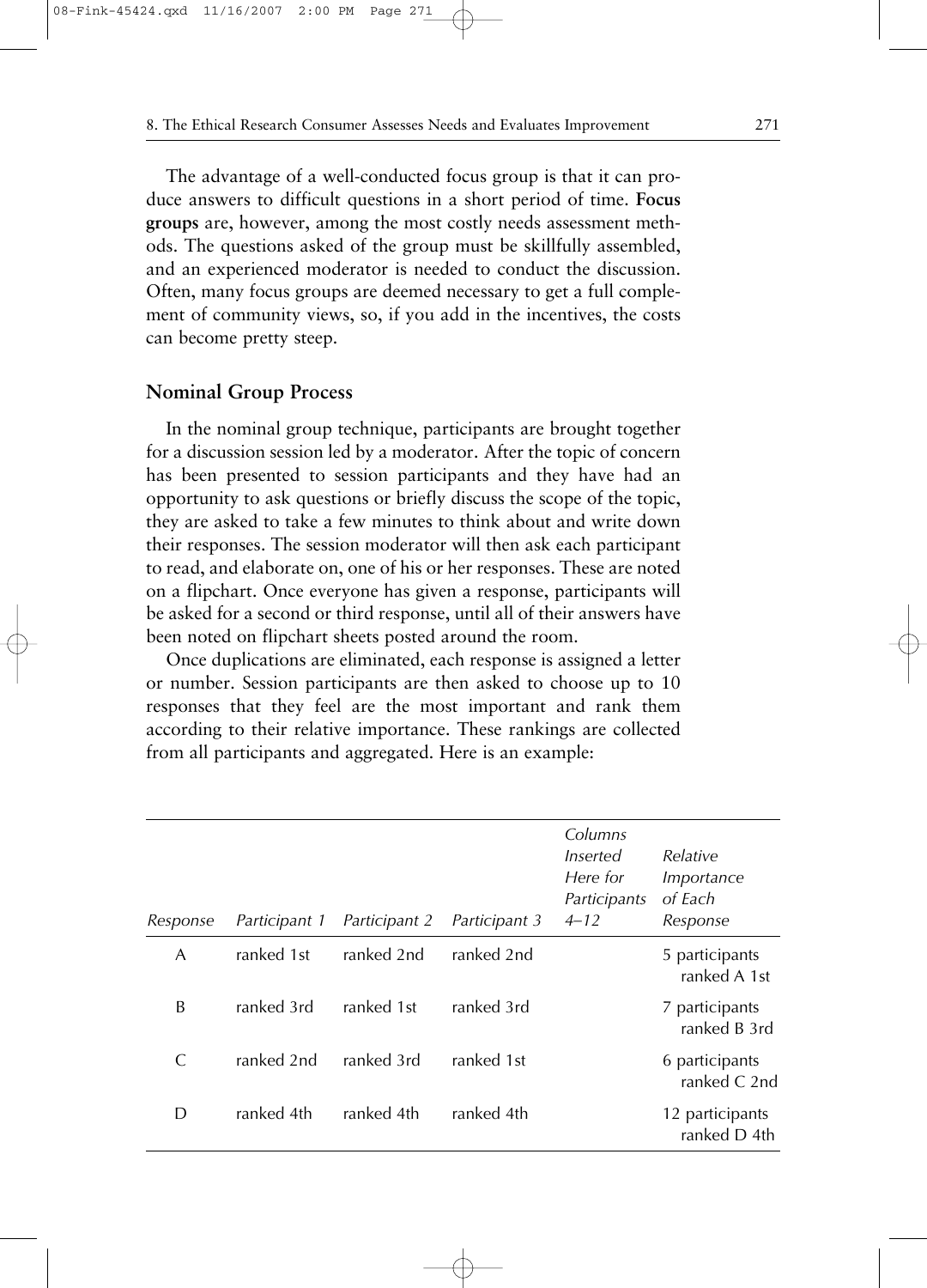Sometimes, the results are given back to the participants in order to stimulate further discussion, and perhaps a readjustment in the overall rankings will be assigned to the various responses. This is done only when group consensus regarding priorities is important.

The **nominal group process** can be used in a wide variety of settings. For example, a nominal group process was used to collate information for the development of a mental health program for victims of drought in rural Australia (Sartore). Twenty-three participants were recruited in consultation with rural mental health organizations. They were asked questions about the best mental health service strategies to minimize and respond to the mental health impact of drought. Three general strategies emerged: community-building and education about the physical, financial, and mental health effects of drought; cooperation between and coordination among agencies in delivering mental health and other drought support; and continuity and planning of improved mental health services.

#### **Delphi Technique**

The **Delphi technique** is a structured method of determining the degree of agreement on a topic, selecting alternatives, or setting priorities. Delphi techniques use questionnaires that are completed by participants on their own, in groups, or both. The questionnaires are structured to ask people to rate or rank the importance or validity of certain ideas. For example, Delphi participants might be asked to rate the importance of a particular program objective (1 = *definitely important* to 5 = *definitely not important*) as well as the likelihood that it might be achieved in a particular institution (1 = *definitely likely* to 5 = *definitely not likely*). The results of the ratings (round 1) are sent back to the respondents who are asked to review them and re-rate the items (round 2).

In "mailed" Delphi's (regular mail, e-mail, or on the Web), the participants are usually not known to one another. "Anonymity" is thought to encourage people to focus on the issues rather than on each other. In a Delphi variation in which round 1 is mailed but round 2 is a face-to-face meeting, the participants are known to each other, but their individual ratings are not. The idea behind a face-toface discussion of the first round's results is that the dialogue increases attention to the subtleties of the issues and introduces new views into the rating process.

The following example (Example 8.1) describes an actual use of the Delphi method to identify the essential characteristics of cognitive behavioral treatment manuals.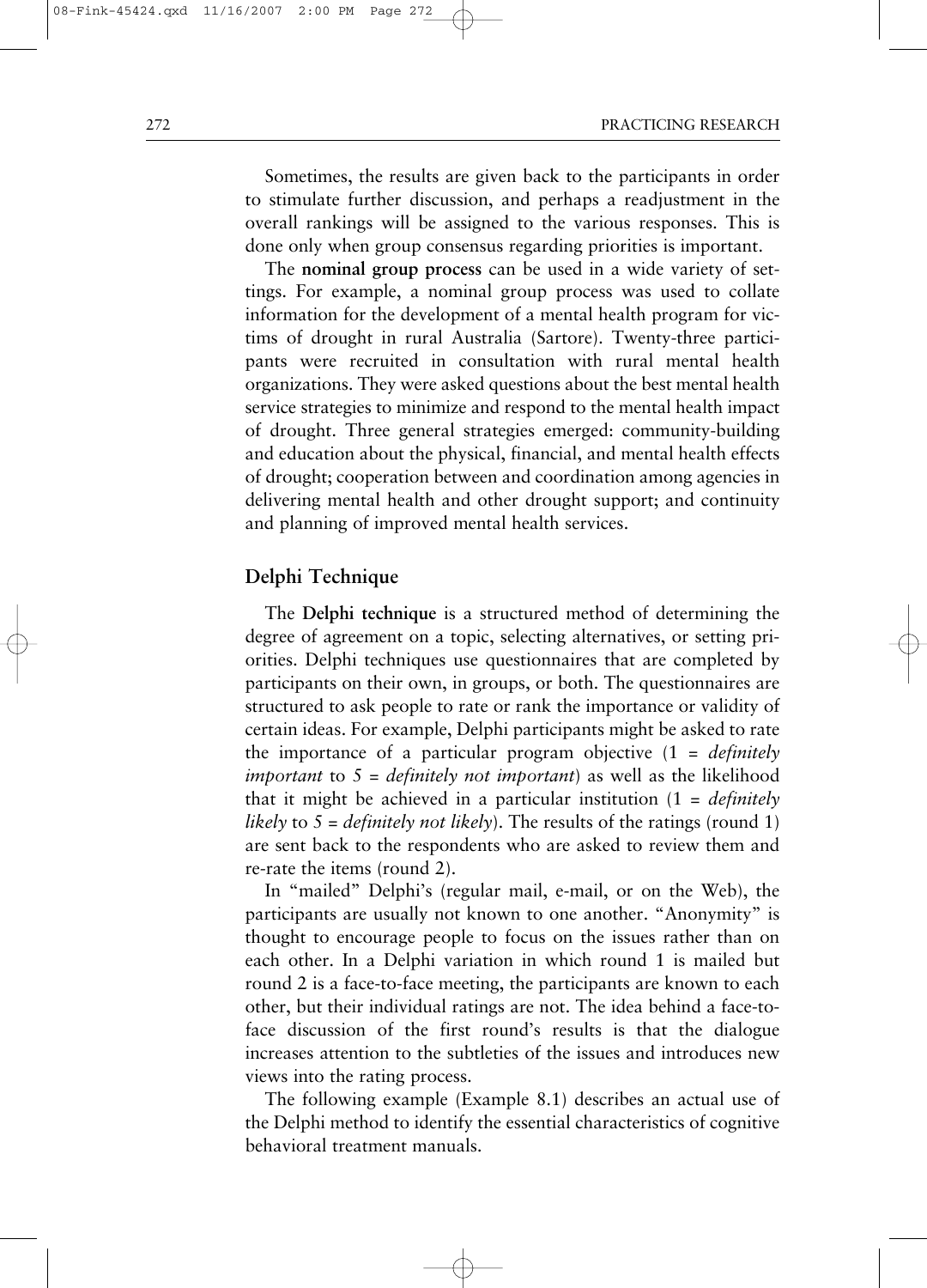#### **Example 8.1** Using Delphi by E-Mail: What Do Experts Agree Should Be in a Cognitive Behavioral Treatment Manual?

#### **Who Were the Delphi Participants?**

All participants were experts who were defined as individuals who have published treatment manuals or have used them in published research. Potential participants' names were gathered primarily through an electronic search of the online literature.

#### **How Was Anonymity Guaranteed?**

Twenty-nine prospective participants were e-mailed a pre-notification letter inviting them to participate in the study. A positive response was viewed as informed consent. The e-mail process enabled the mass mailing of all correspondence without individuals' knowledge of each other.

#### **What Was the Study Plan?**

*Round 1.* An e-mail, with attachment, was sent to the consenting sample. In the attachment, participants were asked to list their preferences for the contents of a good cognitive behavioral therapy treatment manual.

*Round 2.* Items generated from round 1 were thematically analyzed by the investigators and a colleague experienced in using treatment manuals. When initial disagreement regarding the categorization of items occurred, discussion took place until the investigator and his colleague reached agreement. Following analysis, a questionnaire was designed for the subsequent rounds. In order to facilitate completion, a 3-point rating scale was generated for each item:

- $E =$  Essential. Each manual must contain this item
- $D =$  Desirable. Inclusion of this item enhances the manual
- $I = Inappropriate. Not applicable to the manual$

*Round 3.* The results of round 2 were collated, and the percentage agreement for each category was placed next to each item. The returned questionnaire included the participants' original responses, and participants were given the opportunity to amend their selections (if desired) in response to viewing the overall feedback.

#### **How Was Consensus Defined?**

As there is no agreement concerning the required degree of consensus in a Delphi study, the investigators set consensus levels at two-thirds of the responses.

#### **What Did the Delphi Find to Be Essential?**

Only 11 (13%) of the generated items were rated as essential: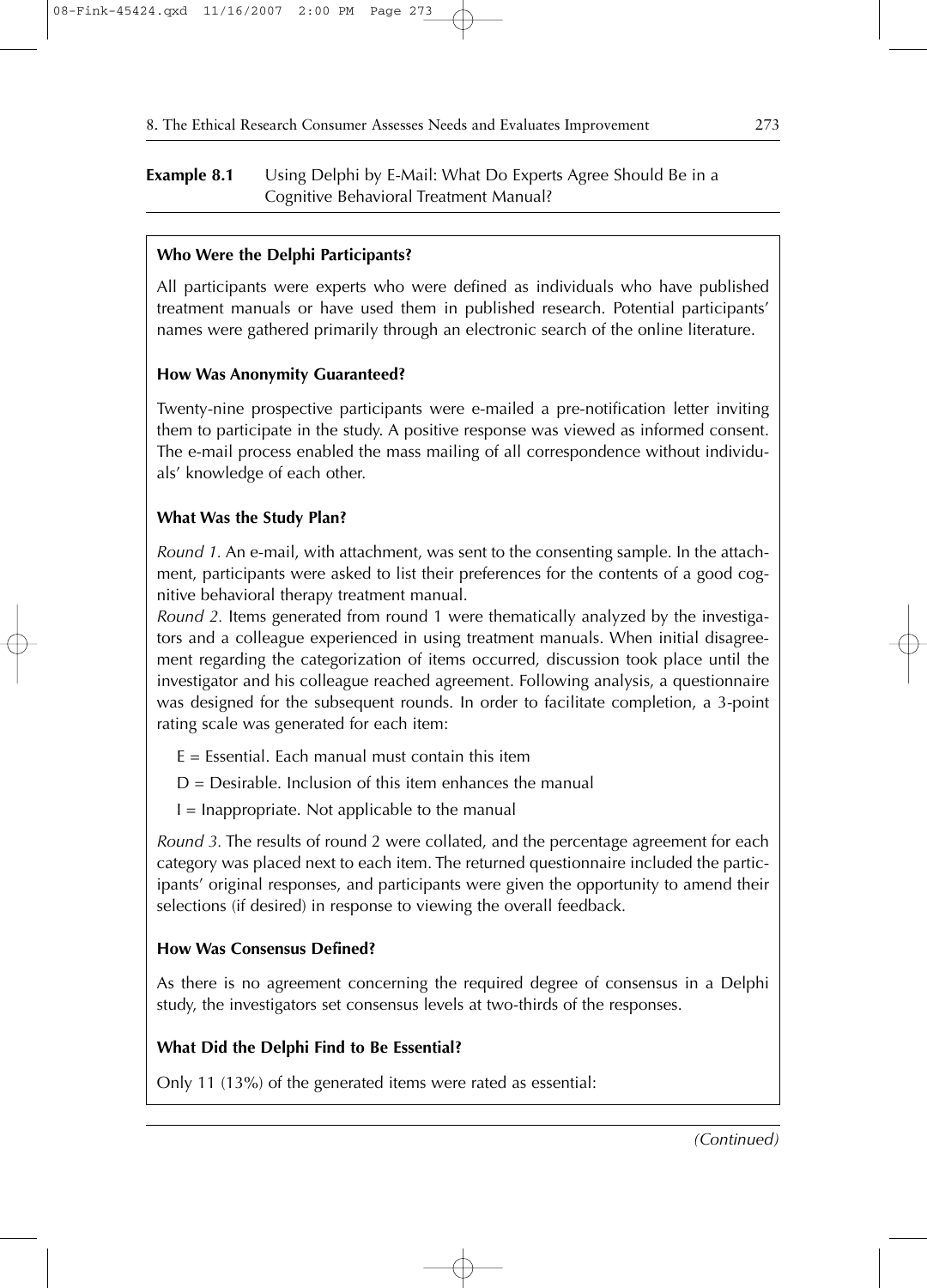#### **Example 8.1** (Continued)

| General characteristics of treatment manuals                                                                                                                                                        |
|-----------------------------------------------------------------------------------------------------------------------------------------------------------------------------------------------------|
| Appropriate for the problem addressed<br>Coherent and focused<br>Based on a clear theoretical model                                                                                                 |
| General information that should be found in treatment manuals                                                                                                                                       |
| A clear specification of what the intervention aims to do<br>A statement of the aims and objectives of each session<br>A detailed description of the problem for which the manual has been designed |
| Intervention strategies/chapters                                                                                                                                                                    |
| Rationale of therapy should be linked to intervention<br>Treatment procedures should be detailed<br>Treatment procedures should be illustrated with realistic clinical case examples                |
| Specific content of patient led treatment manuals                                                                                                                                                   |
| User friendly<br>Give hope that therapy will work                                                                                                                                                   |

A unique feature of the Delphi technique is the anonymity of participants or responses. If participants are not known to one another, the method can be used to obtain agreement among groups and individuals that are normally hostile to one other. But Delphi participants may not be representative of the very group whose needs are being assessed, and this is a limitation. Participation requires the completion of written questionnaires through at least two rounds. Not everyone is survey savvy and can spend the required time. If the results are seen as nonrepresentative, then they might not be taken seriously. Further, no established definition of agreement or consensus exists, and this alone can make Delphi findings appear arbitrary for those who would use a different definition. Finally, the method tends to encourage a middle-of-the-road view, especially if average ratings or majority ratings are used.

### **The RAND/UCLA Appropriateness Method**

The **RAND/UCLA Appropriateness Method (RUAM)** is a method for determining the extent of agreement on controversial topics and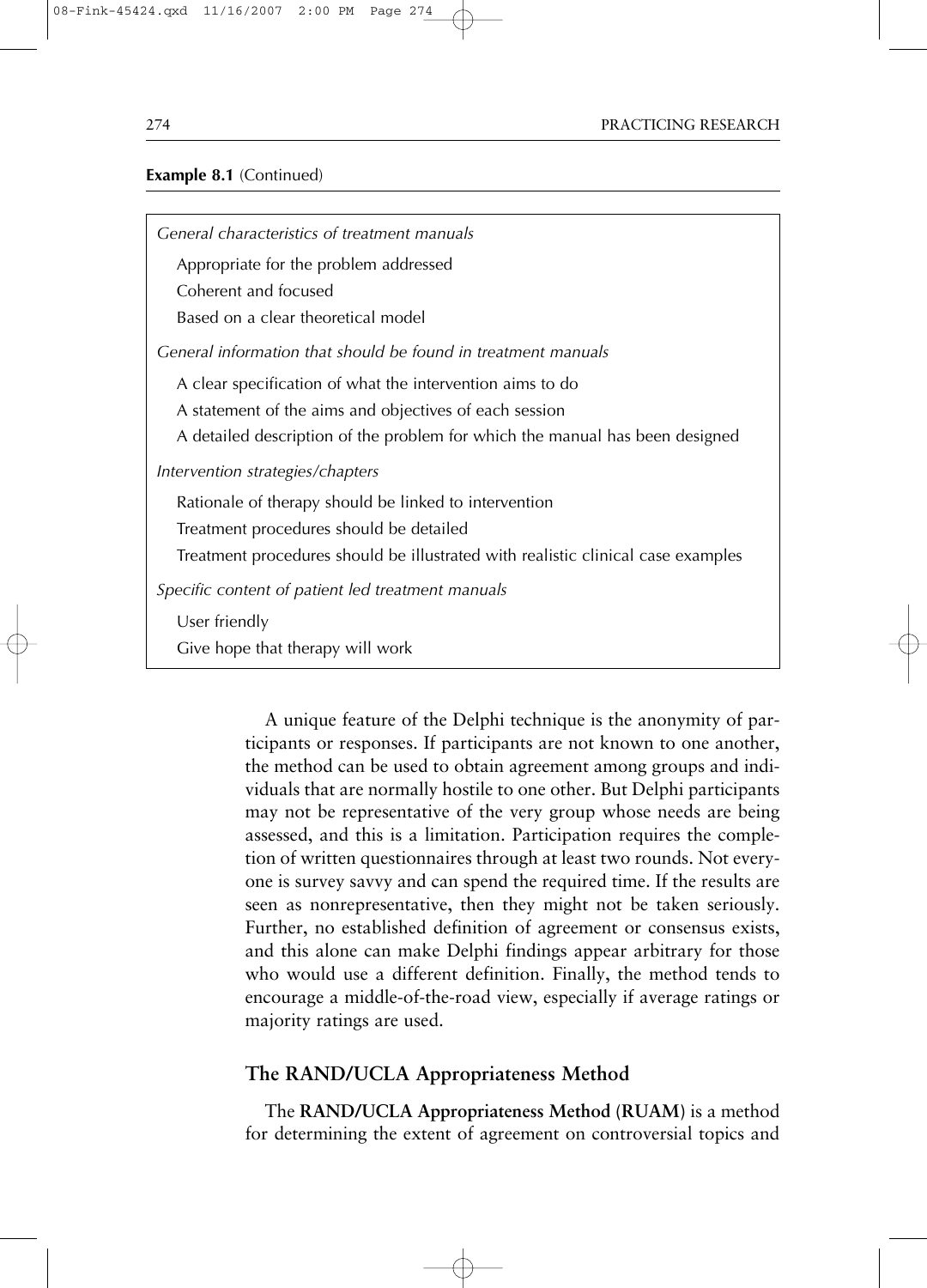those for which the research base is poor or ambiguous (a mixture of positive and negative findings).

The RUAM was originally created to determine the appropriateness of certain medical procedures and surgical operations, such as gallbladder removals or coronary artery bypass surgery. Because the method has proven to be flexible, reliable, and valid (Shekelle, 2004), it has been adapted for use in a variety of other health and mental health contexts, including the creation of indicators of quality of care for children with ADHD, conduct disorder, and major depression (Zima et al., 2005) and the identification of indicators of quality care for elderly patients undergoing surgery (McGory, Shekelle, Rubenstein, Fink, & Ko, 2005).

The RUAM incorporates elements of the NIH consensus development process, the Delphi, and the nominal group techniques. It has the following characteristics:

- Six to fourteen panelists are assembled. The panelists are well known in their fields and differ in their expertise.
- The study team compiles a state of the art review of the literature for the panelists.
- The panelists participate in a two-round rating process using a 9-point scale.
- Round 1 is usually done by each panelist independently, before a group meeting.
- A highly skilled moderator conducts a meeting to discuss the ratings and clarify individual concerns. After discussion, the panelists do their ratings a second time; this constitutes the second round.
- The second and final ratings are used for the statistical analysis. Do the panelists agree? Disagree?

How is the RUAM used in identifying needs? Example 8.2 shows how the RUAM was used in developing a manual to address the intermediate and long-term mental health needs of students and staff after incidents of school-related violence. In this RUAM, 10 panelists were given a literature review and asked to rate scenarios in a two-round process. The first round of ratings was conducted by each panelist in his or her office while the second was done in a telephone group session.

#### **Surveys**

Surveys are usually used to gather information from large numbers of people. Several types are possible. A face-to-face interview may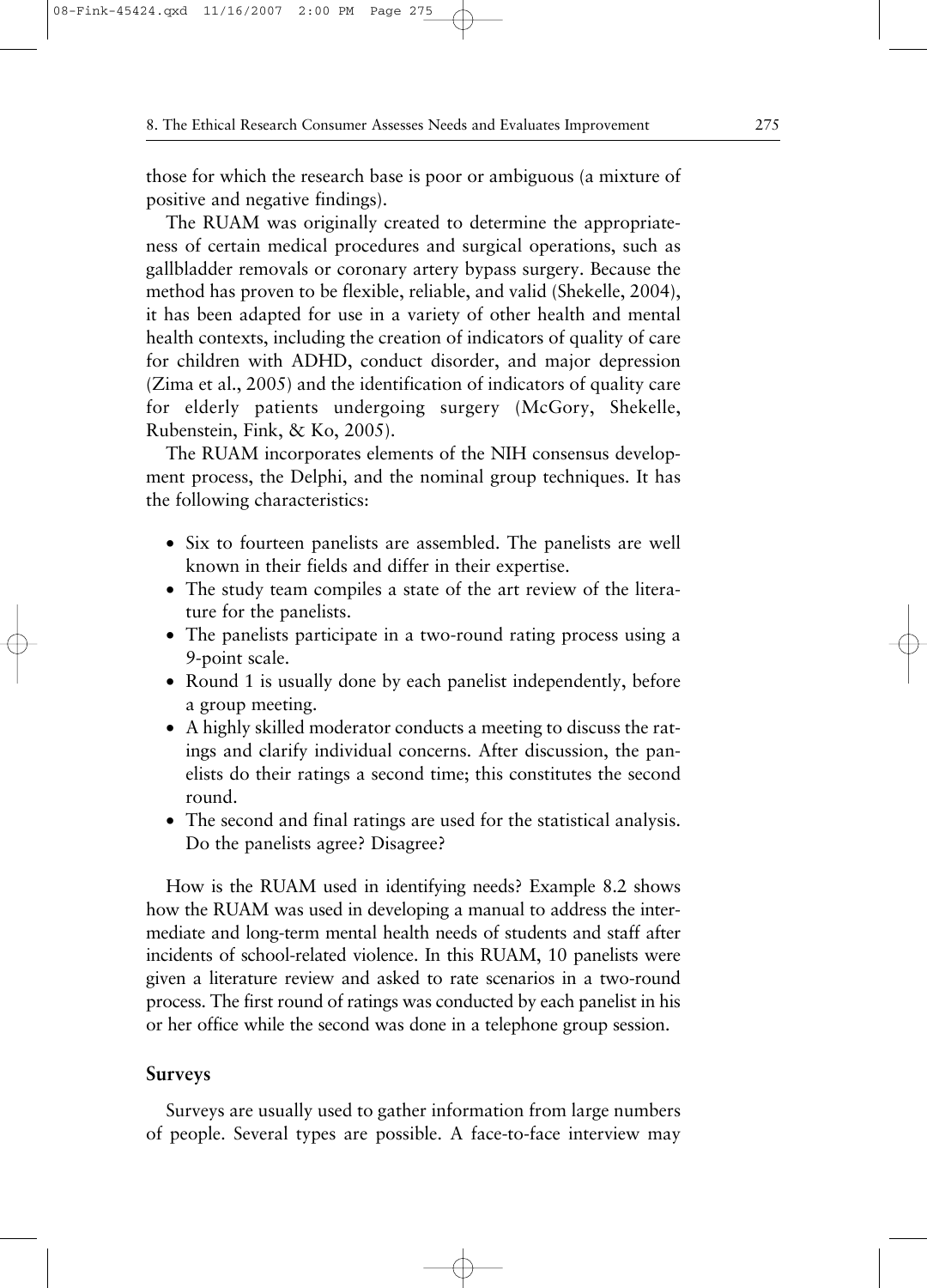#### **Example 8.2** Using the RAND-UCLA Appropriateness Method (RUAM): School-Related Violence and Intermediate and Long-Term Mental Health Needs

**Problem:** Many American communities have suffered and continue to suffer from schoolrelated violence. School administrators and teachers have found that the mental health recovery needs of students and staff often span months or even years beyond the initial date of the tragic event. What are the needs of administrators and teachers in dealing with this problem?

#### **Method:**

#### *Panel Composition*

Ten teachers, administrators, school police, and school mental health personnel who represented urban, suburban, and rural school districts from geographic regions across the United States agreed to participate.

#### *Round 1*

The panelists were mailed a review of the literature on immediate, intermediate, and long-term mental health services after school-related violence. At the same time, they were asked to review five scenarios, based on actual events. They were also asked to respond to 34 questions about each scenario. The questions focused on which mental health services would be appropriate after each event in four different time frames: in the first week after a violent event, between one week and one month after the event, between one and six months after the event, and more than six months after the event.

One of the five scenarios was as follows:

#### **Sample Scenario Used for a RUAM: School-Related Violence**

At 10 a.m. on Thursday morning, students and teachers in several classrooms at South Suburban High School heard a loud noise. No one was sure what it was, but, a few seconds later, there was another, similar noise, this time followed by screams. Teachers followed school crisis procedures by locking classroom doors and making the students get down on the floor, away from the windows. Cellular phones from throughout the school peppered the 911 operators with calls.

Police, firefighters, and paramedics were at the scene within minutes, and they cautiously began evacuating the school. Gradually they discovered the classroom from which the gun had been fired. Its door was locked, the teacher lying bleeding, but still alive, in the hallway. Most of the students had escaped, but there were still seven inside, being held hostage by Tom Georgian, their fifteen-year-old classmate, who was armed with a semi-automatic pistol.

Hostage negotiators tried without success to engage Georgian in conversation. Yelling and crying could be heard from the classroom, and then screaming, and more shots. A window opened, and a sobbing girl started trying to climb out, despite the fact that the classroom was on the second floor. Emergency personnel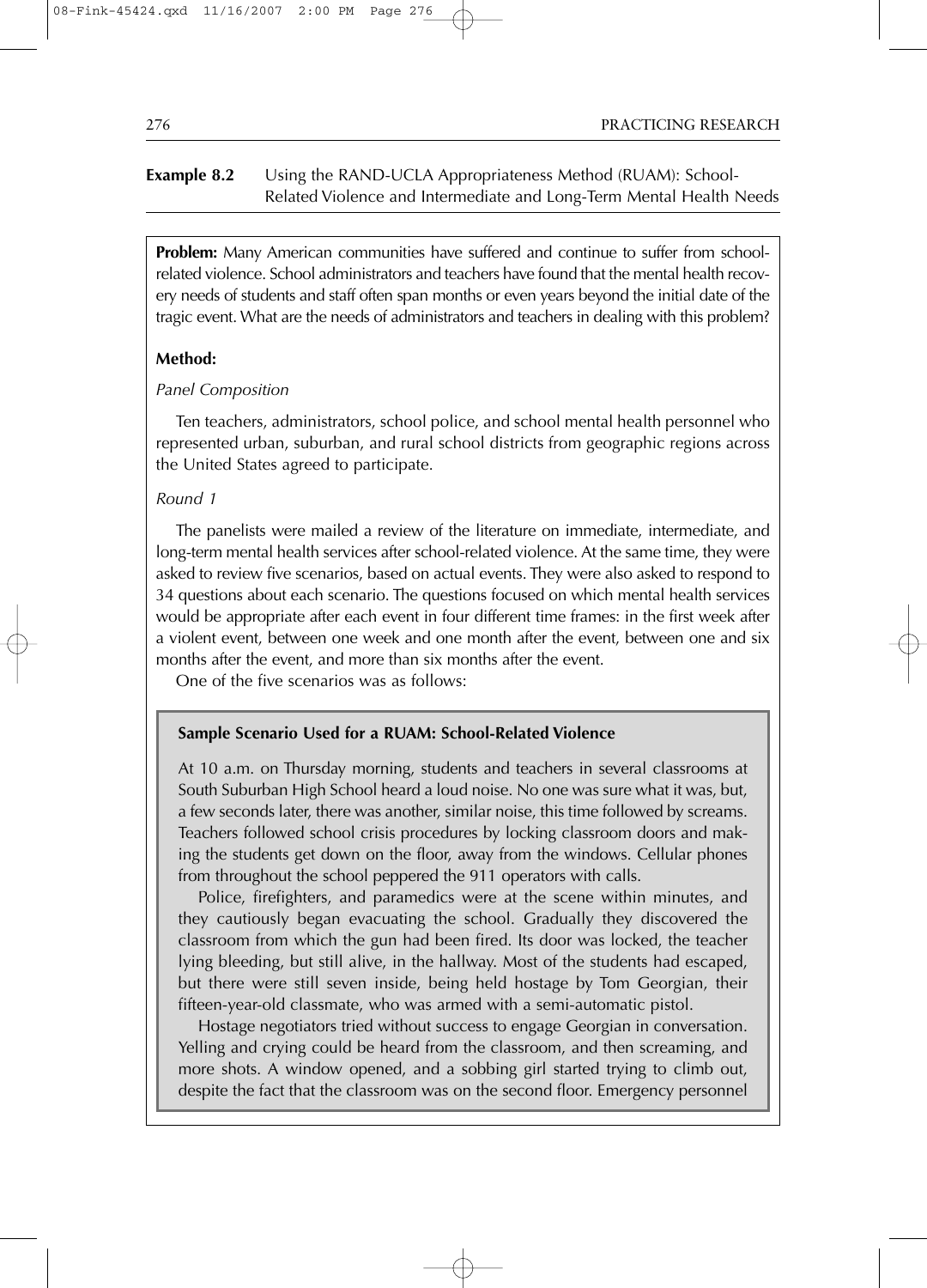yelled to her to stop, and she began screaming, "He's blocking the door! I can't get out! There's blood everywhere, and I can't get out!"

Firefighters brought a ladder up to the window, and helped the screaming girl and three other terrified but unharmed students down to the ground. Inside the classroom, one of the hostages was dead and two others were wounded. Tom Georgian had shot himself in the head, and his body was blocking the classroom door.

Mr. and Mrs. Georgian had seen no signs of trouble in their son. He had left no clues to his intentions. The surviving hostages said he had been incoherent but that he seemed to be saying something about the school play, which had been scheduled to begin rehearsals the next day.

School administrators closed the school temporarily and met to determine how to proceed.

One of the 34 questions about the scenario was this:

#### **Question Asked in Connection With the Scenario**

For the **first week** following this event:

*Teachers* should provide trauma-specific mental health services to students in the classroom.

|  | Very inappropriate |  | Uncertain |  | Very appropriate |  |
|--|--------------------|--|-----------|--|------------------|--|

Panelists were asked to rate the appropriateness of services on a scale of 1 to 9*,* with 1 being the least appropriate and 9 being the most appropriate. A rating of 7, 8, or 9 indicated that the panelist thought that a service was "definitely appropriate" and that the benefits of the service exceeded the costs or risks by a sufficient margin, that is, that the service was definitely worth providing. A service was deemed "definitely inappropriate" if the costs or risks exceed the benefits (ratings 1, 2, or 3). If the benefits and costs were determined to be about equal, or if there was not enough information to make a definite decision, then panelists were asked to assign a rating of 4, 5, or 6.

The results were compiled and summarized into a re-rating form. This form was very similar to the original questionnaire, but it indicated how many panelists had selected each answer, identified the panelist's original answer, and provided a graphic median and inter-quartile range for each question. This is an example of the summary of the ratings.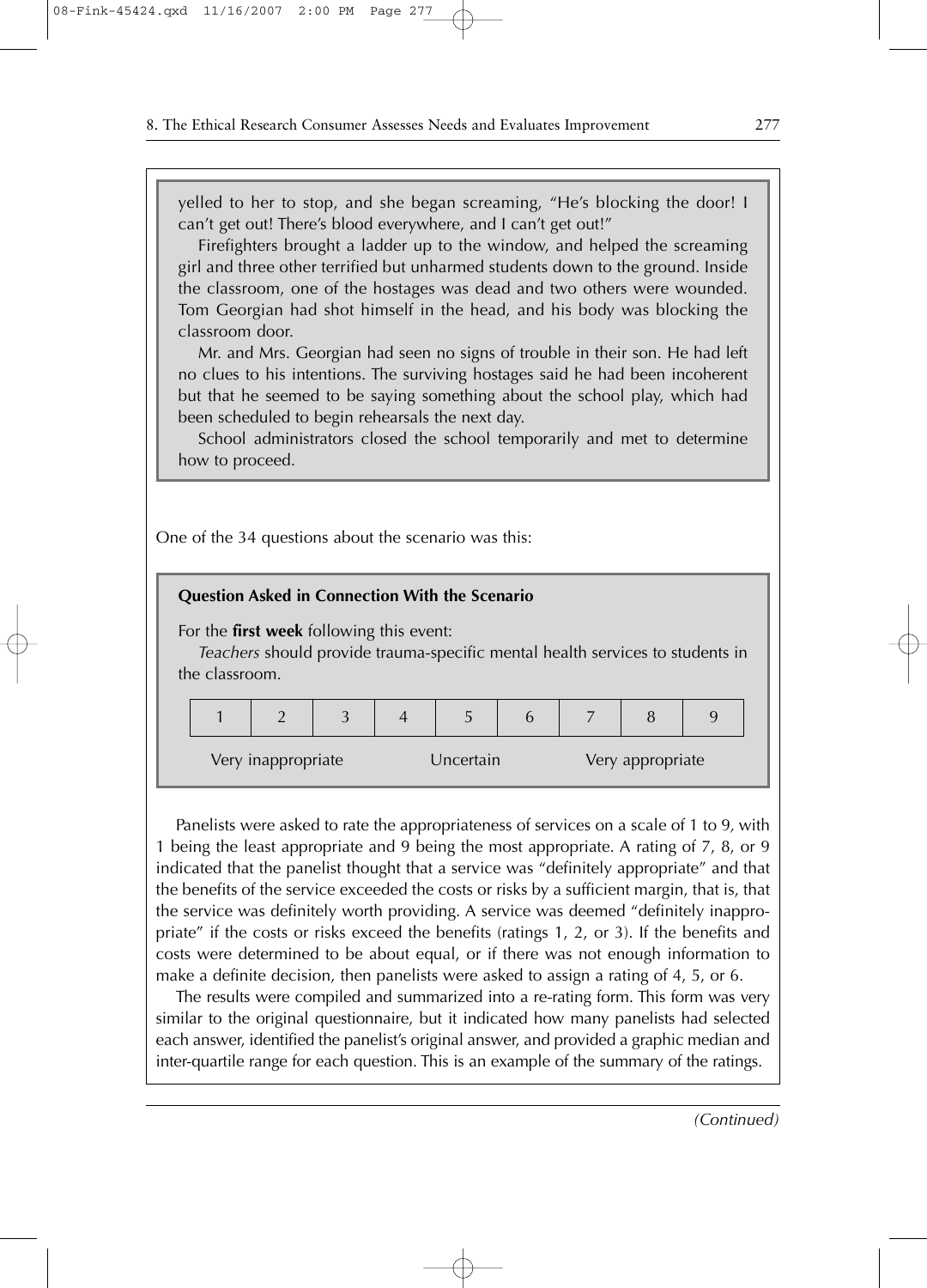#### **Example 8.2** (Continued)

|  |                                                                                           |  | <b>Example of the Ratings for Round 1 Summarized</b> |   |                  |  |
|--|-------------------------------------------------------------------------------------------|--|------------------------------------------------------|---|------------------|--|
|  | ำ                                                                                         |  |                                                      |   |                  |  |
|  |                                                                                           |  | 5                                                    | 6 | $8*$             |  |
|  | Very inappropriate                                                                        |  | Uncertain                                            |   | Very appropriate |  |
|  | In this example, one $(1)$ panelist rated the appropriateness as $1$ , two $(2)$ rated it |  |                                                      |   |                  |  |

at 2, two (*2*) at 3, one (*1*) at 6, two (*2*) at 7, and two (*2*) at 9. This particular panelist rated the appropriateness as 8 because the 8 has an asterisk (\*).

#### *Disagreement/Agreement*

Did the panelists agree with one another? A standard definition for disagreement is that it occurs if 3 or more panelists rate a statement in the high range  $(7-9)$  AND 3 or more rate it in the low range (1–3). Any other combination of ratings is considered agreement. In the example above, the panelists disagreed.

#### *Round 2*

Panelists were given the summary of the round 1 ratings. They then participated in a two-hour telephone conference to discuss the ratings, with particular emphasis on disagreement. After discussion, the panelists re-rated the scenarios. Needs for services were recommended if, after the second round of ratings, a service received a rating of 7 or higher (very appropriate) *and* there was no disagreement.

> result in in-depth information but requires a skilled interviewer. Telephone surveys also require skilled interviewers, but it has become increasingly difficult to get people to agree to participate. People hanging up, the need to call back, and messages left on voice mail are costly.

> E-mail, Web-based, or electronically distributed surveys can reach large numbers of people. However, technical expertise is needed to design the survey, and you have to make certain that the people who are selected to participate can access the survey, and complete it.

> Mail surveys are in some ways the simplest because they do not require staff training (as do interviews) or technical expertise. The number of people who return questionnaires that are mailed to them, however, is often extremely low unless they are given an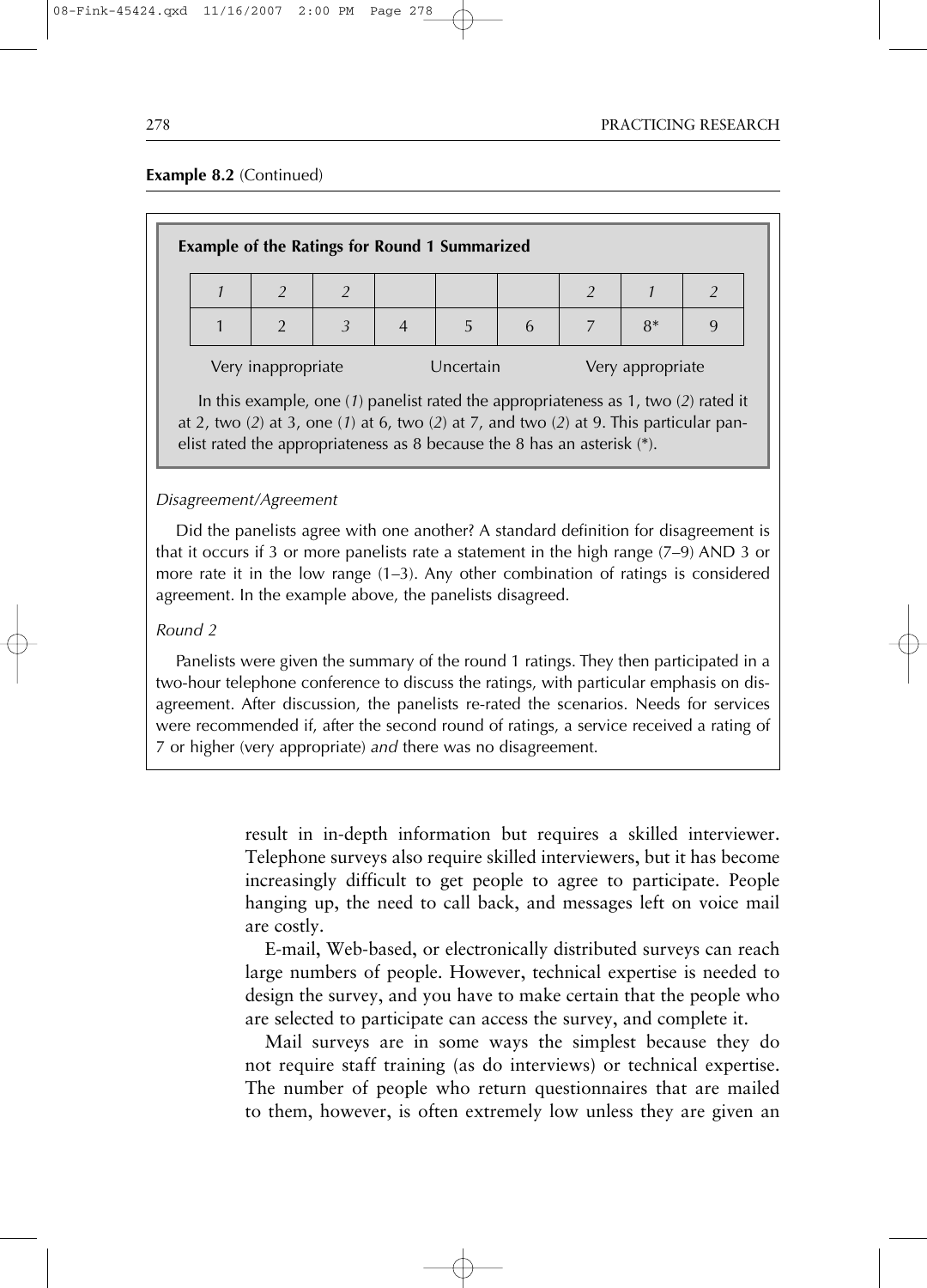#### **Example 8.3** A Survey of the Needs of Women With Diabetes

**Purpose:** The purpose of this survey was to explore food purchasing, preparation, and consumption among black women with type 2 diabetes mellitus in an urban setting to assess barriers to medical nutrition therapy recommendations.

**Methods:** A telephone survey asked about shopping habits, the use of community resources for food supplementation, use of restaurant/fast-food establishments, dining habits, food purchasing and consumption, and food preparation methods. The survey contained 38 items.

**Results:** The respondents identified ways in which their participation in a culturally competent intervention of diabetes care and education helped them to change their dietary behaviors. The most common areas of change included purchasing, preparation, and portion size. The most commonly cited barriers to medical nutrition therapy included low income, time constraints, competing demands, and knowledge deficits.

**Conclusions:** Culturally sensitive diabetes interventions are an effective way to overcome some of the barriers to medical nutrition therapy. The results of the survey suggest that identification of more affordable healthy food resources in the community is needed. In addition, transportation to grocery stores should be on the public policy agenda. Finally, alternate sites for nutrition education, such as a supermarket forum, warrant further investigation.

SOURCE: From Galasso P, Amend A, Melkus GD, Nelson GT. Barriers to medical nutrition therapy in black women with type 2 diabetes mellitus. *Diabetes Educ.* Sep-Oct 2005;31(5):719-725. Used with permission of Sage Publications, Inc.

incentive to do so. The use of incentives in surveys may be costly and may boost the number of responses only slightly. Writing survey questionnaires requires a great deal of skill. Poorly designed questionnaires result in low response rates. Low response rates mean invalid survey results.

An illustrative use of a survey to identify needs is given in Example 8.3 (Galasso, Amend, Melkus, & Nelson, 2005) . The purpose of the survey was to assess the nutritional needs of black women with type 2 diabetes as well as the barriers they encounter in meeting these needs.

Table 8.2 summarizes the objectives, characteristics, advantages, and limitations of some of the main needs assessment methods. They should be considered as part of the research consumer's store of techniques for finding out about individual and community needs and about the place of new programs and practices in meeting those needs.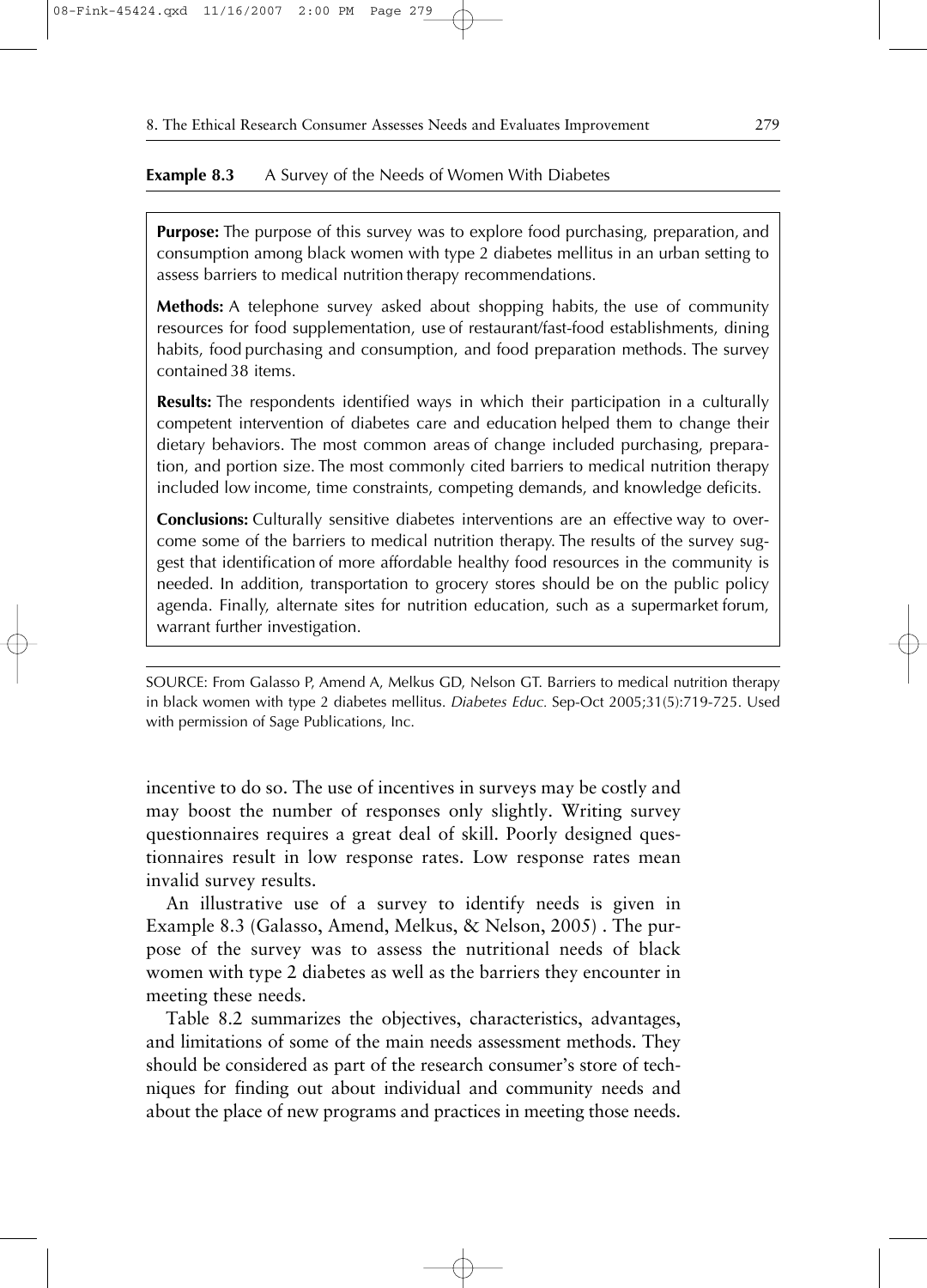| Table 8.2                       | Needs Assessment Methods                                                                                                                                                 |                                                                                                                                                                 |                                                                                                                                                                                                                            |                                                                                                                                                                                                                                                                           |
|---------------------------------|--------------------------------------------------------------------------------------------------------------------------------------------------------------------------|-----------------------------------------------------------------------------------------------------------------------------------------------------------------|----------------------------------------------------------------------------------------------------------------------------------------------------------------------------------------------------------------------------|---------------------------------------------------------------------------------------------------------------------------------------------------------------------------------------------------------------------------------------------------------------------------|
| Name                            | Objectives                                                                                                                                                               | Implementation                                                                                                                                                  | Advantages                                                                                                                                                                                                                 | Limitations                                                                                                                                                                                                                                                               |
| Key Informant                   | community who know<br>the "inside" because<br>the community from<br>$\overleftarrow{\mathrm{o}}$<br>Gather views from<br>of their training<br>members of<br>affiliations | professionals, teachers, lawyers)<br>elected officials, religious and<br>Identify key informants (e.g.,<br>public services leaders,<br>Interview or survey them | Provides perspectives from<br>Can get "insider's" view<br>different viewpoints<br>Relatively inexpensive                                                                                                                   | Cannot be sure that all "key"<br>Limit on how many people<br>can be included and so<br>people are included<br>results may not be<br>representative                                                                                                                        |
| Community<br>Public or<br>Forum | Get views from a wide<br>range of community<br>residents in public<br>meetings                                                                                           | A list of discussion questions is<br>A sponsoring agency puts on<br>generated by the sponsors<br>public forums                                                  | Enables people to participate<br>A large number of views can<br>Relatively easy to implement<br>in generating ideas about<br>community needs and<br>Provides a quick view of<br>their community<br>preferences<br>be heard | Requires good leadership and<br>May generate more questions<br>attend and so the views<br>Only some people might<br>expressed may not be<br>advance organization<br>representative<br>than answers                                                                        |
| Focus Group                     | important questions in<br>The purpose is to answer<br>A small group technique<br>no more than about 5<br>with up to 10 people<br>two hours                               | "permissive" atmosphere (that is,<br>discussion of each question in a<br>A trained moderator leads a<br>$"$ anything goes")                                     | Provides answers to important<br>questions in a relatively<br>short period of time                                                                                                                                         | Questions must be formulated<br>so they are important and<br>answerable by the group<br>May be costly because you<br>need several groups and<br>compensated financially<br>within the time allotted<br>experienced moderator<br>each person must be<br>Need a trained and |

 $\oplus$ 

280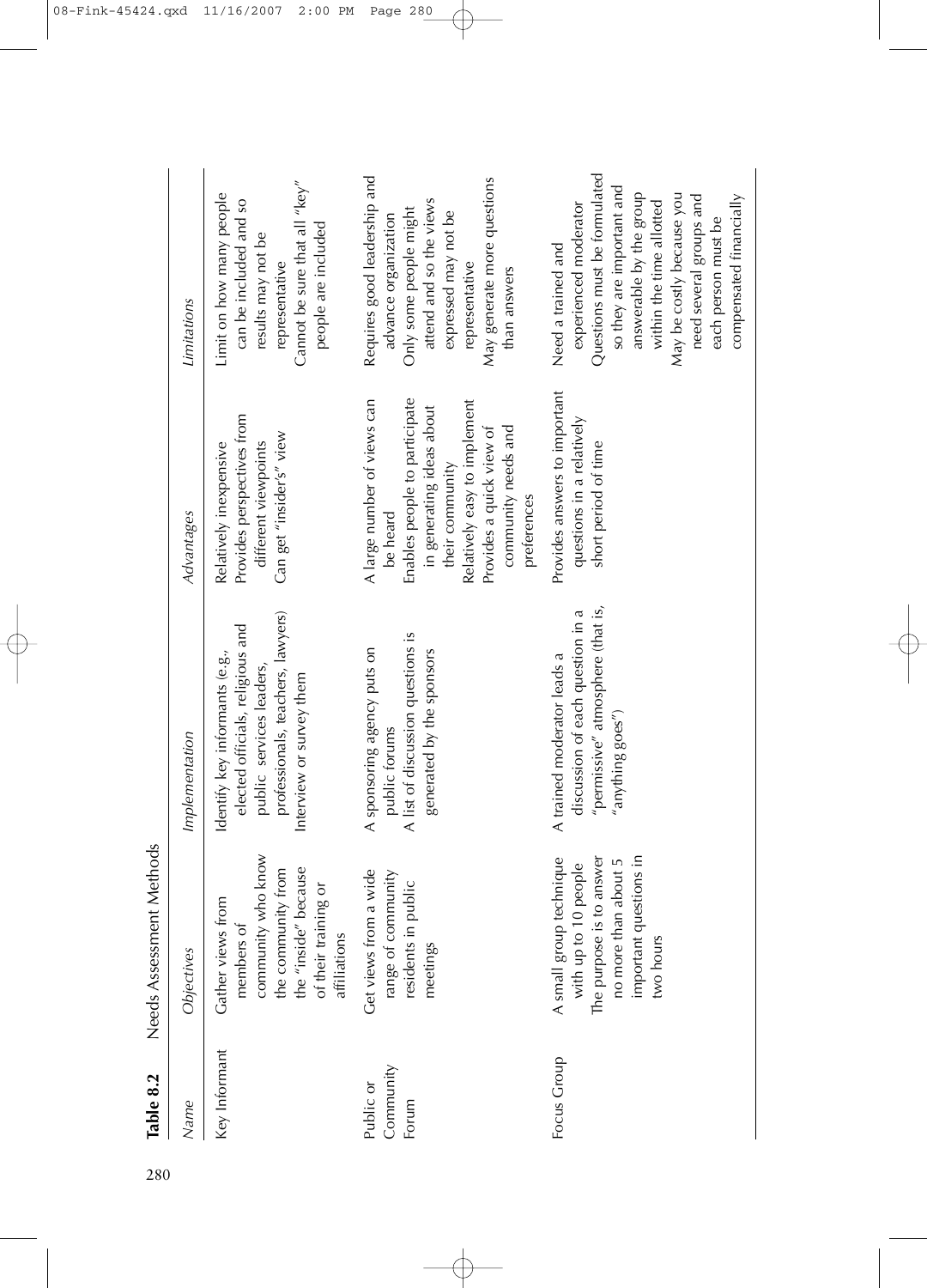| Name                                                    | Objectives                                                                                                                               | Implementation                                                                                                                                                                                                                                                             | Advantages                                                                                                                                                                                                                                          | Limitations                                                                                                                                                                                                                     |
|---------------------------------------------------------|------------------------------------------------------------------------------------------------------------------------------------------|----------------------------------------------------------------------------------------------------------------------------------------------------------------------------------------------------------------------------------------------------------------------------|-----------------------------------------------------------------------------------------------------------------------------------------------------------------------------------------------------------------------------------------------------|---------------------------------------------------------------------------------------------------------------------------------------------------------------------------------------------------------------------------------|
| Nominal Group<br>Process                                | competing alternatives<br>A small group process in<br>make<br>which all members'<br>views are heard<br>The purpose is to<br>decisions on | A moderator and a group of people<br>Discussion leads to listing ideas on<br>Ideas are put on paper<br>Ideas are voted on<br>are assembled<br>a board                                                                                                                      | Gives all participants an equal<br>opportunity to express their<br>Leads to definite conclusions<br>views                                                                                                                                           | moderator who makes sure<br>representative because<br>group size is relatively<br>Need an experienced<br>everyone is heard<br>Results may not be<br>$\sf small$                                                                 |
| Delphi                                                  | ideas and also coming<br>A method for generating<br>to consensus                                                                         | and complete the questionnaire<br>Participants review the summary<br>Process is repeated until general<br>The results are summarized and<br>Respondents complete a<br>agreement is reached<br>sent to participants<br>a second time<br>questionnaire                       | Can be used to get agreement<br>because of the anonymity<br>Participants are unknown to<br>Conducive to independent<br>among groups that are<br>encourages frankness<br>hostile to each other<br>one another, which<br>of participation<br>thinking | Tends to encourage a middle-<br>Definition of agreement may<br>because method requires<br>be considered arbitrary<br>Can be time consuming<br>Participants may not be<br>several "rounds"<br>of-the-road view<br>representative |
| Appropriateness<br><b>RAND/UCLA</b><br>(RUAM)<br>Method | enough evidence to<br>disagreement, and<br>make a decision)<br>A panel method to<br>identify areas of<br>uncertainty (not<br>agreement,  | literature and sent a set of items<br>Panelists are given a review of the<br>appropriate and $9 =$ definitely<br>appropriateness of each item<br>using a standardized scale,<br>On their own, they rate the<br>where $1 = \text{definitely not}$<br>appropriate<br>to rate | combine existing research<br>validity of the process are<br>Provides an opportunity to<br>Statistics on reliability and<br>known and acceptable<br>with expert opinion                                                                              | panelists whose views are<br>An expert leader is essential<br>Potential bias in choosing<br>The process is expensive<br>because it is relatively<br>likely to be accepted<br>lengthy                                            |
|                                                         |                                                                                                                                          |                                                                                                                                                                                                                                                                            |                                                                                                                                                                                                                                                     | (Continued)                                                                                                                                                                                                                     |

 $\oplus$ 

 $\overline{\varphi}$ 

08-Fink-45424.qxd 11/16/2007 2:00 PM Page 281

281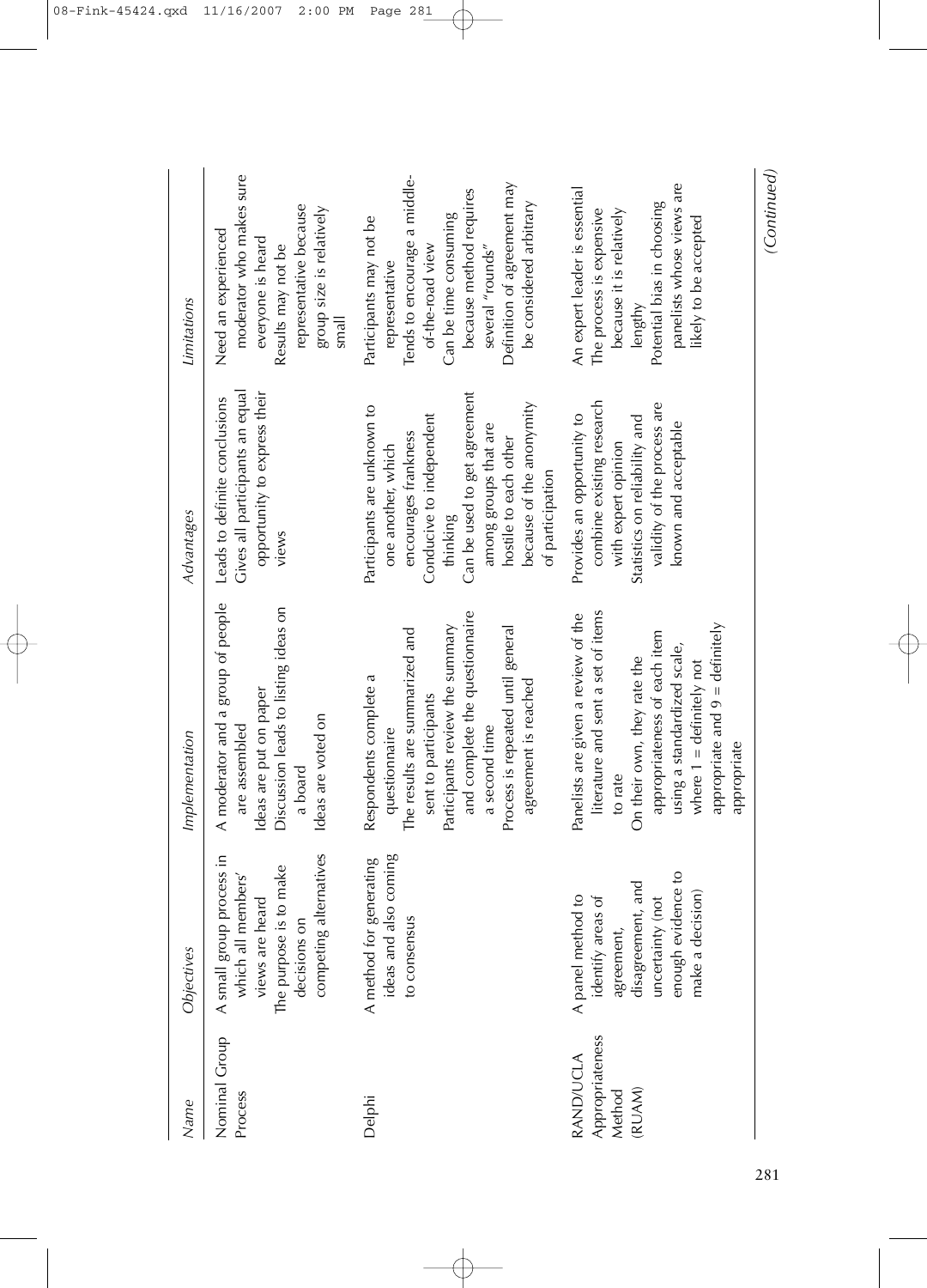| lable <b>o.</b> z (Continued) |                                                                 |                                                                                                                                                                                                                                                                                            |                                                                                                |                                                                                                                                                                                                                                                             |
|-------------------------------|-----------------------------------------------------------------|--------------------------------------------------------------------------------------------------------------------------------------------------------------------------------------------------------------------------------------------------------------------------------------------|------------------------------------------------------------------------------------------------|-------------------------------------------------------------------------------------------------------------------------------------------------------------------------------------------------------------------------------------------------------------|
| Name                          | Objectives                                                      | Implementation                                                                                                                                                                                                                                                                             | Advantages                                                                                     | Limitations                                                                                                                                                                                                                                                 |
|                               |                                                                 | The panelists meet face-to-face in a<br>one to two day session to clarify<br>Extent of agreement, disagreement,<br>The ratings are summarized and<br>Panelists rate each of the items<br>and uncertainty is identified<br>ratings and discuss them<br>given to the panelists<br>once again | Process is flexible and can be<br>used in a variety of settings<br>and for a variety of topics | Does not force consensus and<br>well as providing a reliable<br>allows for uncertainty as<br>portrait of current<br>knowledge                                                                                                                               |
| Surveys                       | from a large number<br>To obtain information<br>of participants | A survey questionnaire (interview,<br>mail, online) is developed<br>The survey is conducted<br>The sample is selected                                                                                                                                                                      | Can reach a relatively large<br>number of people with<br>diverse perspectives                  | questionnaire development,<br>sample selection, and data<br>Can be costly to reach some<br>Requires expertise in survey<br>written surveys (mail or<br>people who do not like<br>research including<br>analysis (including<br>statistical analysis)<br>Web) |

 $\oplus$ 

Table 8.2 (Continued) **Table 8.2** (Continued)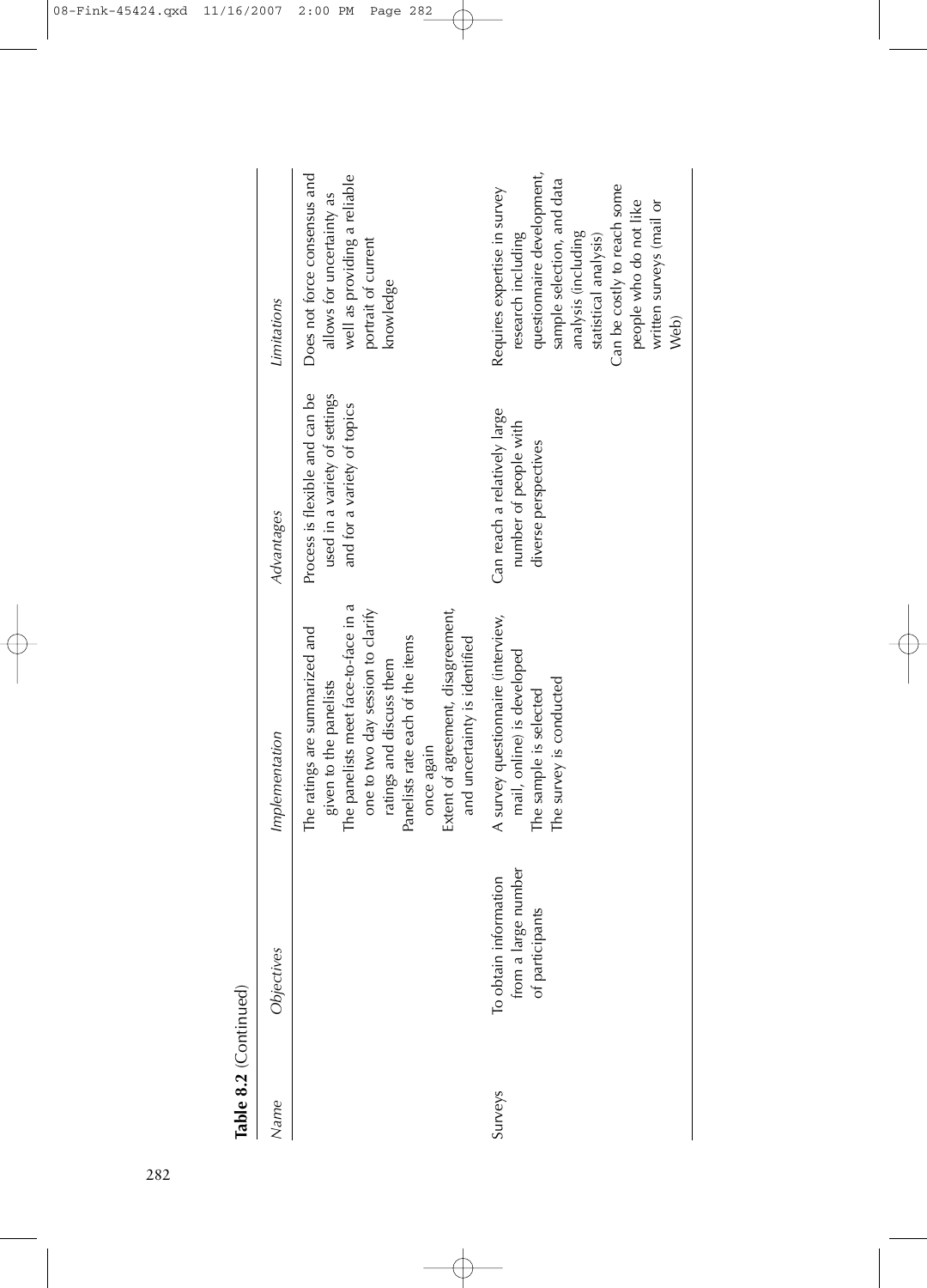## **\_\_\_\_\_\_\_\_\_\_\_ Facing Uncertainty and Coming to Consensus**

Research consumers may find themselves confronted with the need to make decisions on topics for which data are inconsistent, of poor quality, or even missing. The need to "do something" in situations of uncertainty is certainly characteristic of the health professions. In response, the U.S. National Institutes has supported a program since 1977 whose aim is to produce "state-of-the-science" reports (www.consensus.nih.gov). Although not yet widely implemented in the other helping professions, **consensus development conferences** are an integral part of evidence-based health care, and their methods can be usefully adapted to other fields. In fact, as can be seen from the sample topics in Table 8.3, many of the NIH reports are applicable to a wide variety of disciplines other than health care.

NIH Consensus and State-of-the-Science statements are prepared by independent panels of health professionals and public representatives on the basis of (1) the results of a systematic literature review, (2) presentations by investigators working in areas relevant to the conference questions during a two-day public session, (3) questions and statements from conference attendees during open discussion periods that are part of the public session, and (4) closed deliberations and a production of a report by the panel during the remainder of the second day and morning of the third. Consensus statements are independent reports of the panel; they are not policy statements of the NIH or of the federal government of the United States. Each statement reflects the panel's assessment of knowledge available at the

### **Table 8.3** National Institutes of Health Consensus Development Conferences: A Small Sample

Manifestations and Management of Chronic Insomnia in Adults Preventing Violence and Related Health-Risking Social Behaviors in Adolescents Symptom Management in Cancer: Pain, Depression, and Fatigue Diagnosis and Treatment of Attention Deficit Hyperactivity Disorder Interventions to Prevent HIV Risk Behaviors Effective Medical Treatment of Opiate Addiction Sunlight, Ultraviolet Radiation, and the Skin Treatment of Destructive Behaviors in Persons With Developmental Disabilities The Health Benefits of Pets Pain, Discomfort, and Humanitarian Care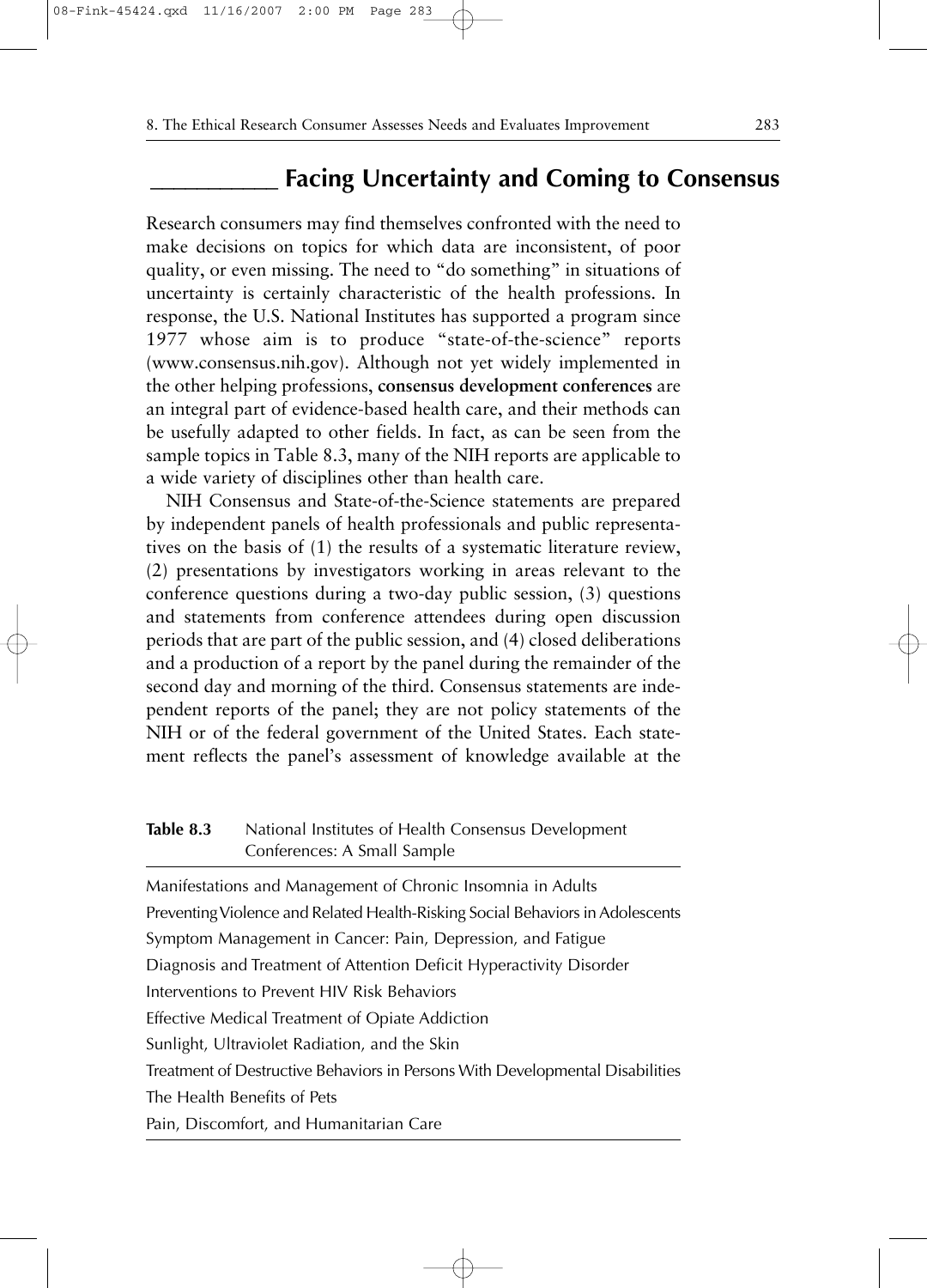time the statement was written. Thus, it provides a "snapshot in time" of the state of knowledge on the conference topic.

One consensus development conference, Preventing Violence and Related Health-Risking Social Behaviors in Adolescents, was a twoand-a-half-day conference at the U.S. National Institutes of Health. The conference participants examined and assessed the current state of knowledge regarding adolescent violence and related health-risking social behavior and identified directions for future research.

Twenty-one experts presented the latest research findings on risk and protective factors involved in the development of adolescent violence and related behaviors and on interventions to reduce those behaviors. The presenters had expertise in public policy, social learning and development, pediatrics, psychiatry, community development, psychology, social medicine, violence prevention, sociology, and nursing.

After a day and a half of presentations and public discussion, an independent panel of 13 people weighed the available evidence and drafted a statement addressing the following questions:

- 1. What are the factors that contribute to violence and associated adverse health outcomes in childhood and adolescence?
- 2. What are the patterns of co-occurrence of these factors?
- 3. What evidence exists on the safety and effectiveness of interventions for violence?
- 4. Where evidence of safety and effectiveness exists, are there other outcomes beyond reducing violence? If so, what is known about effectiveness by age, sex, and race/ethnicity?
- 5. What are the commonalities among interventions that are effective and those that are ineffective?
- 6. What are the priorities for future research?

The panelists had expertise in pediatrics, psychiatry, law, sociology, nursing, research methods, adolescent health, and social work. In their statement, they gave specific examples of programs that effectively reduced arrests or precursors to violence. They also discussed the characteristics shared by these programs, such as being derived from sound theoretical rationales, addressing strong risk factors, involving longterm treatments (lasting a year and sometimes much longer), working intensively with those targeted for treatment and often using a clinical approach, following a cognitive/behavioral strategy, being multimodal and multicontextual, focusing on improving social competency and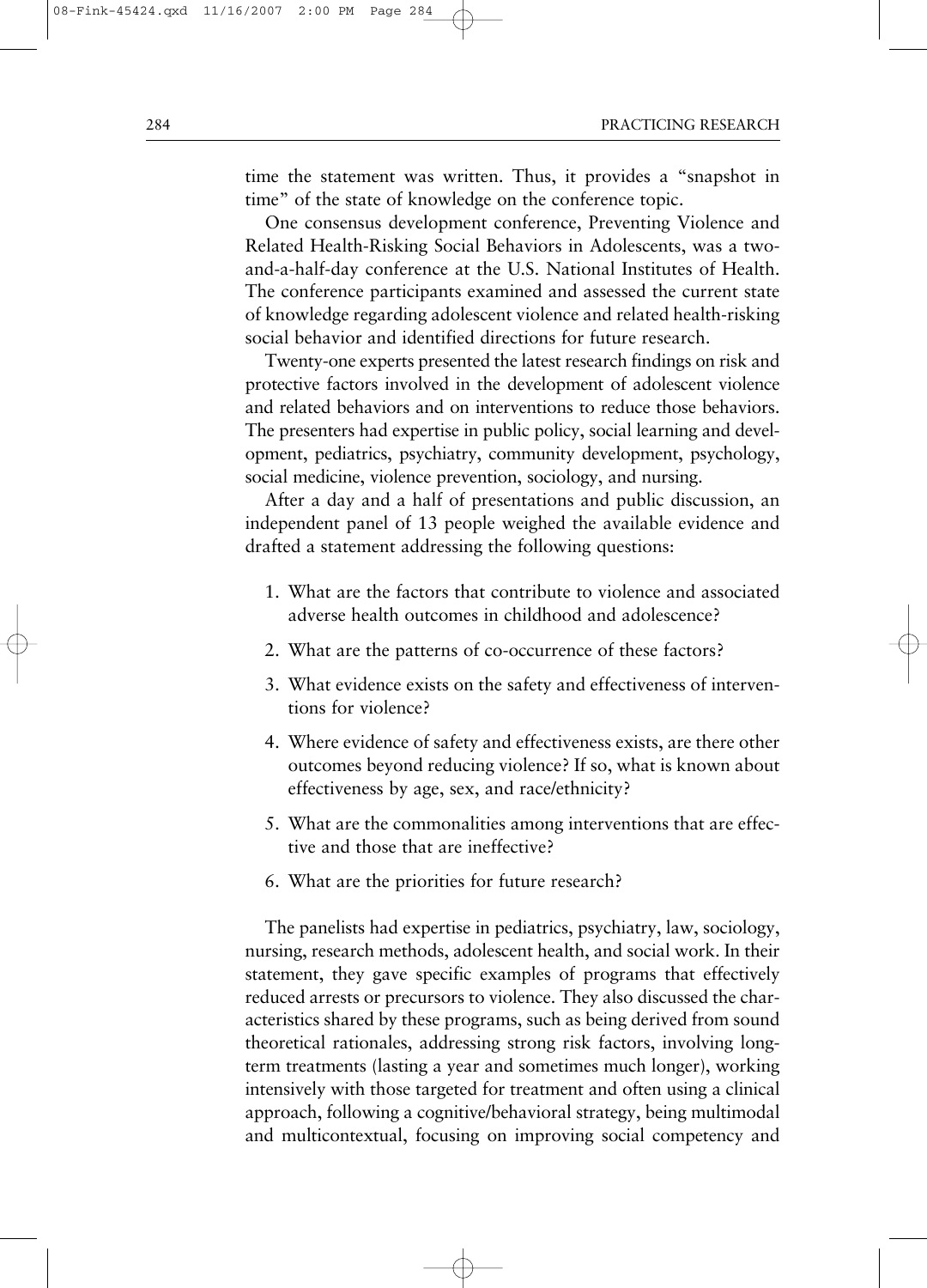other skill development strategies for targeted youth and their families, being developmentally appropriate, not being delivered in coercive institutional settings, and having the capacity to be delivered with fidelity.

The panelists also named specific programs that are not effective even though they are in use (and in some cases widely) and cited reasons for the lack of success of these programs. These reasons included implementation protocols that are not clearly articulated, staff that are not well supervised or held accountable for outcomes, programs limited to scare tactics, programs limited to toughness strategies, and programs that consist largely of adults lecturing at youth.

The panelists concluded (among other things) that some interventions have been shown by rigorous research to reduce violence precursors, violence, and arrest. However, many interventions aimed at reducing violence have not been sufficiently evaluated or proven effective, and a few widely implemented programs have been shown to be ineffective and perhaps harmful. The panelists also recommended funding sufficient to promote the dissemination of violence prevention programs that have been shown to be effective through rigorous RCT (randomized controlled trial) research. Funding, they said, must include support for research, and monitoring must continue as these programs are more widely implemented.

NIH Consensus Development Conferences are the gold standard for developing agreement. And the NIH literature reviews that form the research base for these panel reviews are world class. Also, the speakers and panelists participating in NIH consensus development are internationally renowned. Of course, these characteristics encourage acceptance of the conference statements.

## **Improvement Evaluations: How Are \_\_\_\_\_\_\_\_\_\_\_\_\_\_\_\_\_\_\_\_\_\_\_\_ We Doing? Can We Do Better?**

The fifth step of evidence-based medicine or evidence-based practice calls for practitioners to evaluate their own effectiveness and efficiency and seek ways to improve both next time (Chapter 1). Evaluation may be as specific as analyzing performance with respect to asking questions or searching for evidence, or it may pertain to the extent to which evidence-based methods made a difference in the processes or outcomes of care.

Evaluation has a long history as a mechanism for improvement. The American Evaluation Association states that purposes of evaluation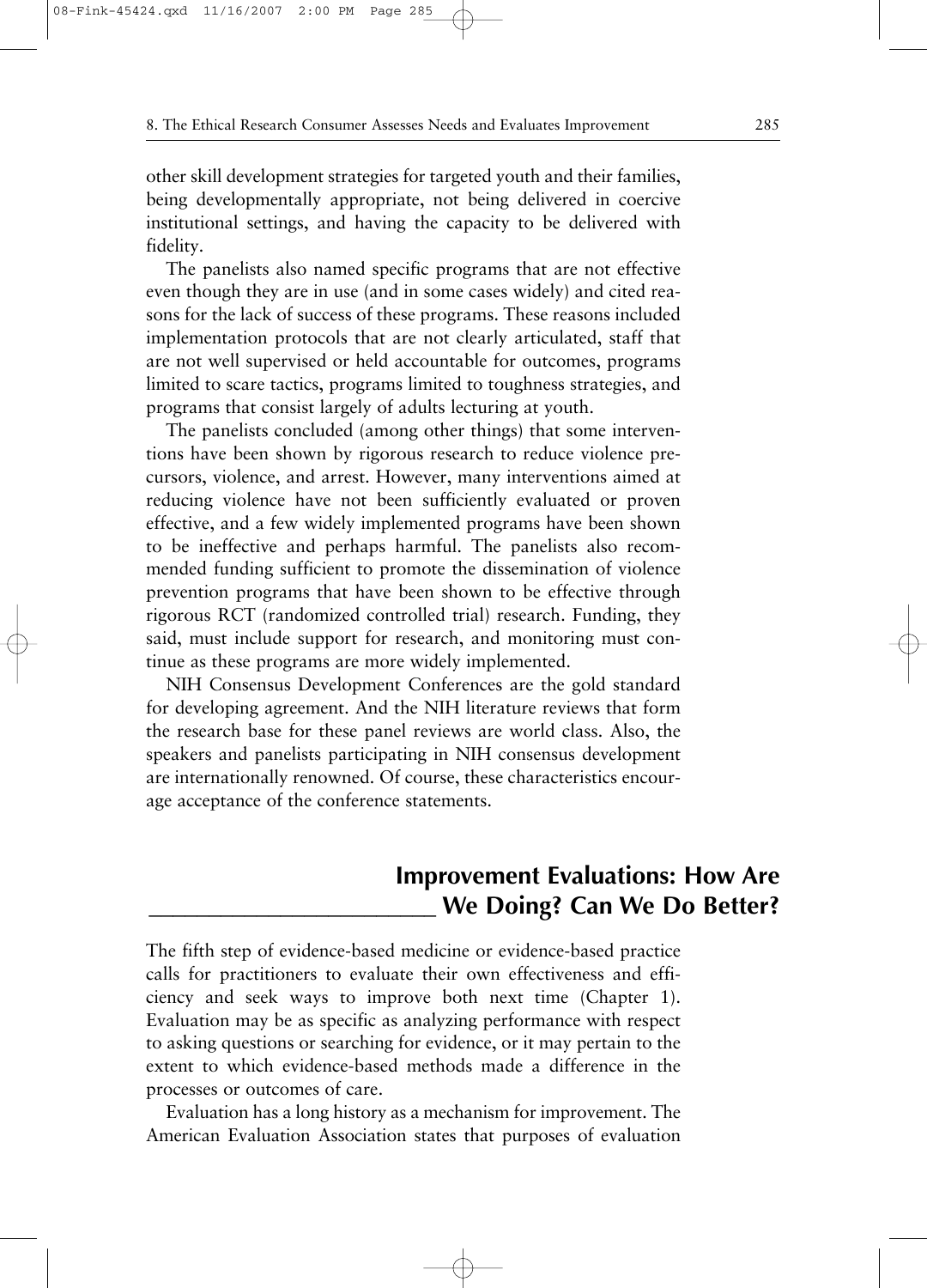include bettering practices, personnel, programs, organizations, governments, consumers, and the public interest; contributing to informed decision making and more enlightened change; precipitating needed change; and empowering all stakeholders by collecting data from them and engaging them in the evaluation process.

The search for evidence that matters is almost completed when the evidence about needed programs has been compiled. If a program is to be adopted or a campaign to change practices is to be implemented, an evaluation of the effectiveness of the entire process and its outcomes is in order. The purposes of the evaluation would be to (1) examine the extent to which the newly adopted programs met clients' needs and (2) identify where improvements should be made to improve future efforts to find evidence that matters. The type of evaluation that is used to accomplish these purposes is called an **improvement evaluation**.

The ideal improvement evaluation takes place as follows:

- 1. The evaluators identify the services, programs, or outcomes that should be improved based on a needs assessment. This can be done by reviewing existing records (e.g., school or case records); observing behavior (e.g., in a classroom, a village); or surveying members of the community (e.g., politicians, leaders) and practitioners (e.g., nurses, social workers). Requests or demands for change can also come from political pressure or legislation.
- 2. The evaluators set performance standards. These are the benchmarks against which improvement is measured, and, to the extent possible, they should come from evidence-based sources. In other words, they should be selected because evidence exists that, if the standards are met, beneficial results are more likely to occur than otherwise.

In the health field, performance standards are derived from research findings and the consensus of experts. The American Diabetes Society, for example, has issued clinical practice recommendations for the diagnosis and treatment of diabetes, while the Joint National Committee on the Prevention, Detection, Evaluation, and Treatment of High Blood Pressure has released recommendations for the prevention and treatment of high blood pressure. Proponents of evidence-based health care often use published recommendations or guidelines as the basis for setting performance standards in improvement evaluations. For instance, here in Example 8.4 is a very small portion of the practice recommendations issued by the American Diabetes Association: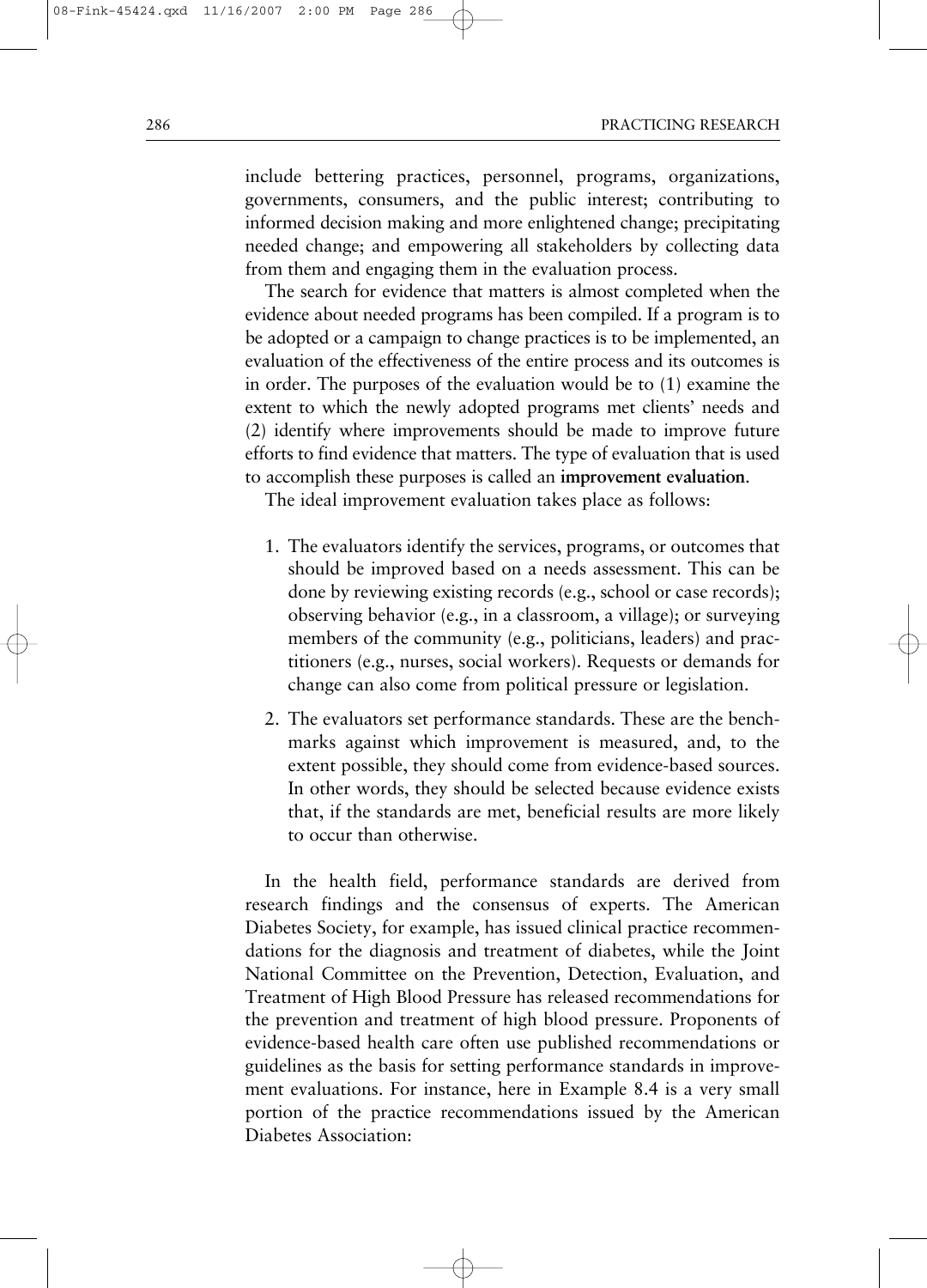

#### **Example 8.4** Psychosocial Assessment and Care Recommendations

- Preliminary assessment of psychological and social status should be included as part of the medical management of diabetes.
- Psychosocial screening should include but is not limited to attitudes about the illness, expectations for medical management and outcomes, affect/mood, general and diabetes-related quality of life, resources (financial, social, and emotional), and psychiatric history.
- Screening for psychosocial problems such as depression, eating disorders, and cognitive impairment is needed when adherence to the medical regimen is poor.
- It is preferable to incorporate psychological treatment into routine care rather than wait for identification of a specific problem or deterioration in psychological status.

SOURCE: Derived from the American Diabetes Association (2006).

- 3. An evidence-based program is selected and adapted for implementation. Implementing programs is an extremely complex activity. Effective strategies for translating solutions from one setting to another are not readily available. Also, introducing a new "solution" may pose new problems if the organization is not prepared or is resistant to it.
- 4. The program is implemented. The program's implementation should be monitored to make certain all of its components are being put in place as planned. If any component is difficult to implement or proves to be unsatisfactory to participants, revision may be necessary.
- 5. The evaluators assess performance using the agreed upon standards and measures.
- 6. The evaluators provide data on the results to all participants so that they can review their progress toward meeting the identified need.
- 7. If the need has been met, participants decide if they want to continue with the program. If the need has not been met, participants decide if they want to continue or revise their activities until the standards are achieved.

Implementing and evaluating programs to improve the quality of services and care is an emerging discipline. EBM researchers have urged caution in adopting programs without a solid evidence base and careful evaluation (Auerbach, Landefeld, & Shojania, 2007).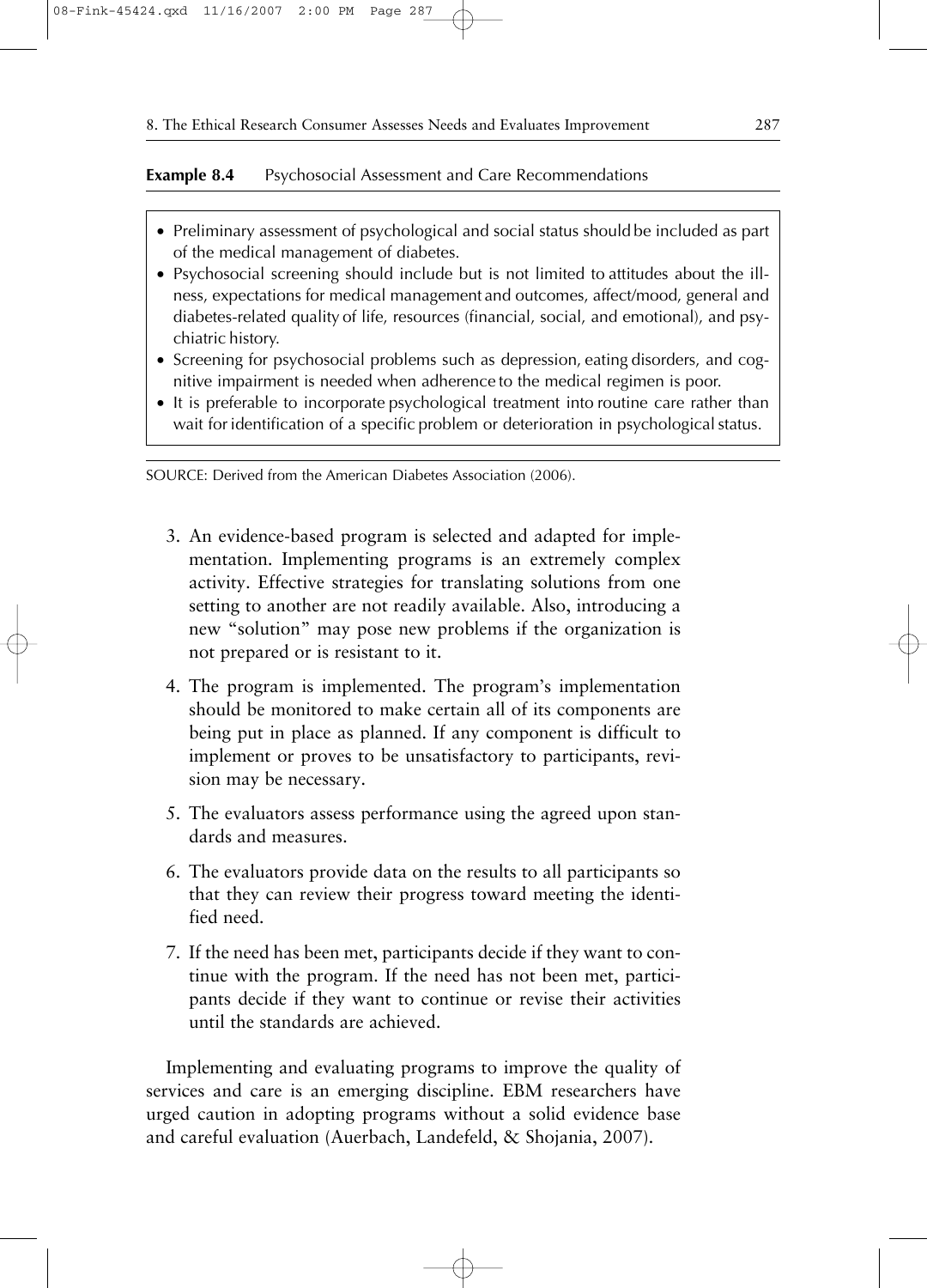## **Improvement and Effectiveness Evaluations: Two Purposes for One Discipline**

What are the differences between evaluations that are conducted primarily to improve provision of services to meet specific needs and evaluation research that is designed to provide evidence of effectiveness? Listen in on a conversation between an improvement and an effectiveness evaluator (Table 8.4).

#### **Table 8.4** A Conversation Between an Improvement and an Effectiveness Evaluator

**Improvement evaluator:** We are planning to find out if an improvement evaluation will improve the quality of care we give to patients with diabetes or high blood pressure.

**Effectiveness evaluator:** Where are the patients located?

**Improvement evaluator:** In a rural health clinic. We have three physicians in the clinic and two full-time registered nurses.

**Effectiveness evaluator:** Why did you decide to focus on diabetes and high blood pressure?

**Improvement evaluator:** These are the two most common medical problems treated in the clinic. We looked at a sample of medical records and found that many patients did not receive recommended care.

**Effectiveness evaluator:** What do you mean by recommended care?

**Improvement evaluator:** Recommended care are the standards—processes and practices—that are likely to result in optimal outcomes based on the conclusions of experts like the American Diabetes Association and the Joint National Committee on the Prevention, Detection, Evaluation, and Treatment of High Blood Pressure. The practices are based on clinical expertise and research-based evidence.

**Effectiveness evaluator:** You say the evaluation aims to improve the quality of care. Are you interested only in the process of care, that is, what is done to and for the patient, or are you also interested in the outcomes?

**Improvement evaluator:** We are interested in both.

**Effectiveness evaluator:** So what will the clinic do to improve care?

**Improvement evaluator:** The physicians and nursing staff have created a program that they are fairly sure will work for them. It includes providing quarterly feedback to physicians, empowering nurses to remind patients of the essentials of their diabetes and high blood pressure care, and flagging medical records to remind physicians of the care due for each patient. The program was chosen because a recent analysis of 25 studies showed that physician reminders improved the quality of care for diabetic patients. Patients will be given educational materials so that they can see the standards we were aiming for. Two recent studies have shown that patients who are informed of the standards of care are more likely to be compliant with treatment than those who are not.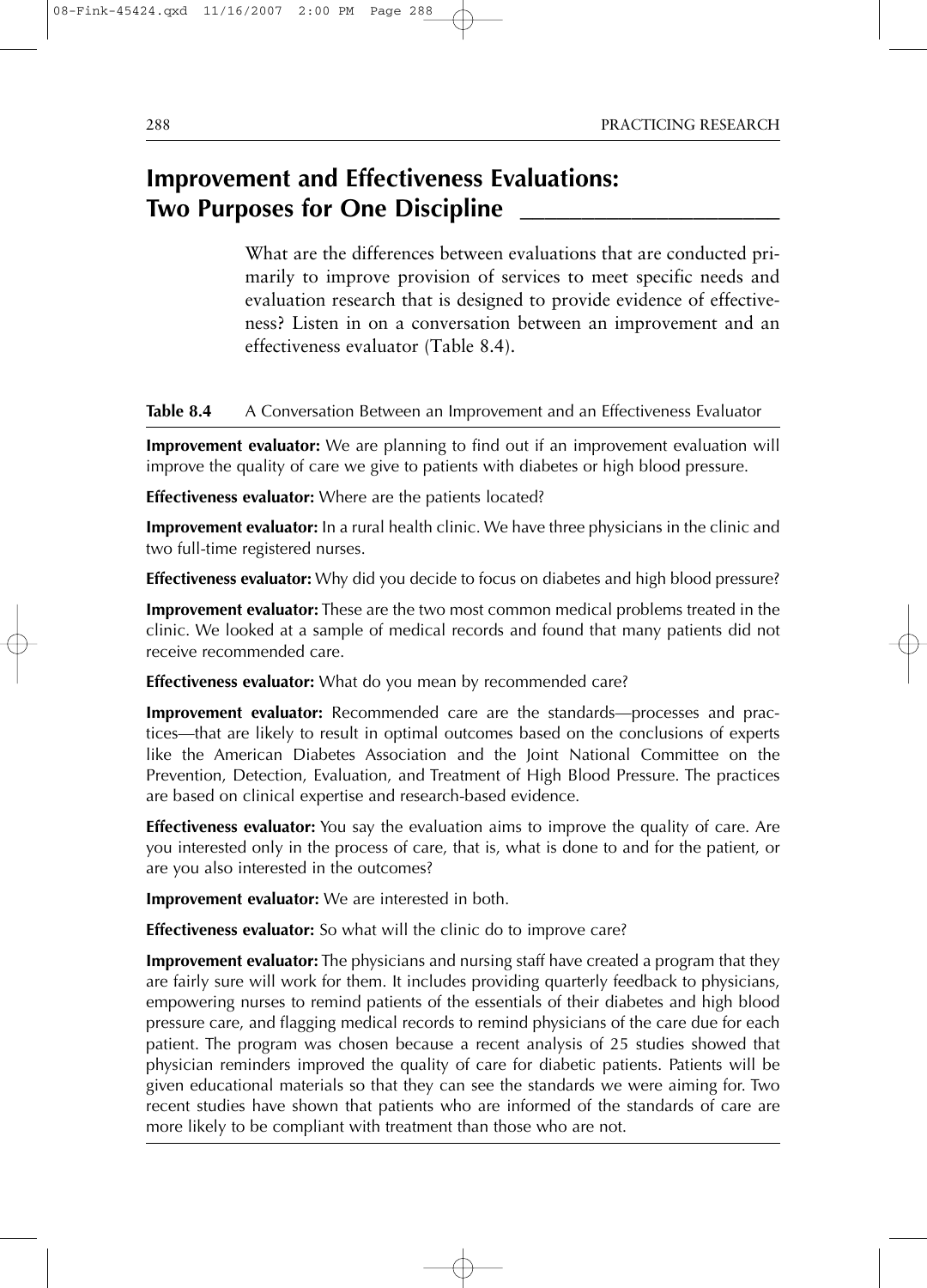**Effectiveness evaluator:** How will you decide which patients are eligible to be in the evaluation?

**Improvement evaluator:** We have decided that they must be 18 years of age or older and have diabetes and/or high blood pressure. We have about 5,000 patients in the clinic, and we anticipate that, by the end of the study's first 12-month period, we will have about 250 diabetics and 650 patients with high blood pressure enrolled in the evaluation.

**Effectiveness evaluator:** Do you have a comparison group?

**Improvement evaluator:** Not one that is created especially for this evaluation. The clinic is interested in improving its performance to meet established standards. In essence, the standards are what an ideal control group who is receiving "perfect" care would receive. Education experts might call this a **criterion-referenced** design.

**Effectiveness evaluator:** How will you evaluate whether or not improvement takes place?

**Improvement evaluator**: The standards we plan to use are evidence based and state that all diabetic patients should have an eye exam, be vaccinated for pneumococcal pneumonia, and have a cholesterol screening test. The standards also state that patients with high blood pressure should achieve a measure of less that 140/90mm hg and should be taking a "baby" aspirin (81mg) daily. We have done extensive needs assessments and have found out the proportion of patients who currently receive the recommended care. To find out if the standards are met, we will compare the proportions achieving the criterion before we begin the intervention and in two months. Our aim is not just to increase the proportion, but to ensure that every patient receives recommended care to meet his or her particular, individual needs.

**Effectiveness evaluator**: How will you keep track of the patients and the changes in care?

**Improvement evaluator:** We have an electronic medical record system and plan to hire a programmer and statistician to help us. However, before we do the hiring, I am going to check out some ordinary data management programs to determine if they can handle the data management and the statistics.

**Effectiveness evaluator**: We are both evaluators, but my perspective is different from yours. I do evaluation research, which means that I rely upon experiments to test the comparative outcomes, impact, and costs of programs. You, on the other hand, evaluate whether programs designed to meet specific needs live up to evidence-based standards.

Table 8.5 compares effectiveness and improvement evaluations.

The effectiveness and improvement evaluators' perspectives are compared in Table 8.6. Effectiveness evaluators aim to determine if a program is successful when compared to an alternative. Improvement evaluators want to find out if a successful program is specifically beneficial in their setting.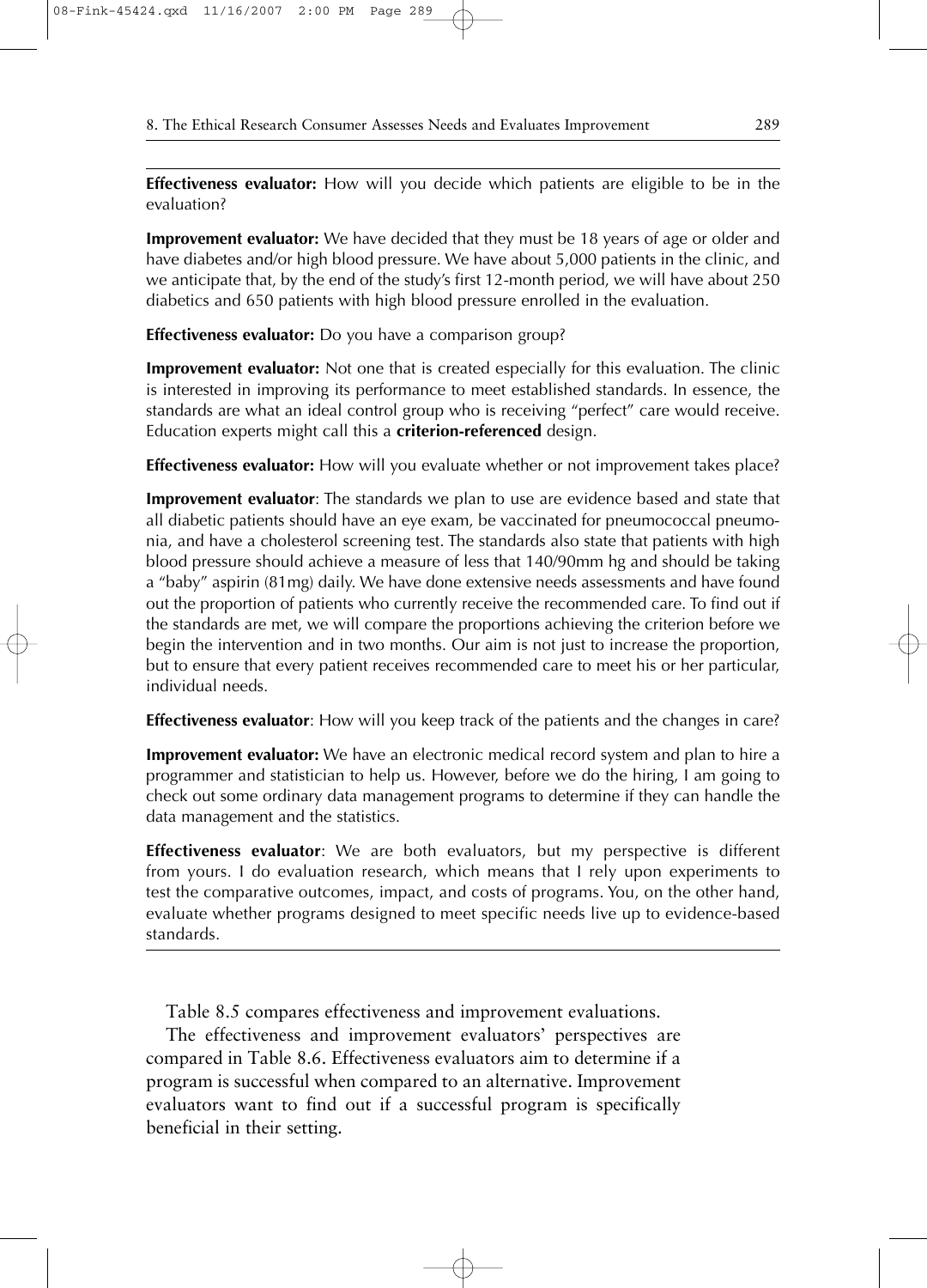|                            | Effectiveness Evaluation                                                                                                                                                                                                                                                                              | Improvement Evaluation                                                                                                                                                                                                                                                                                                                                                     |
|----------------------------|-------------------------------------------------------------------------------------------------------------------------------------------------------------------------------------------------------------------------------------------------------------------------------------------------------|----------------------------------------------------------------------------------------------------------------------------------------------------------------------------------------------------------------------------------------------------------------------------------------------------------------------------------------------------------------------------|
| Study Objective            | Hypotheses or research questions are derived<br>from reviews of previous research.<br>Purpose is to find out if a program "works":<br>Did it accomplish its objectives? What<br>were its outcomes, impact, and costs?                                                                                 | practices have progressed to satisfying a public need. If<br>The aim is to determine if evidence-based programs and<br>Was the process of choosing the project meticulous?<br>not, can the newly adopted program be improved?                                                                                                                                              |
| Main Outcomes              | program and are clinically or practically<br>alternative programs or to any new<br>A program is effective if its outcomes<br>compare favorably to comparable<br>meaningtul.                                                                                                                           | Improvement is manifest if evidence-based standards are<br>sometimes made to determine the extent to which the<br>new and the alternative meet justifiable standards. Is<br>achieved; comparisons to alternative programs are<br>the new program more effective? Cost-effective?                                                                                           |
| Interventions<br>Programs/ | upon which ones have a sound theoretical<br>base and promising evidence of<br>choice of programs to evaluate depends<br>effectiveness based on previous research.<br>carefully monitored to make certain it is<br>The implementation of the program is<br>implemented as planned.<br>The <sup>1</sup> | Consultation with clients or the public can ease the new<br>Recommended programs should have sound research<br>program's transition into the existing culture of the<br>evidence suggesting a high likelihood of success.<br>monitored to make certain it is implemented as<br>The implementation of the program is carefully<br>community, organization, etc.<br>planned. |

 $\bigoplus$ 

Effectiveness and Improvement Evaluations: Compare and Contrast **Table 8.5** Effectiveness and Improvement Evaluations: Compare and Contrast Table 8.5

 $\oplus$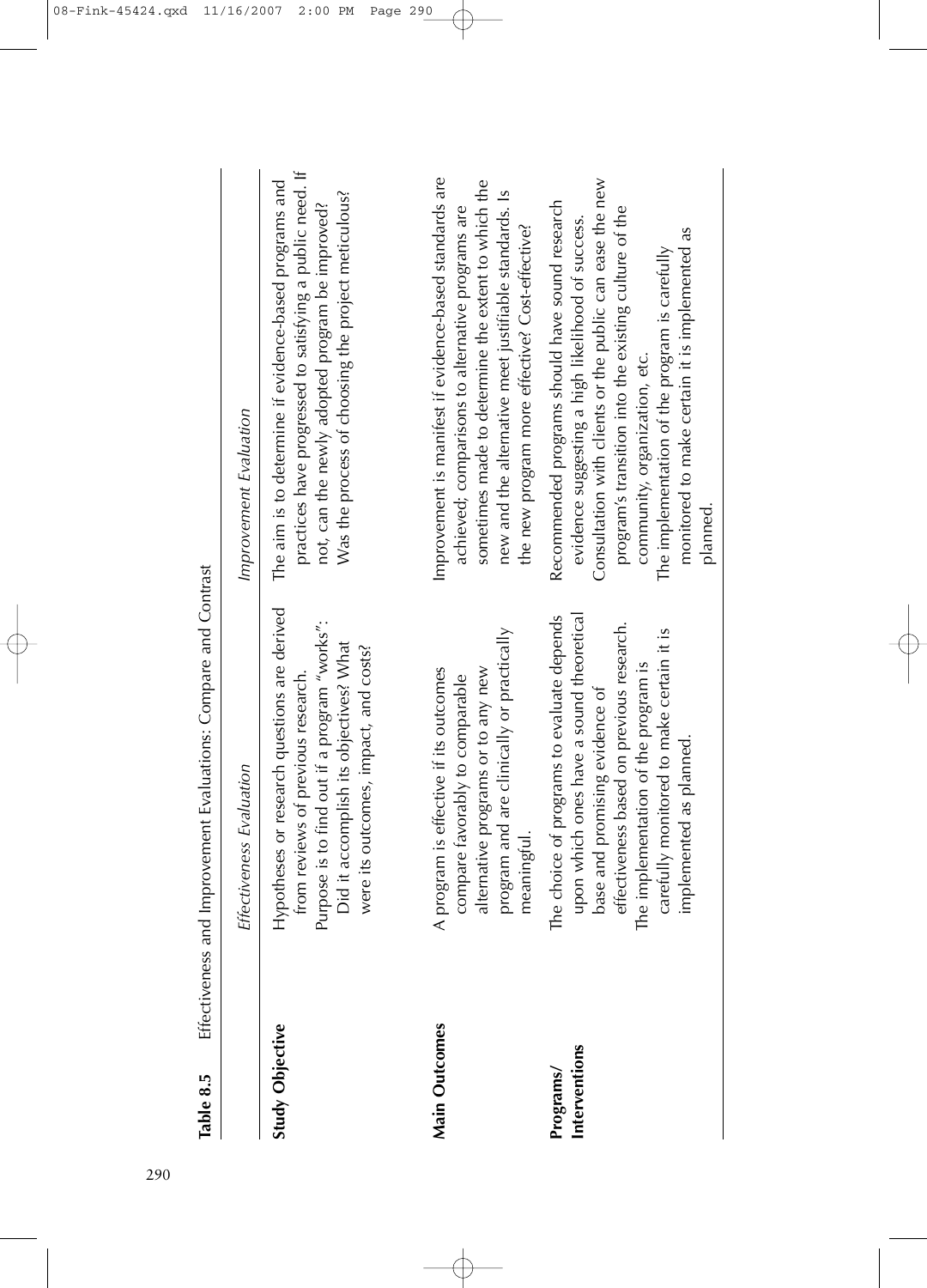| nk-45424.qxd 11/16/2007 2:00 PM Page 291 |  |  |
|------------------------------------------|--|--|
|                                          |  |  |

 $|08 - \text{Fink-45424.qxd} 11/16/2007 2:00 \text{ PM} \text{ Page } 291$ 

|                                      | Effectiveness Evaluation                                                                                                                                                                                        | Improvement Evaluation                                                                                                                                                                                                                                                                                                                                         |
|--------------------------------------|-----------------------------------------------------------------------------------------------------------------------------------------------------------------------------------------------------------------|----------------------------------------------------------------------------------------------------------------------------------------------------------------------------------------------------------------------------------------------------------------------------------------------------------------------------------------------------------------|
| Research Design                      | Research designs are rigorous (e.g.,<br>randomized controlled trial).                                                                                                                                           | setting. If control groups are used, the comparability of<br>control program must be a justifiable alternative to the<br>the groups at baseline must be established and the<br>Research designs are not always a critical concern;<br>evaluation results may only apply to a particular<br>however, unless rigorous designs are used, the<br>experimental one. |
| Sampling                             | size is a concern: It must be large enough<br>specific and relatively restrictive; sample<br>inclusion and exclusion criteria are very<br>npling methods may be complex;<br>to detect a true difference.<br>San | Sampling may not be a major concern because everyone<br>improvement evaluation. Inclusiveness is often a goal.<br>who is eligible is invited to participate in the                                                                                                                                                                                             |
| Data Collection                      | Data collection relies on demonstrably<br>eliable and valid measures.                                                                                                                                           | Data collection is focused on measuring progress toward<br>local setting and must be tested to ensure that they "fit<br>meeting needs; measures are often adapted for the<br>in" and still produce valid data.                                                                                                                                                 |
| Data Management<br>Data Analysis and | multi-faceted; expert statistical knowledge<br>Data management and analysis are often<br>is essential.                                                                                                          | Although expert statistical assistance is recommended, it<br>database and use inferential statistics is almost always<br>may not always be necessary. Ability to maintain a<br>required.                                                                                                                                                                       |

 $\oplus$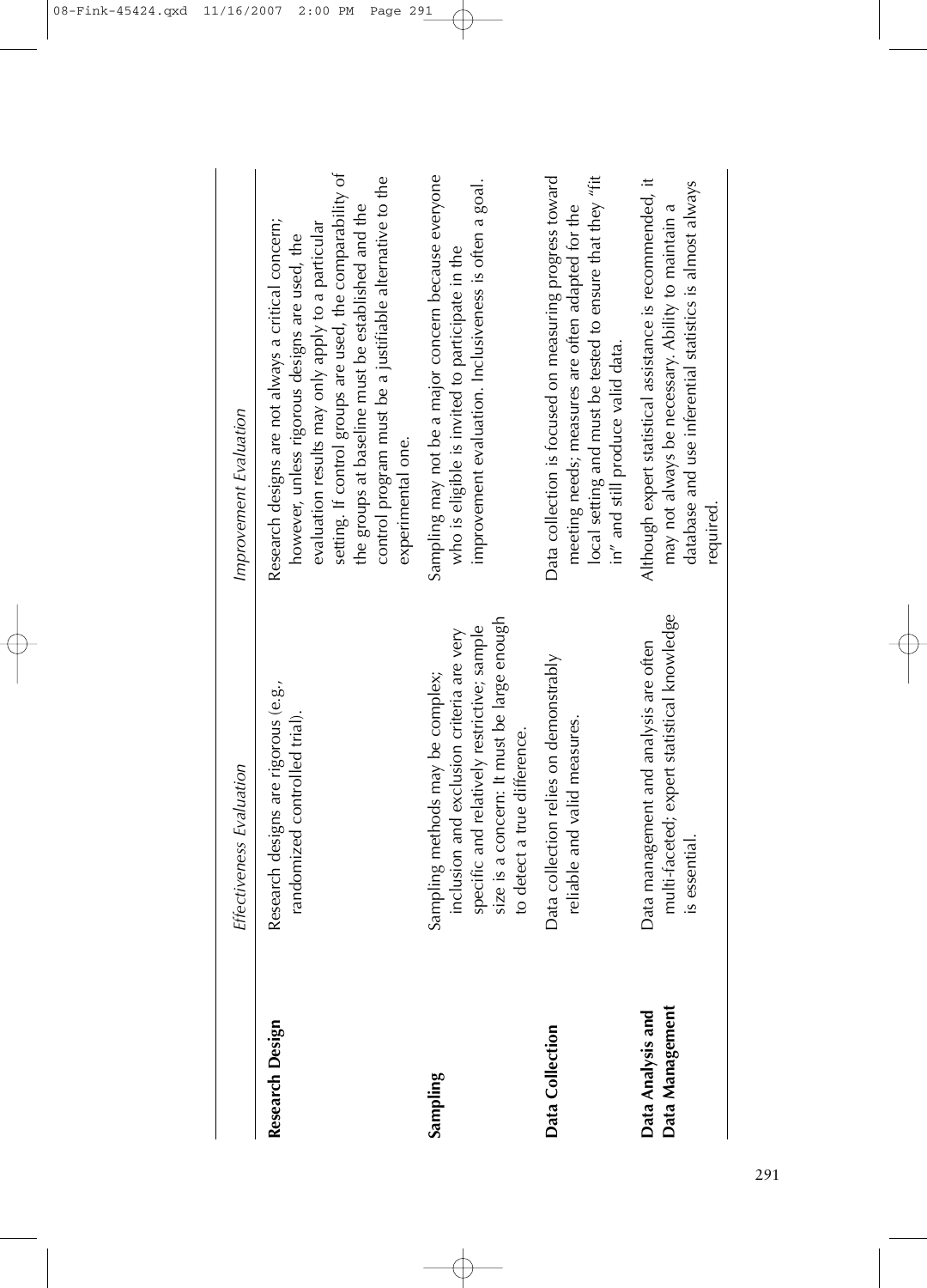#### **Table 8.6** The Effectiveness and Improvement Evaluators' Perspectives

**The Effectiveness Evaluator's Perspective**: "Here is a program that is grounded in theory and is likely to be effective, based on findings from previous research in a similar population and setting. I plan to do a randomized controlled trial to find out if the program achieves its objectives in this population and setting and if it is associated with beneficial outcomes when compared to an appropriate alternative program."

**The Improvement Evaluator's Perspective**: "Here is a program with evidence that matters. It has been selected after an extensive review of the literature and consultation with experts and other decision makers. We held public meetings to discuss the program and received positive reactions. We have pilot tested the program in our organization, with favorable results. Now, I am interested in finding out if the program increases the number of people being served and improves the quality and outcomes of their services. I plan to use a comparison group to help us decide if any observed differences in numbers and quality are truly due to the program."

## **Research and Ethics: An Indomitable Connection \_\_\_\_\_\_\_\_**

Research with human participants raises ethical concerns because people accept risks and inconvenience in order to contribute new knowledge and provide benefits to others. Research consumers are not responsible for ensuring that research has been conducted in an ethical manner, but they can benefit greatly if they understand the characteristics of ethical research. Consumers are responsible for the use of research results, so it is important for them to learn about the ethical consequences of applying evidence-based practices. In recognition of the strong link between research and ethics, many medical journals require that authors state that their study protocol was reviewed and approved by an **ethics committee** or **institutional review board (IRB)**.

## **Research and the Institutional Review Board \_\_\_\_\_\_\_\_\_\_\_\_**

An **institutional review board (IRB)** or ethics committee is an administrative body whose purpose is to protect the rights and welfare of **human research subjects** who are recruited to participate in research activities*.* Research is defined by the U.S. Department of Health and Human Services (DHHS) as systematic investigation (including research development, testing, and evaluation) designed to develop or contribute to *generalizable knowledge.* The key point here is that knowledge resulting from research must be presumed in advance to apply to other people in other settings. Thus, using the DHHS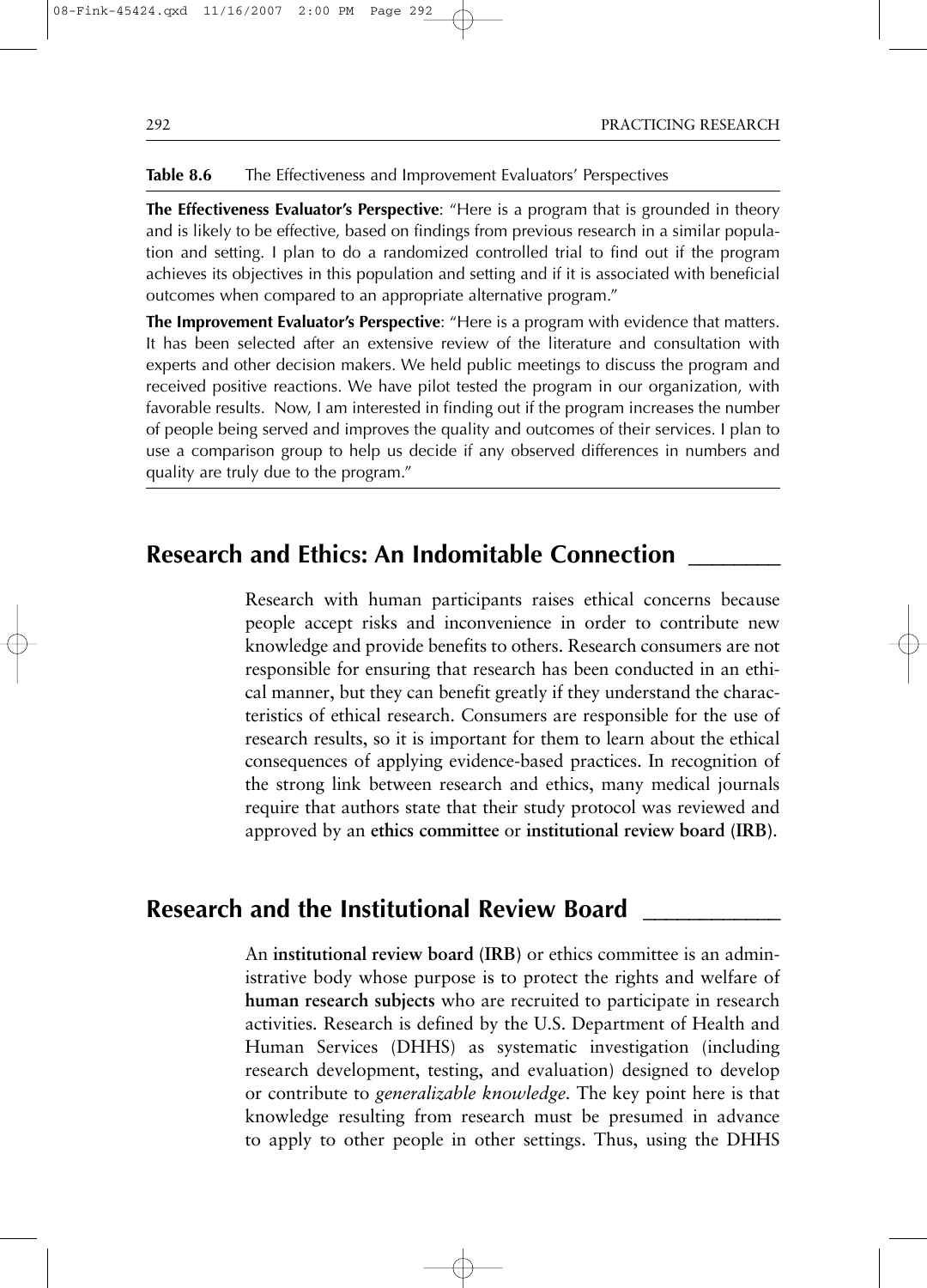definitions, **effectiveness evaluations** are research whereas **improvement evaluations** are usually not. (The exception, which we discuss below, occurs when the results of improvement evaluations are considered generalizable and made public through publication.)

According to the DHHS a **human subject** is a living individual about whom an investigator (whether a professional or a student) conducting research obtains (1) data through intervention or interaction with the individual (e.g., in a counseling session or a classroom) or (2) identifiable private information (e.g., birth date or school record number). (For more information about this and other definitions, see the U.S. Department of Health and Human Services, 2005.) The IRB is in charge of determining if the research is structured to guarantee that each participant's privacy and rights are protected. If it is, the research can proceed. If it is not, the IRB will not allow any data collection. All major and reputable social, health, and welfare agencies (school districts, departments of mental health and social services, health departments, and so on) have ethics committees and protection requirements for **human subjects**. Research that receives any U.S. government support (e.g., from the National Institutes of Health, the National Science Foundation, the U.S. Department of Education) must be formally approved by an IRB or ethics committee that itself has been approved by the U.S. Office for Human Research Protections (OHRP: http://www.hhs.gov/ohrp/). Many other countries are equally rigorous as the United States in applying human subject protection, and most of the principles are similar if not identical.

#### **Three Guiding Principles**

According to the U.S. government, all IRB activities related to human subjects research should be guided by the ethical principles in *The Belmont Report: Ethical Principles and Guidelines for the Protection of Human Subjects of Research* (www.ohrp.osophs .dhhs.gov). *The Belmont Report* was prepared by the National Commission for the Protection of Human Subjects of Biomedical and Behavioral Research in 1979 and is still the foundation for ethical research. Three major principles come from the Belmont Report:

*Respect for Persons.* Respect for persons requires investigators to obtain **informed consent** from research participants, to protect participants with impaired decision-making capabilities, and to maintain confidentiality.

*Beneficence.* This principle requires that research design be scientifically sound and that the risks of the research be acceptable in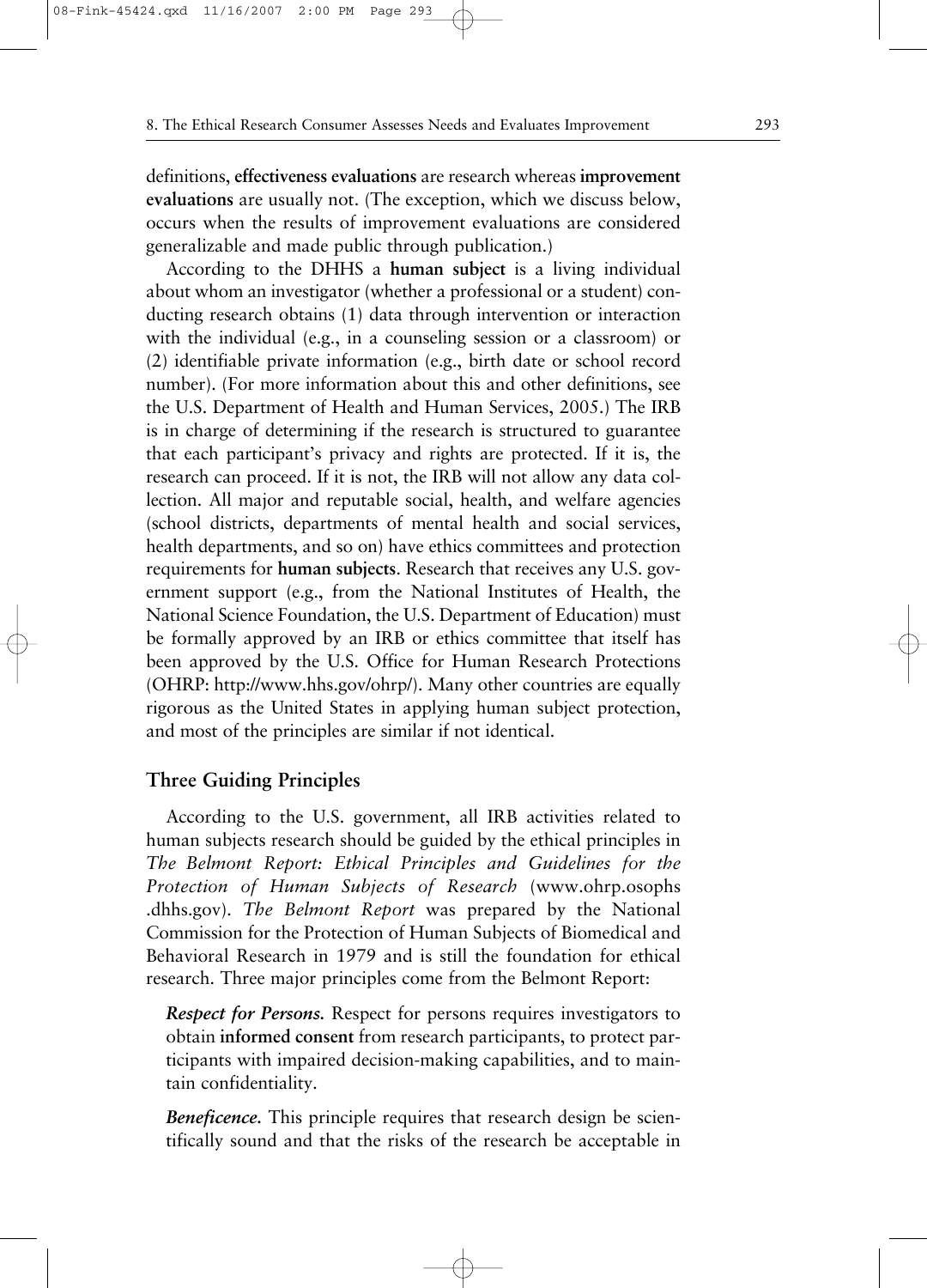relation to the likely benefits. The principle of beneficence also means that persons are treated in an ethical manner not only by respecting their decisions and protecting them from harm, but also by actively making efforts to secure their well-being.

*Justice*. Justice refers to the balance between receiving the benefits of research and bearing its burdens. For example, to ensure justice, the selection of research participants needs to be scrutinized in order to determine whether some classes (e.g., welfare recipients, persons in institutions) are being systematically selected simply because of their easy availability rather than for reasons directly related to the problems being studied.

U.S. government policy also mandates that an IRB must have at least five members, with varying backgrounds. When selecting members, the IRB must take into account racial and cultural heritage and be sensitive to community attitudes. In addition to possessing the professional competence necessary to review specific research activities, the IRB members must also be able to ascertain the acceptability of proposed research in terms of institutional commitments and regulations, applicable law, and standards of professional conduct and practice.

U.S. government policy requires that, if an IRB regularly reviews research that involves a vulnerable category of participants (such as children, prisoners, pregnant women, or handicapped or mentally disabled persons), it must consider the inclusion of one or more individuals who are knowledgeable about and experienced in working with these participants. Also, the IRB must make every nondiscriminatory effort to ensure that it does not consist entirely of men or entirely of women.

Table 8.7 lists the major criteria used by IRBs and ethics committees in approving research protocols.

#### **Obtaining Informed Consent**

The informed consent process requires researchers to disclose information that will be relevant to the potential participant's decision about whether to participate in the research. Disclosure means answering questions such as these: Why is the research being done? What will participants do? What are the risks and benefits of participating?

Informed consent is usually obtained in writing. If written consent cannot be obtained (participant is blind or cannot write), then the researchers must provide evidence that consent was administered (say, on the phone) and understood. The consent form is designed to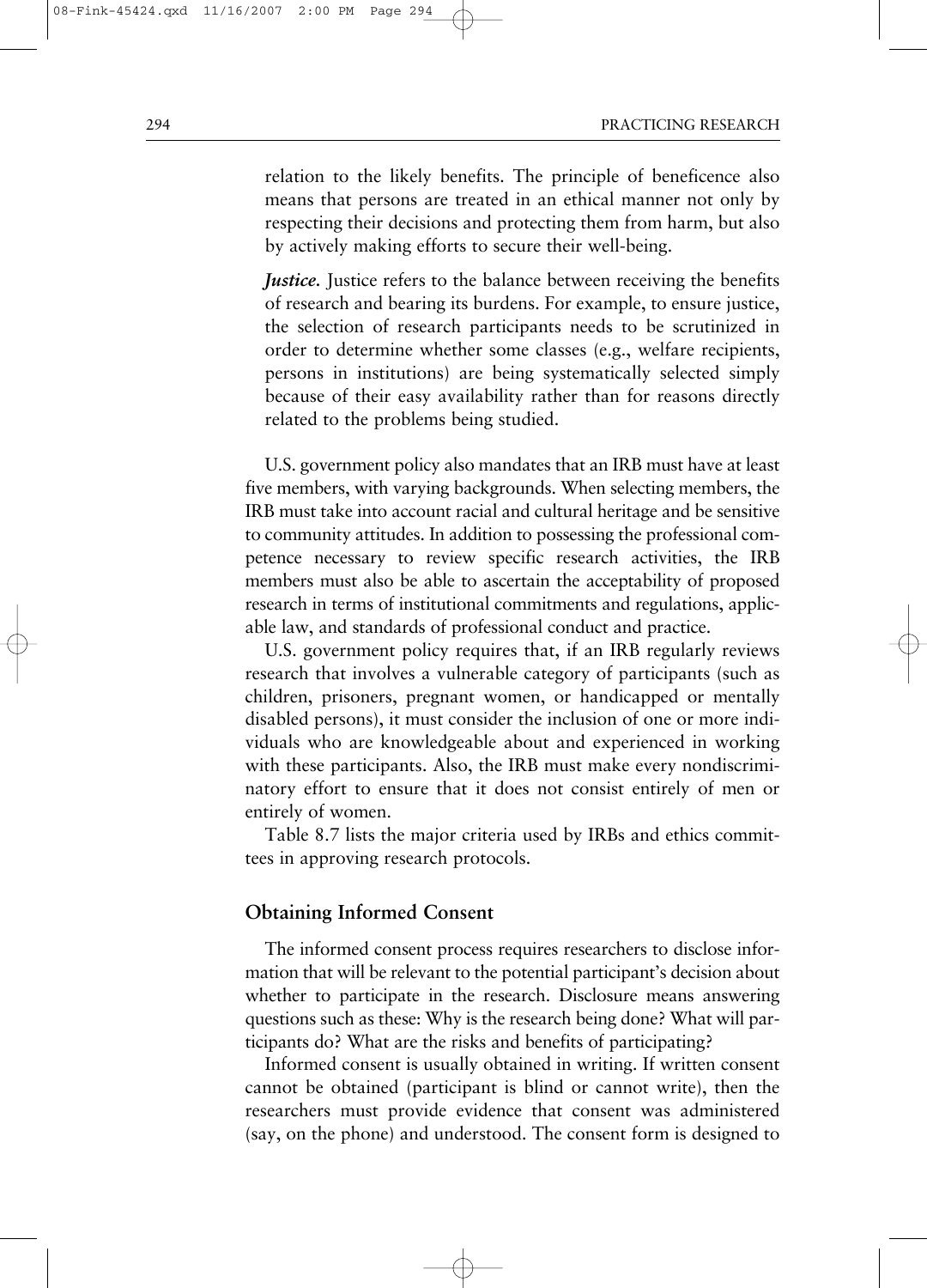#### **Table 8.7** Criteria Used by an Institutional Review Board (IRB) in Approving Research Protocols

- **Study Design:** Many experts agree that an IRB should approve only research that is both valid and of value. The thinking is that a poorly designed study will necessarily lead to misleading results. Study design includes subject recruitment, selection, and assignment to groups; measure or instrument reliability and validity; and data analysis.
- **Risks and Benefits:** IRBs evaluate whether the risks to participants are reasonable in relation to the anticipated benefits, if any, to the participants, and they asses the importance of the knowledge reasonably expected to result from the research.
- **Equipoise:** The ethical basis for assigning treatment by randomization is the judgment that current evidence does not favor the superiority of the experimental over the control program.
- **Equitable Selection of Participants:** The IRB usually considers the purpose of the research and the setting of the research and closely examines studies involving vulnerable populations, such as children, prisoners, participants with cognitive disorders, or economically or educationally disadvantaged people.
- **Identification of Participants and Confidentiality:** The IRB is required to review the method for prospective identification of research participants. IRB members examine the researchers' means of identifying and contacting potential participants and the methods for ensuring the participants' privacy and confidentiality.
- **Participant Payment:** Many medical and health-related studies provide financial and other incentives to study participants to compensate them for their time. Ethical concerns arise if the payment is high or too low. If the payment is high, some participants may be induced to take risks against their better judgment. If the payment is too low, some participants may not believe the study is worth their time.
- **Qualifications:** The IRB examines the qualifications of the evaluator and the evaluation team. In addition, the IRB considers the facilities and equipment used to conduct the research and maintain the rights and welfare of the participants.
- **The Informed Consent Process: Informed consent** means that participants who agree to participate in the research are knowledgeable about the risks and benefits of participation and the activities that comprise participation. They also agree to the terms of participation and are knowledgeable about their rights as research subjects.

protect all parties: the participant, the researcher, and the institution. Therefore, it is important that consent forms present information in an organized and easily understood format.

In some studies, researchers design separate informed consent forms for parents and assent (verbal) forms for children.

Table 8.8 contains the contents of an informed consent form that should be discussed with research participants.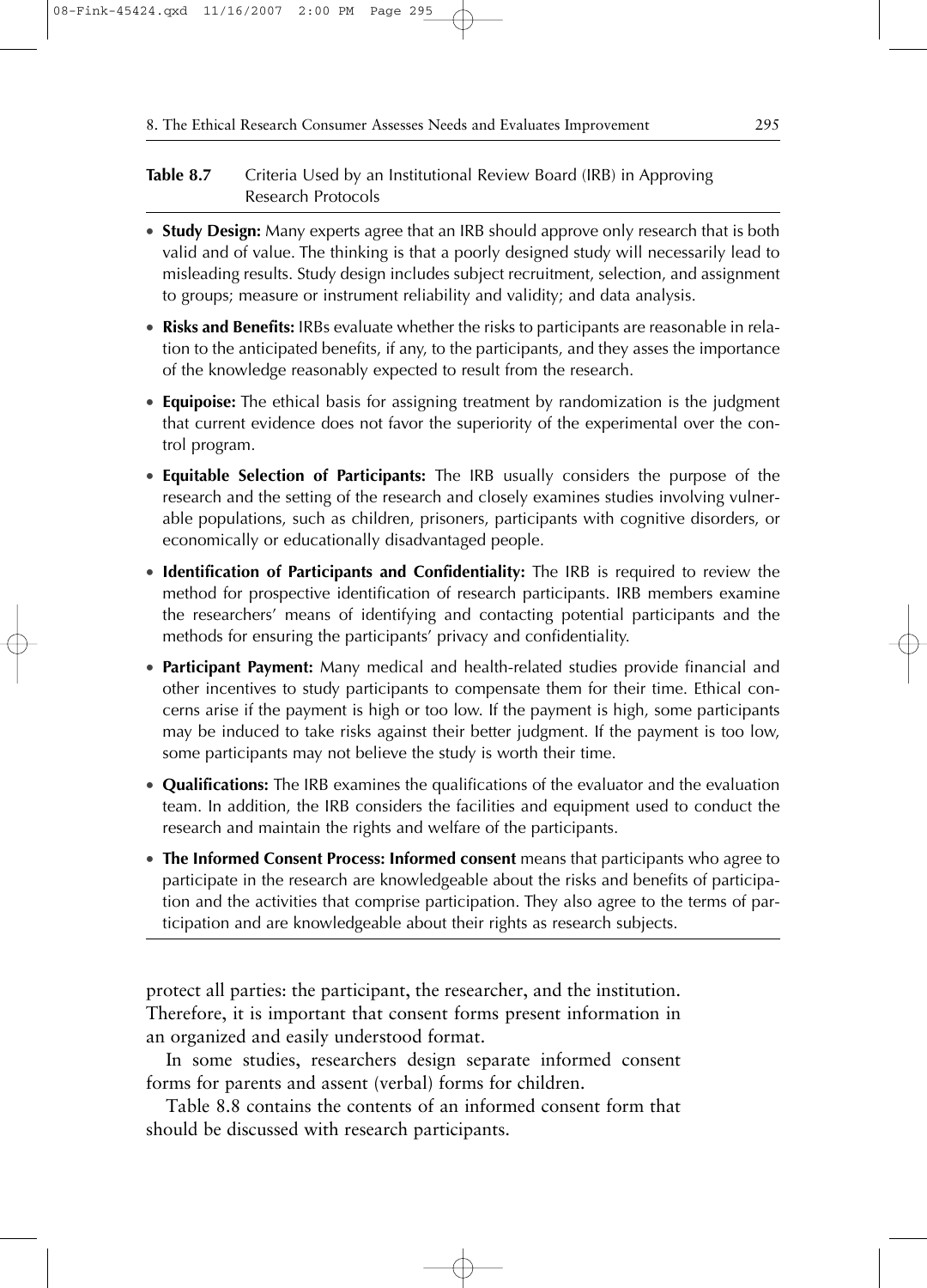#### **Table 8.8** The Contents of Informed Consent

- **1. The Characteristics of the Research.** The participant should be told directly that research is being conducted, what the research's purpose is, and how participants were chosen.
- **2. The Study Procedures.** Participants should be told what they are going to be doing in the project, how much time will be needed, and when participation will begin and end. Alternative procedures should be discussed as should blinding or randomization.
- **3. Potential Risks and Benefits.** Although some research may pose significant risks (a new drug therapy, for example) other research may not. Almost all research results in some discomfort (e.g., feeling embarrassed by questions about drug or alcohol use).

Also, participation in research is sometimes mistakenly assumed to mean benefit, especially for people who know they are in the experimental group (not blinded). Researchers should state clearly that they do not know if the experimental treatment is better than the control or an alternative.

- **4. Assurance That Participation Is Voluntary.** Participants should be told that they are free not to enroll or to enroll and drop out.
- **5. Procedures to Maintain Confidentiality.** These include coding research data, storing it in locked computers and file cabinets, and limiting the number of people who have access to it. These measures should be discussed with research participants.

## **The Special Case of Evaluations That Are Exempt From IRB Approval**

A program evaluation is considered to be research by many IRBs when the evaluator intends to create generalizable knowledge that will be shared outside of the program being evaluated in professional presentations, reports, or published articles. In all likelihood, process and implementation and improvement evaluations will not be considered research. Process and implementation evaluation data are used, typically, to assess progress and better understand operations within a program, while improvement evaluations are designed to assess quality within an institution. The results of these evaluations are almost always not designed for publication. If the evaluators do not intend to generalize or publicize the results, their studies may be exempt from IRB scrutiny. Consider Example 8.5.

#### **Limits to Confidentiality**

Depending on the research's aims, there may be limits to the investigator's promise of confidentiality to the subject. An example would be if a participant reveals information about child or elder abuse, and you were required by law to report this information.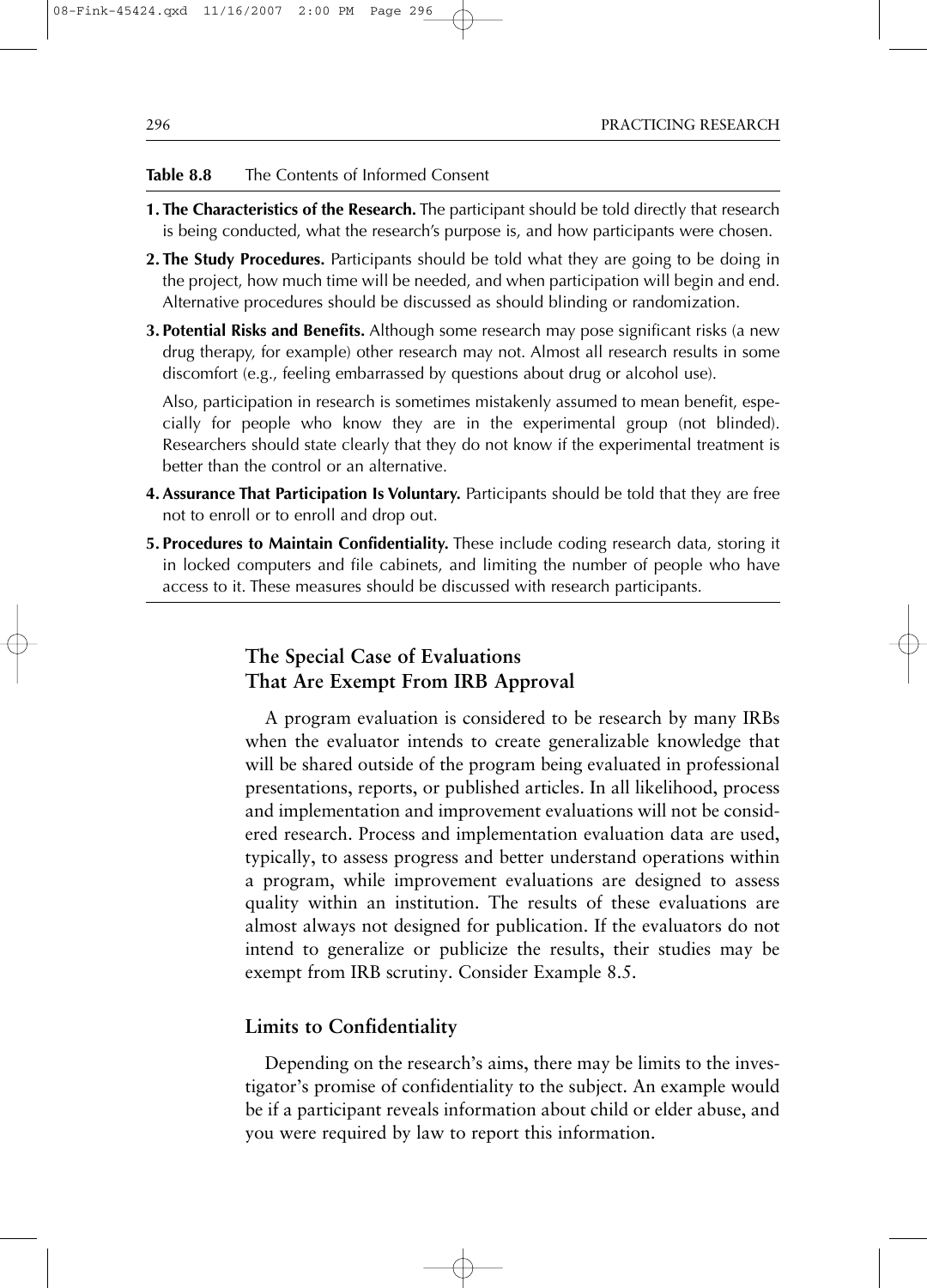#### **Example 8.5** An Evaluation That Is Exempt From IRB Approval

The Health Center wants to improve its influenza vaccination rate. An automatic e-mail system is set up to remind physicians of their patients who are due for the vaccination. An evaluation is conducted of the effectiveness of the e-mail reminder system, and data are collected each year for two years. Information from the evaluation will not be shared with anyone outside the Health Center.

**Comment:** This evaluation is probably exempt from being reviewed by the ethics committee because the findings are going to be used only by the Health Center. It does not conform to the definition of human subjects' research, which results in generalizable information and may be published.

## **\_\_\_\_\_\_\_\_\_\_\_\_\_\_\_\_\_\_\_\_\_\_\_\_\_\_\_\_\_\_\_\_\_\_ Research Misconduct**

**Research misconduct** includes such factors as fabrication, falsification, and plagiarism. Fabrication means making up results and recording or reporting them. Falsification includes changing or omitting data or results. Plagiarism means taking another person's ideas, results, or work without giving due credit.

Research misconduct is becoming an increasingly important concern throughout the world. The following (Table 8.9) are problematic behaviors and definitions of misconduct that may apply to many situations in which evaluations are conducted.

Faking the data is a clear example of research misconduct. More subtle examples include

- Exaggerating findings to support the researcher's point of view
- Changing the research protocol or method of implementing the program without informing the IRB before doing so
- Failing to maintain adequate documentation of the research methods (such as preparing a code book or operations manual)
- Releasing participant information without permission to do so
- Having insufficient resources to complete the research as promised
- Having financial or other interests in the funders or supporters of the evaluation (conflict of interest)

Many agencies and professional organizations provide guidelines for ethical research. Table 8.10 lists some of these organizations and their Web sites.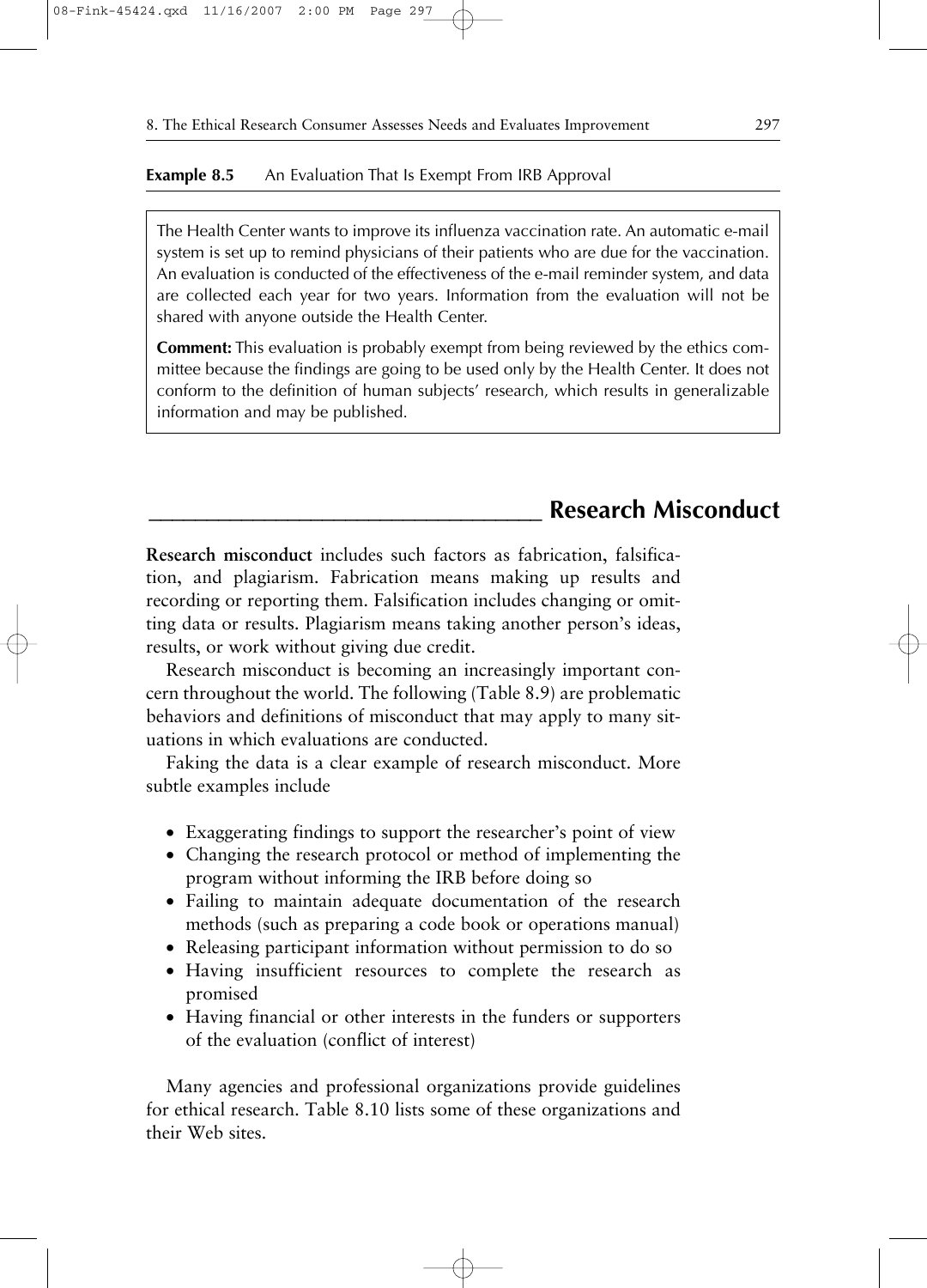| Problematic Behavior                                           | Definition                                                                                                                                                                                                                                                                                                |
|----------------------------------------------------------------|-----------------------------------------------------------------------------------------------------------------------------------------------------------------------------------------------------------------------------------------------------------------------------------------------------------|
| <b>Misconduct</b>                                              | Fabrication, falsification, or plagiarism                                                                                                                                                                                                                                                                 |
| Questionable research<br>practices                             | Actions that violate values of research and may be<br>detrimental to the research process but do not directly<br>threaten the integrity of the research record<br>Examples include failing to retain research records for a<br>reasonable period or using inappropriate statistics to<br>enhance findings |
| Other misconduct, not<br>pertaining to scientific<br>integrity | Unacceptable behaviors subject to generally applicable<br>legal and social penalties but that are not unique to<br>research<br>Examples include sexual harassment, misuse of funds, or<br>violations of federal regulations                                                                               |
| Other misconduct,<br>pertaining to scientific<br>integrity     | Unacceptable behavior that does not directly affect the<br>integrity of the research process but is nevertheless<br>directly associated with misconduct in science<br>Examples include cover-ups of scientific misconduct or<br>reprisals against whistleblowers                                          |
| Sloppiness                                                     | Negligent or irregular research practices that risk distortion<br>of the research record but that lack the intent to do so                                                                                                                                                                                |

**Table 8.9** Problematic Behaviors in Research Leading to Charges of Misconduct

### **Table 8.10** Agencies That Have Policies and Guidelines for Conducting Ethical Research

#### **American Psychological Association (APA)**

• Ethical Principles of Psychologists and Code of Conduct http://www.apa.org/ethics/code2002.html

The current version of this document was adopted by the American Psychological Association Council of Representatives on June 1, 2003. It includes information about issues pertaining to privacy and confidentiality, therapy, publishing, and more.

- Ethical Principles of Psychologists and Code of Conduct (1992) http://www.apa.org/ethics/code1992.html Between 1992 and 2003, the APA was guided by this ethics code.
- Guidelines for Ethical Conduct in the Care and Use of Animals http://www.apa.org/science/anguide.html

This is a set of guidelines developed by APA to be used by psychologists working with animals. The document covers areas such as housing of animals, experimental procedures, and educational use of animals.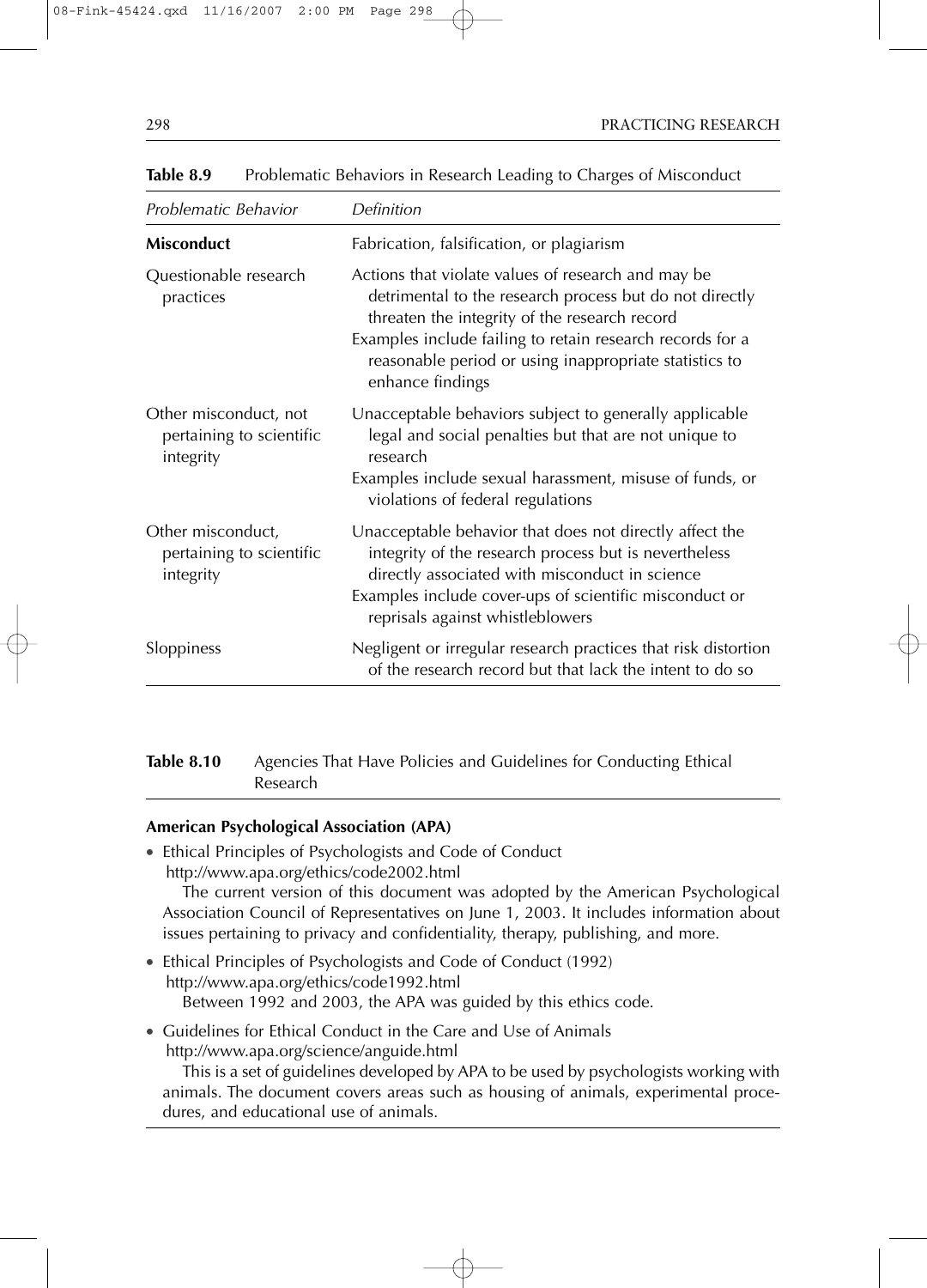

#### **American Public Health Association (APHA): Public Health Code of Ethics**

http://www.apha.org/programs/education/progeduethicalguidelines.htm The ethical guidelines can be accessed from this Web site highlight issues that are unique to the public health field.

#### **American Statistical Association (ASA): Ethical Guidelines for Statistical Practice**

http://www.amstat.org/profession/index.cfm?fuseaction=ethicalstatistics

ASA's Committee on Professional Ethics prepared these guidelines, and they were approved by their Board of Directors on August 7, 1999. This document contains two sections: the preamble and ethical guidelines.

#### **Applied Research Ethics National Association (ARENA)**

http://www.primr.org/membership/overview.html

ARENA is a national membership organization that deals with biomedical and behavioral research issues such as scientific misconduct, ethical decision making in health care, and the protection of human and animal subjects. The group was organized in 1986.

#### **Association for Practical and Professional Ethics**

http://www.indiana.edu/~appe/

The Association for Practical and Professional Ethics was founded in 1991 with the support of Indiana University and a Lilly Endowment. Its mission is to "encourage interdisciplinary scholarship and teaching of high quality in practical and professional ethics by educators and practitioners." This site includes association information, association activities, association publications, and electronic networking opportunities.

#### **Association of University Professors (AAUP): Statement on Professional Ethics**

http://www.aaup.org/AAUP/pubsres/policydocs/statementonprofessionalethics.htm The statement that appears at this site is a revised version of one that originally appeared in 1966. In 1987, the AAUP adopted this current document that was endorsed at its seventy-third annual meeting.

#### **Center for Academic Integrity (CAI)**

http://www.academicintegrity.org

The Center for Academic Integrity is affiliated with the Rutland Institute for Ethics at Clemson University. CAI's mission is "to identify and affirm the values of academic integrity and to promote their achievement in practice."

#### **Council on Undergraduate Research (CUR)**

http://www.cur.org/conferences/responsibility/ResRespons.html

The mission of CUR is to "support and promote high-quality undergraduate studentfaculty collaborative research and scholarship." In June 2002, CUR held a major symposium titled *Research Responsibility and Undergraduates*. Manuscripts, postconference workshop summaries, and news on guidelines related to responsible research are merely a few of the resources posted at this site.

#### **Creating a Code of Ethics for Your Organization**

http://www.ethicsweb.ca/codes/

Chris MacDonald, PhD, Philosophy Department, St. Mary's University (Halifax, Canada) has put together this site with links to resources to assist individuals and groups

*(Continued)*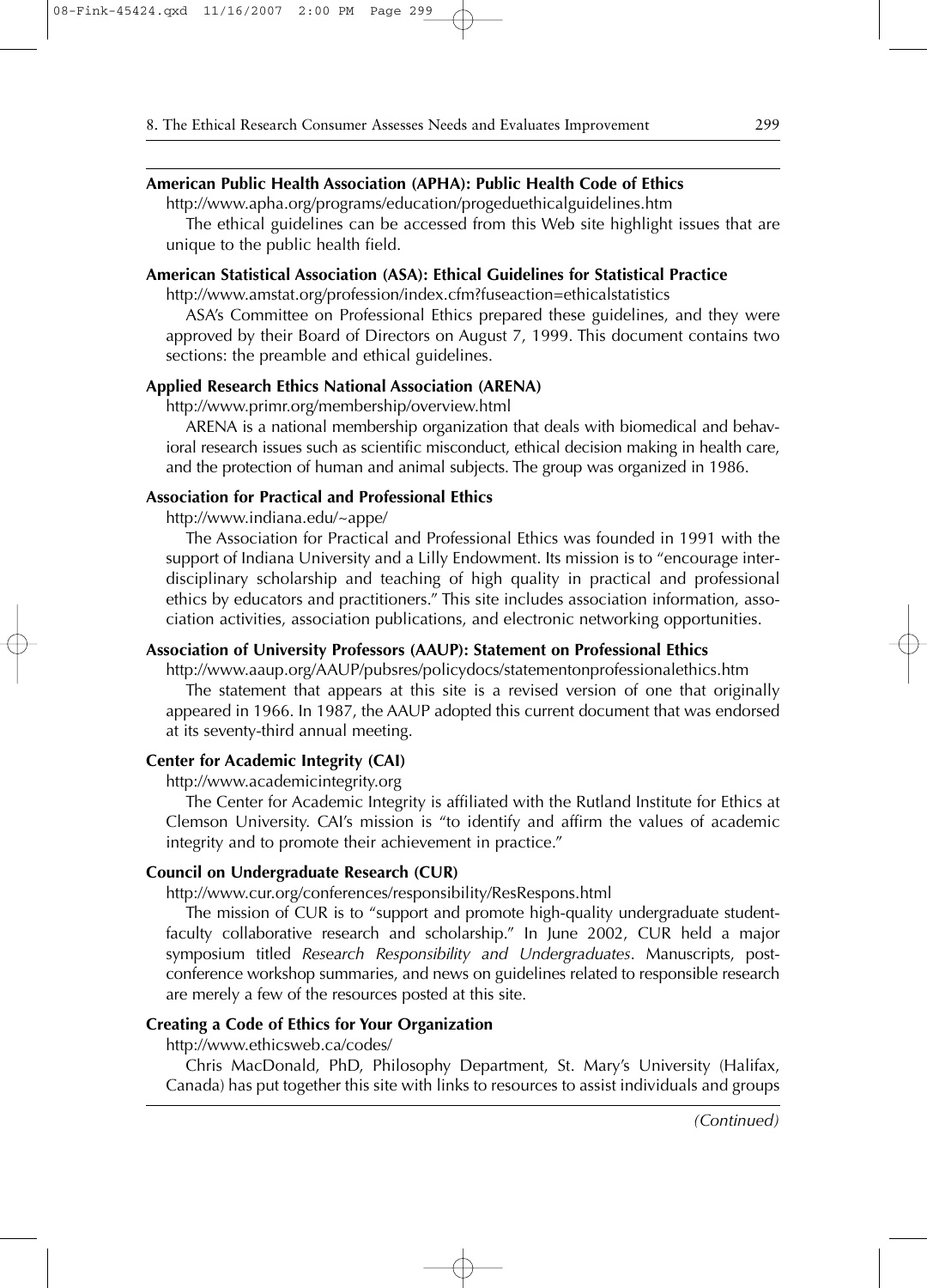#### **Table 8.10** (Continued)

in writing a code of ethics. He discusses why organizations and institutions should even have a code and provides guidance in writing one. He also provides links to essays on ethics, sample codes, and contacts for ethics consultants.

#### **Federal Policy on Research Misconduct**

http://www.ostp.gov/html/001207\_3.html

The Office of Science and Technology Policy has posted this site, which includes information on issues such as requirements for findings of scientific misconduct, responsibilities of federal agencies and research institutions, and guidelines for fair and timely procedures and agency administrative actions.

#### **Framework for Policies and Procedures to Deal With Research Fraud**

http://www.aau.edu/reports/FrwkRschFraud.html

This Association of American Universities document grew out of the belief that universities should be held responsible for the actions of their faculty and staff, not research sponsors. As a result of this belief, an interagency group got together to develop this "framework" in 1988. Areas such as "Definition of Research Fraud" and "Process for Handling Allegations of Research Fraud" are covered in this document.

#### **Illinois Institute of Technology Codes of Ethics Online**

http://ethics.iit.edu/codes/coe.html

Illinois Institute of Technology's Center for the Study of Ethics in the Professions (CSEP) developed this online collection of over 850 codes of ethics. CSEP received a grant from NSF in 1996 to put its collection of codes on the Web, a collection that grew out of CSEP's paper archive of codes. In addition to the codes, resources for authoring a code, case studies, and other information can be found at this site.

#### **Office of Human Research Protections (OHRP)**

http://www.hhs.gov/ohrp/

This OHRP site, part of the U.S. Department of Health and Human Services, provides links to IRB registration and filing information, policy guidelines, compliance oversights, educational materials, and upcoming workshop events.

#### **Office of Research Integrity (ORI)**

http://ori.dhhs.gov

The goal of the ORI is to "promote integrity in biomedical and behavioral research supported by the Public Health Service (PHS)." This site has links to resources like breaking news stories, tips for handling misconduct, publications, and policies, regulations, and statutes.

#### **Scientific Freedom, Responsibility & Law**

http://www.aaas.org/spp/sfrl/

This program is part of the AAAS Directorate for Science & Policy, and it focuses on the ethical, legal, and social issues associated with the conduct of research and with the advances in science and technology. Information and links to projects and activities, publications, and access to the PER newsletter (http://www.aaas.org/spp/sfrl/ per/per.htm) can be found at this site.

#### **University of California, San Diego: Office of Graduate Studies and Research**

http://ogs.ucsd.edu/

The Office of Graduate Studies and Research at the University of California, San Diego (UCSD) has posted policies that are applicable to those doing research.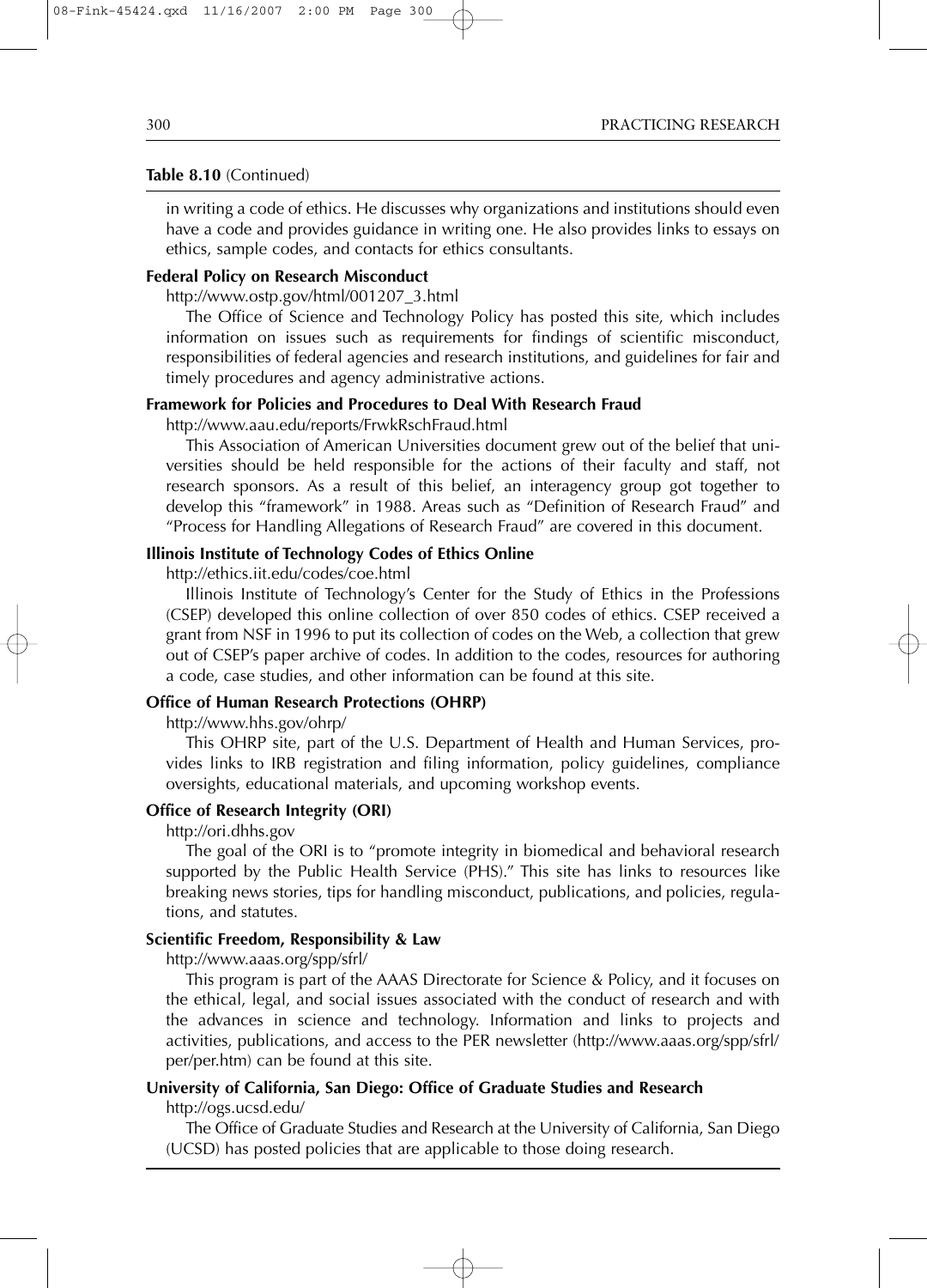

Training in research ethics and the proper conduct of research can be done online. Many institutions require that researchers complete such training before doing research with human subjects. (See, for example, the OHRP site *Human Subject Assurance Training*: http://ohrp-ed.od.nih.gov/CBTs/Assurance/login.asp.)

## **\_\_\_\_\_\_\_\_\_\_\_\_\_\_\_\_\_\_\_\_\_\_\_\_\_ Practicing Research and Ethics**

From an ethical perspective, the strongest arguments in support of evidence-based practice are that it allows the best evaluated programs (and useless or harmful ones) to be identified and that it facilitates informed decisions. But all may not be well because the body of research is often incomplete, methodologically flawed, or unresponsive to important social and cultural needs. Further, although evidence is emerging in health care that research-based interventions produce better outcomes, little evidence is available for other fields (although those studies are being done). Therefore, consumers who adopt evidence-based methods should do so cautiously, keeping in mind the ethical implications of the emerging field of evidence-based practice.

Table 8.11 lists some of the major ethical concerns associated with the use of evidence-based practices.

| <b>Ethical Concern</b>                                                                     | Explanation                                                                                                                                                                                                                                                                                                                                                                                                                                                                                                                                                                      |
|--------------------------------------------------------------------------------------------|----------------------------------------------------------------------------------------------------------------------------------------------------------------------------------------------------------------------------------------------------------------------------------------------------------------------------------------------------------------------------------------------------------------------------------------------------------------------------------------------------------------------------------------------------------------------------------|
| Many important outcomes cannot<br>be measured.                                             | Evidence-based practice aims to provide a simple,<br>logical process for reasoning and decision making.<br>But to make balanced decisions, all the relevant<br>consequences of an action must be considered.<br>Current measures of some outcomes (such as pain)<br>are inadequate, while others (such as justice) may<br>not be measurable. Further, other complex<br>outcomes (such as quality of life) may not even be<br>adequately definable (across cultures, generations,<br>and over time). Often, researchers "settle" for<br>imprecise measures or proximate outcomes. |
| Stakeholders' needs may differ<br>markedly from those of<br>researchers and policy makers. | The community—recipients of evidence-based<br>practices—has relatively little influence over the<br>priorities and funding of research.                                                                                                                                                                                                                                                                                                                                                                                                                                          |

**Table 8.11** Ethics and Evidence-Based Practices

*(Continued)*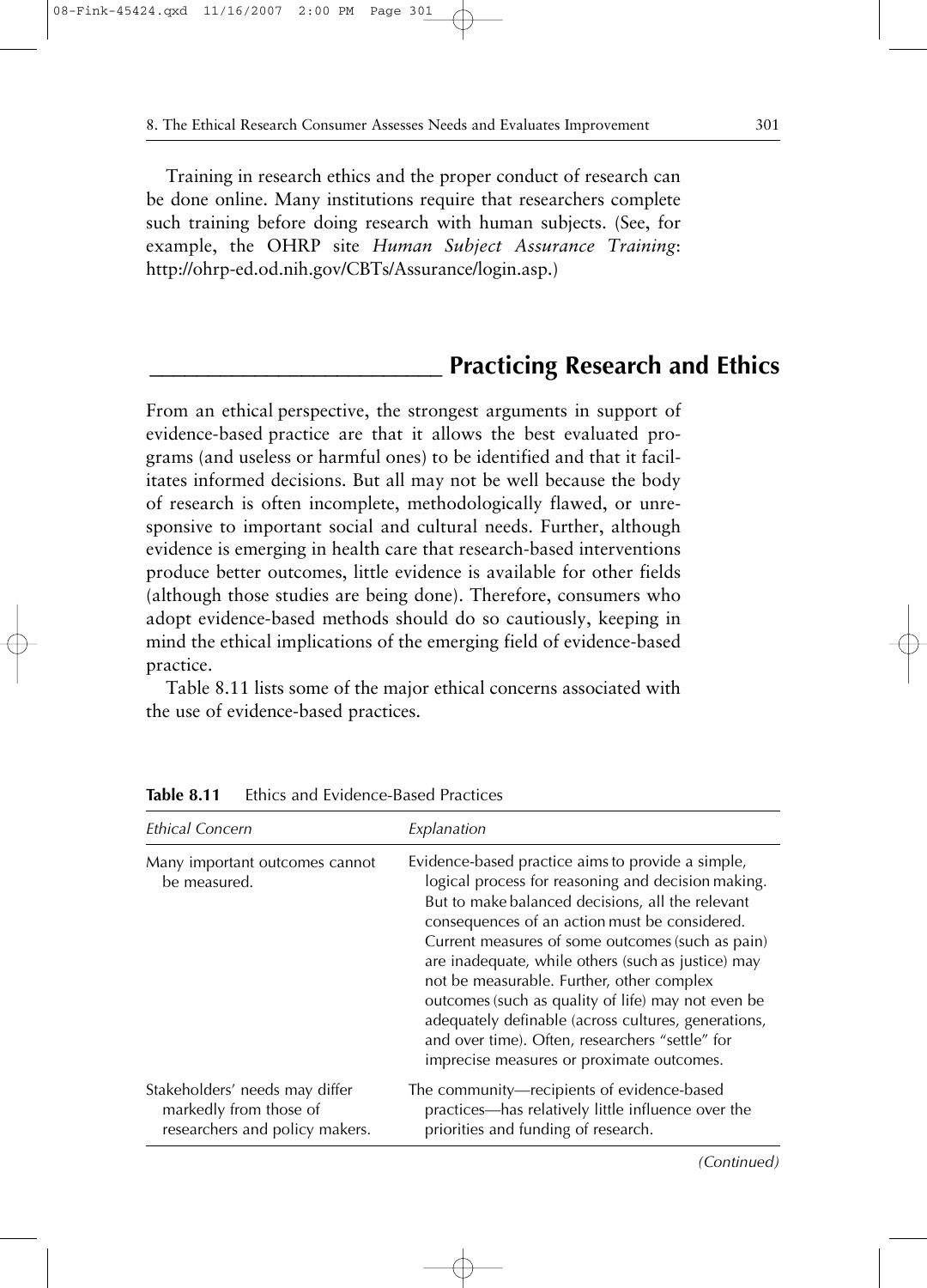#### 302 PRACTICING RESEARCH

#### **Table 8.11** (Continued)

| <b>Ethical Concern</b>                                                                                                                                                                                                                                                              | Explanation                                                                                                                                                                                                                                                                                                                                                                                                                                                                                                                                                                                           |
|-------------------------------------------------------------------------------------------------------------------------------------------------------------------------------------------------------------------------------------------------------------------------------------|-------------------------------------------------------------------------------------------------------------------------------------------------------------------------------------------------------------------------------------------------------------------------------------------------------------------------------------------------------------------------------------------------------------------------------------------------------------------------------------------------------------------------------------------------------------------------------------------------------|
| Because the large quantities of<br>data required to meet the<br>standards of evidence-based<br>practice are available for<br>relatively few interventions, a<br>systematic bias may be<br>inevitable toward those<br>interventions.                                                 | The bias may ultimately result in the allocation of<br>resources to those interventions for which there is<br>rigorous evidence of effectiveness or toward those<br>for which there are funds available to show<br>effectiveness. This may be at the expense of other<br>areas where rigorous evidence does not currently<br>exist or is not attainable (such as palliative care<br>services). Allocating resources on the basis of<br>evidence may therefore involve implicit value<br>judgments, which is at odds with evidence-based<br>practices that emphasize explicit "objective"<br>criteria. |
| The application of cost-<br>effectiveness measures to<br>decisions about who does or<br>does not receive services may<br>adversely affect the position of<br>the weaker groups in our<br>society.                                                                                   | People who are expected to benefit only slightly from<br>particular programs, such as the elderly and the<br>disabled, may be excluded from access to such<br>programs particularly when they are expensive.<br>Many vulnerable people have been excluded from<br>large-scale research because of the perceived (or<br>real) difficulty of retaining and caring for them.                                                                                                                                                                                                                             |
| Use of the term "evidence-based"<br>may be misleading (Steinberg &<br>Luce, 2005). Research<br>consumers, policy makers, and<br>others acting on the basis of<br>recommendations labeled as<br>being "evidence-based" should<br>not blindly assume that the label<br>truly applies. | EBP methods are often not applied consistently<br>or interpreted properly. The potential exists<br>for great variation in the validity of decisions<br>and recommendations that claim to be<br>"evidence-based." In addition, evidence may be<br>available for some but not all issues related to a<br>decision or recommendation that has to be<br>made, or the evidence that is available may<br>not be directly relevant to the situation to which it<br>is being applied.                                                                                                                         |

Acknowledging the limitations of evidence-based practice and its associated ethical problems should not deter research consumers from searching for the best evidence when making decisions about the selection of programs and interventions to improve the public's health and welfare. Research consumers who understand the complexity of the issues have more data to work with when making decisions than those who unthinkingly accept or reject the methods and findings of evidence-based practice. Informed consumers may even decide to use their knowledge to demand that researchers devise more publicly responsive methods of collecting evidence—so that it truly matters.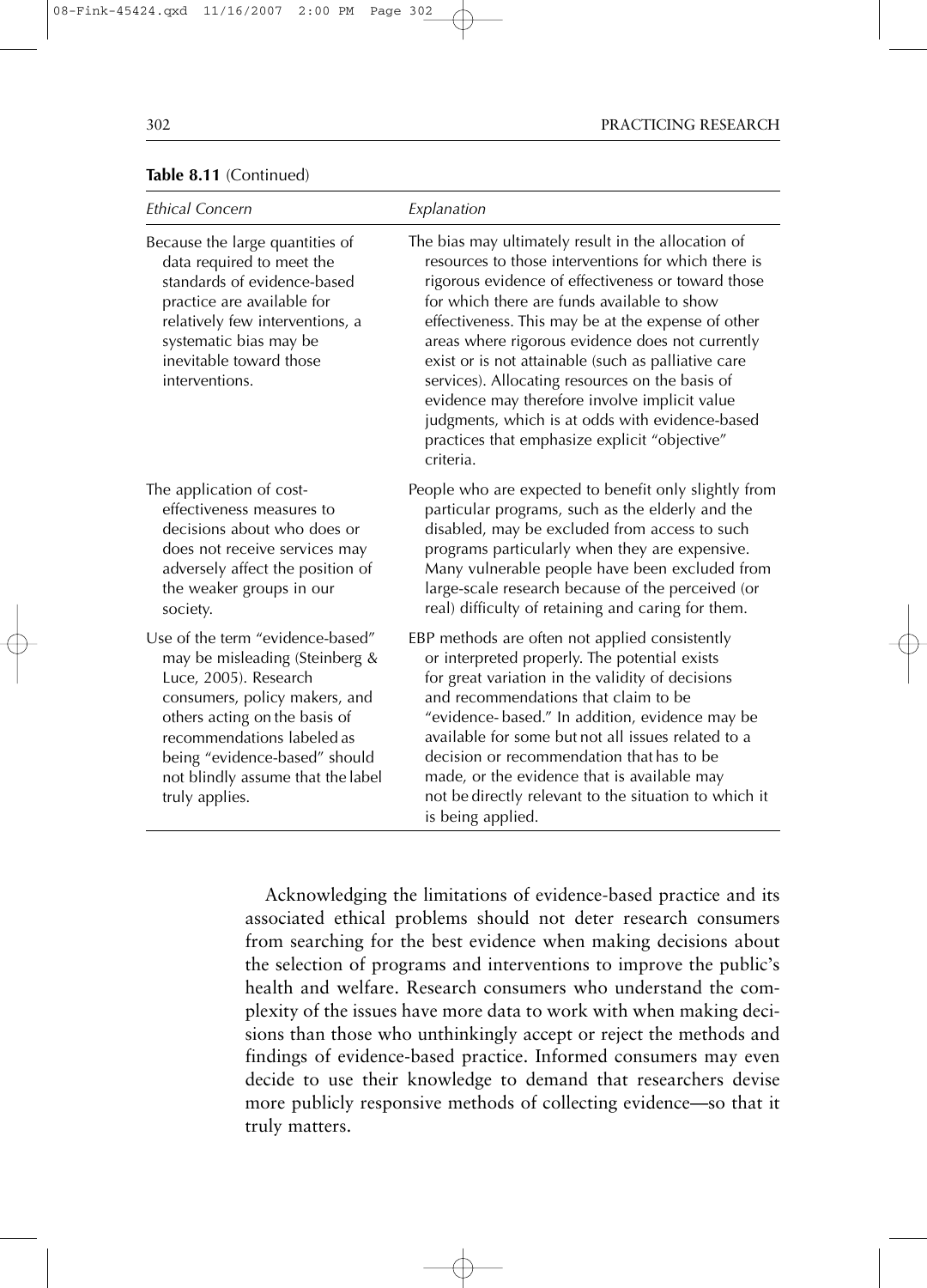

## **Summary of Chapter 8: The Ethical Research Consumer \_\_\_\_\_\_\_\_\_\_\_\_\_\_ Assesses Needs and Evaluates Improvement**

### **Words to Remember**

administrative needs; behavioral needs; beneficence; communal or epidemiological needs; consensus development conferences; Delphi technique; educational needs; effectiveness evaluation; equipoise; ethics committee; evidence that matters; focus groups; human subject; improvement evaluation; informed consent; institutional review board; justice; key informant; needs assessment; nominal group process; physical needs; public or community forum; the RAND/UCLA Appropriateness Method; research misconduct; respect for persons; social needs; surveys

Evidence-based practitioners count on the experimental method to provide evidence that matters, and they agree on the need to incorporate users' needs, preferences and values, and expectations into treatments, practices, and programs. A systematic effort to identify user needs and provide a context for them is called a **needs assessment.**

Needs can be arranged into six categories: social, communal or epidemiological, behavioral, environmental, educational, and administrative.

At least seven methods are commonly used to determine individual and public needs:

- 1. The purpose of **the key informant method** is to collect information about a community's needs by interviewing community leaders who are likely to be in a position to know what the needs are.
- 2. A **community forum** consists of a group of people who meet together to discuss a common problem. The meeting is open to all members of the community.
- 3. A **focus group** is designed to collect information from "insiders" or "people in the know." The group usually consists of about 10 carefully selected participants and a trained moderator. The session lasts about two hours and is centered on getting answers to four or five carefully constructed questions.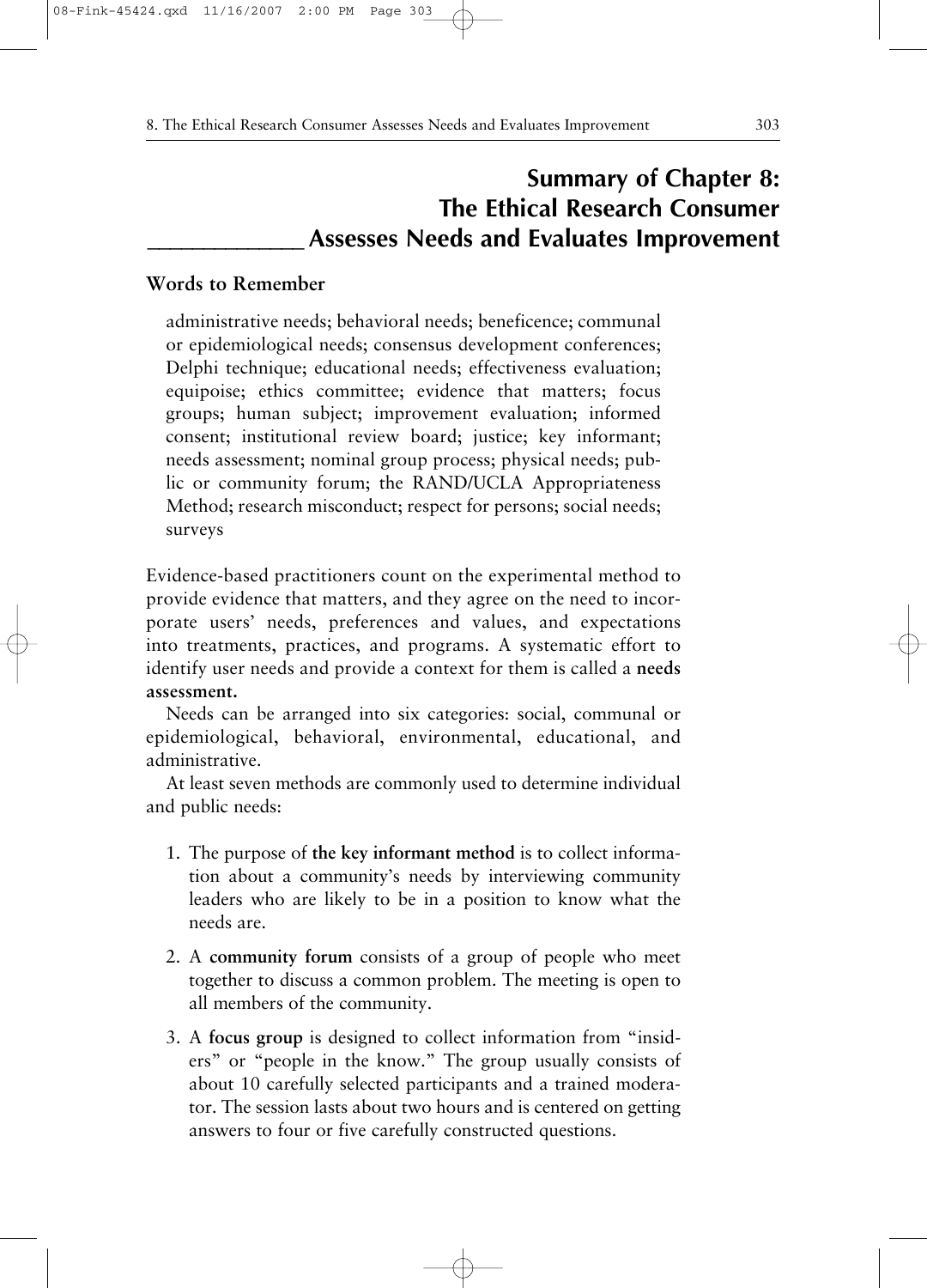- 4. In **the nominal group technique**, participants are brought together for a discussion session led by a moderator. After the topic of concern has been presented to session participants and they have had an opportunity to ask questions or briefly discuss the scope of the topic, they are asked to take a few minutes to think about and write down their responses. The session moderator will then ask each participant to read, and elaborate on, one of his or her responses. These are noted on a flipchart. Once everyone has given a response, participants will be asked for a second or third response, until all of their answers have been noted on flipchart sheets posted around the room.
- 5. **The Delphi technique** is a structured method of determining the degree of agreement on a topic, selecting alternatives, or setting priorities. Delphi techniques use questionnaires that are completed by participants on their own, in groups, or both. The questionnaires are structured to ask people to rate or rank the importance or validity of certain ideas.
- 6. **The RAND/UCLA Appropriateness Method** (RUAM) is a method for determining the extent of agreement on controversial topics and on subjects for which the research base is poor or ambiguous (a mixture of positive and negative findings).
- 7. **Surveys** are usually used to gather information from large numbers of people. Several types are possible. A face-to-face interview may result in in-depth information but requires a skilled interviewer. Telephone surveys also require skilled interviewers, and it has become increasingly difficult to get people to agree to participate. People hanging up, the need to call back, and messages left on voice mail are costly. E-mail, online, and mailed surveys can reach large numbers of people.

Although not yet widely implemented in the other helping professions, **consensus development conferences** are an integral part of evidence-based health care, and their methods can be usefully adapted to other fields. NIH Consensus and State-of-the-Science statements are prepared by independent panels of health professionals and public representatives on the basis of (1) the results of a systematic literature review, (2) presentations by investigators working in areas relevant to the conference questions during a two-day public session, (3) questions and statements from conference attendees during open discussion periods that are part of the public session,

08-Fink-45424.qxd 11/16/2007 2:00 PM Page 304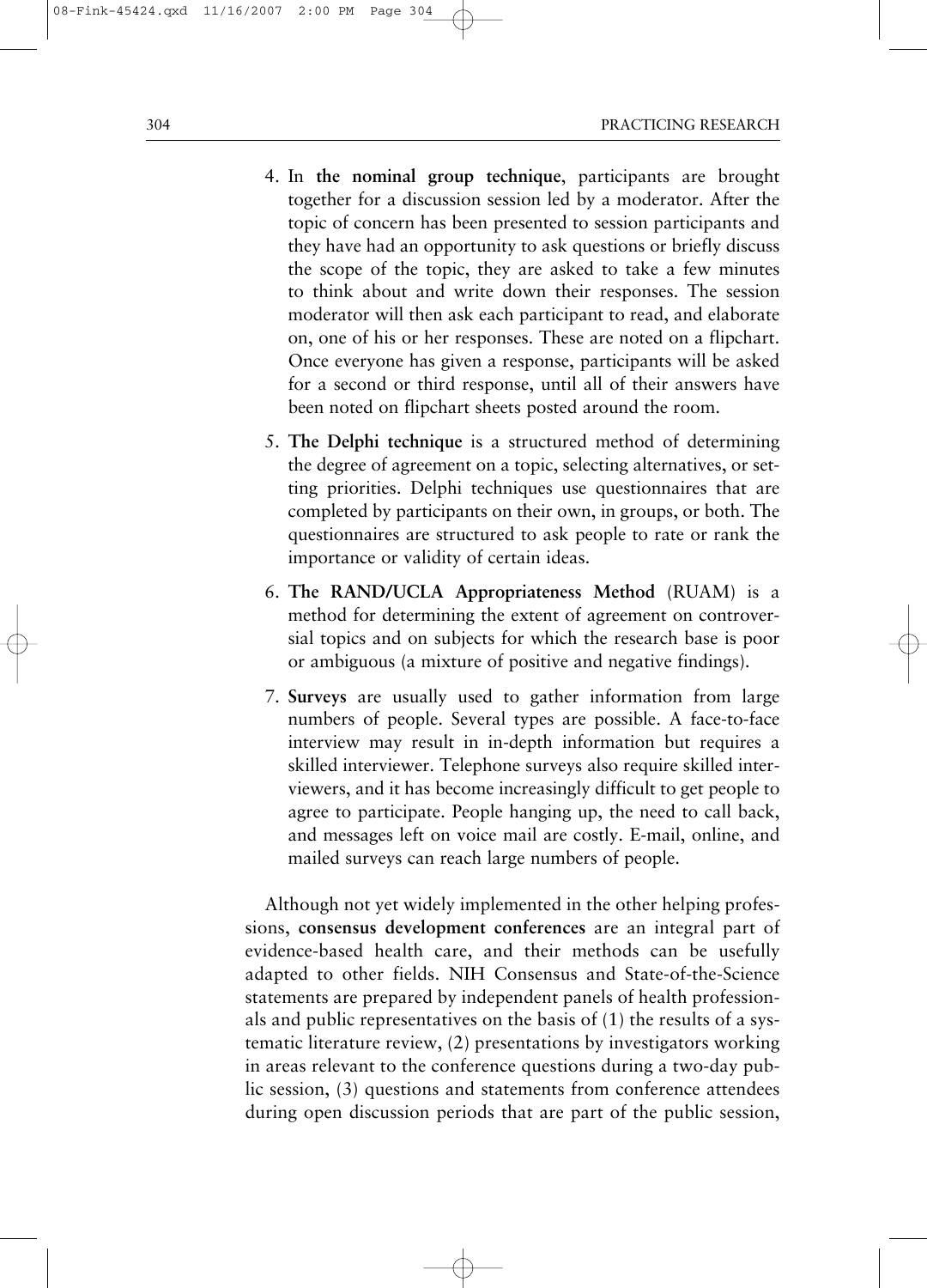08-Fink-45424.qxd 11/16/2007 2:00 PM Page 305

and (4) closed deliberations and the production of a report by the panel during the remainder of the second day and the morning of the third.

Some evaluations are designed to examine the extent to which the newly adopted programs met clients' needs and identify where improvements should be made to improve future efforts to find evidence that matters. The type of evaluation that is used to accomplish these purposes is called an **improvement evaluation**.

Effectiveness and improvement evaluators have differing goals. Effectiveness evaluators aim to determine if a program is successful when compared to an alternative. Improvement evaluators want to find out if a successful program is specifically beneficial in their setting.

Research with human participants raises **ethical** concerns because people accept risks and inconvenience in order to contribute new knowledge and provide benefits to others. Research consumers are not responsible for ensuring that research has been conducted in an ethical manner, but they can benefit greatly if they understand the characteristics of ethical research. Consumers are responsible for the use of research results, so it is important for them to learn about the limitations of research methods and evidence-based practices and how some of these limitations have ethical implications.

An **institutional review board (IRB)** or **ethics committee** is an administrative body whose purpose is to protect the rights and welfare of human research subjects who are recruited to participate in research activities*.* The IRB is in charge of determining if the research is structured to guarantee that each participant's privacy and rights are protected. If it is, the research can proceed. If it is not, the IRB will not allow any data collection.

Three major principles guide much of health research.

*Respect for Persons.* Respect for persons requires investigators to obtain **informed consent** from research participants, to protect participants with impaired decision-making capabilities, and to maintain confidentiality.

*Beneficence.* This principle requires that research design be scientifically sound and that the risks of the research be acceptable in relation to the likely benefits. The principle of **beneficence** also means that researchers treat people in an ethical manner, not only by respecting their decisions and protecting them from harm but also by actively making efforts to secure their well-being.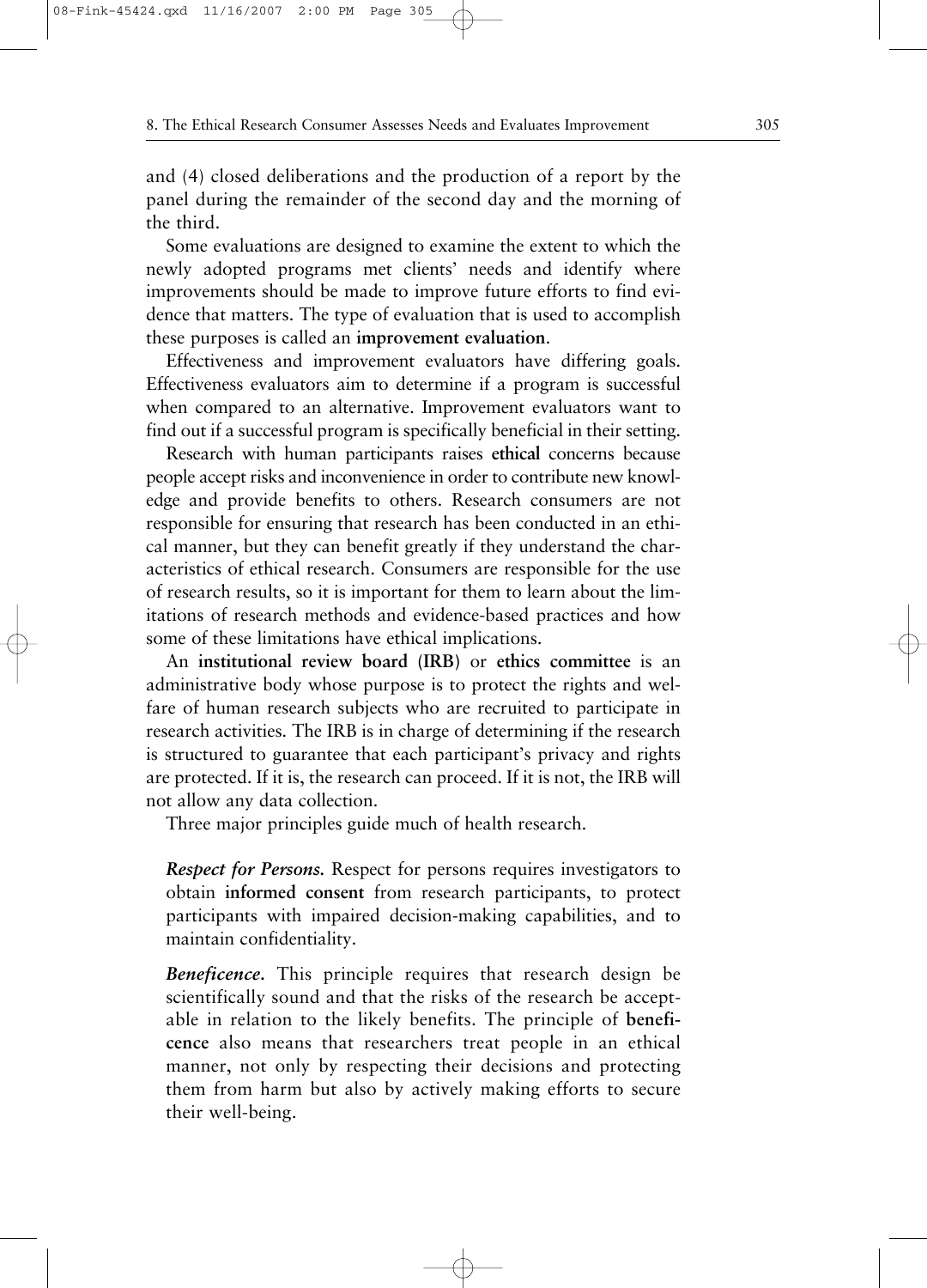*Justice*. Justice refers to the balance between receiving the benefits of research and bearing its burdens. For example, to ensure justice, the selection of research participants needs to be scrutinized in order to determine whether some classes (e.g., welfare recipients, persons in institutions) are being systematically selected simply because of their easy availability rather than for reasons directly related to the problems being studied.

The informed consent process requires researchers to disclose information that will be relevant to the potential participant's decision about whether to participate in the research. Disclosure means answering questions such as these: Why is the research being done? What will participants do? What are the risks and benefits of participating?

**Research misconduct** includes such factors as fabrication, falsification, and plagiarism. Fabrication means making up results and recording or reporting them. Falsification includes changing or omitting data or results. Plagiarism means taking another person's ideas, results, or work without giving due credit.

Research consumers should be aware of at least four ethical concerns in the application of evidence-based practices to their own settings. First, many important outcomes of treatment cannot be measured. Second, it may be impossible to decide between the competing claims of different stakeholders. Third, because the large quantities of data required to meet the standards of evidence-based practice are available for relatively few interventions, a systematic bias may be inevitable toward adapting those interventions. Finally, the application of costeffectiveness measures to decisions about who does and who does not receive services may adversely affect the position of the weaker groups in our society.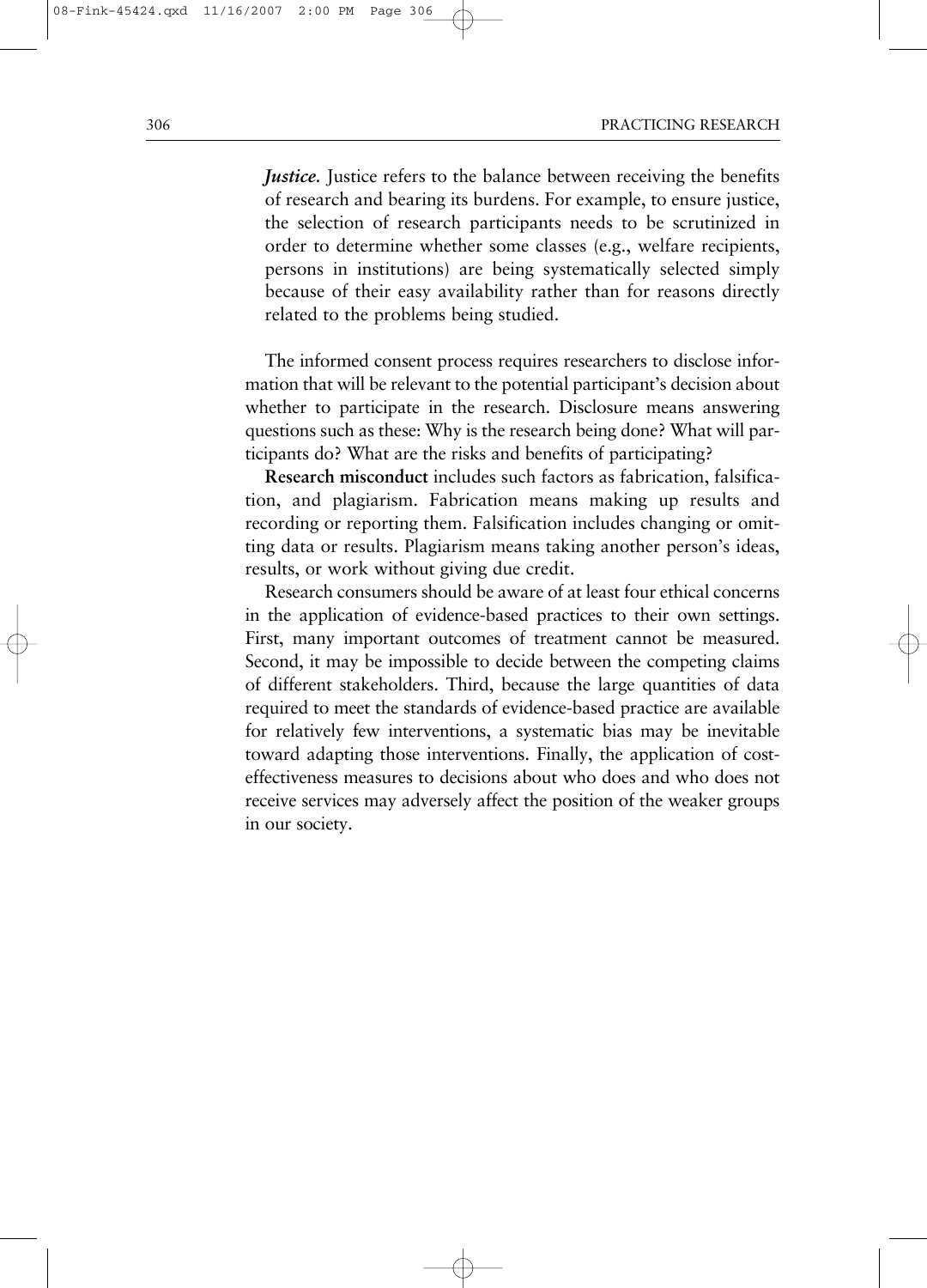

08-Fink-45424.qxd 11/16/2007 2:00 PM Page 307

## **\_\_\_\_\_\_\_\_\_\_\_\_\_\_\_\_\_\_\_\_\_\_\_\_\_\_\_\_\_\_\_\_\_\_\_\_\_\_\_\_\_\_\_\_\_ Exercises**

- 1. Name the assessment technique used in each of the following studies.
	- **a. Home Injury Hazard Risks and Prevention Methods for Young Children**

The Board requested a list of 5–7 injury hazards and 5–7 potential prevention behaviors and/or devices for children aged 1–5 years in each of the following areas of the home: bedroom/play area, kitchen/dining area, bathroom, living room, basement/garage (including other outdoor areas such as the driveway), pool, stairs/hallway, and multiple rooms/general safety. We asked participants to develop their lists of hazards by considering the *frequency, severity,* and *preventability* of the potential injury from each hazard, as well as the *efficacy* and *feasibility* of each prevention method. Efficacy was defined as the ability of the behavior or the device, if implemented, to eliminate the hazard and/or to prevent the injury. Feasibility was defined as the likelihood of implementation of the behavior or the device (depending on acquisition, installation, utilization, and maintenance).

Round 2 asked participants to *rate* each hazard and behavior/ device listed in the responses submitted to survey 1 using a scale of 1 to 3 (with 3 being highest priority). Participants could also assign a score of zero (0) if they believed that an item should not remain on the list. In rating each item, the participants were instructed to consider the same factors used in the first round (for example, children aged 1–5 years; frequency, severity, and preventability for the hazards; and efficacy and feasibility for the behaviors/devices). We calculated a mean score for each item by summing all ratings reported for a single item. Items were subsequently listed in descending order of priority.

The 47 hazards and 52 prevention methods with the highest mean scores were selected for inclusion in survey 3 based upon natural clusters, rather than just choosing the top 50 of each.

For the 99 selected items, the third round asked participants to *rate* each hazard using a Likert scale of 1 to 5 (with 5 being the most important) considering overall importance in an injury prevention program for preschool aged children, 3–5 years of age. This age group request differed from previous rounds as we sought to use the panel's findings for a future injury prevention program targeted at children aged 3–5 years.

SOURCE: Katcher, Meister, Sorkness, et al. (2006).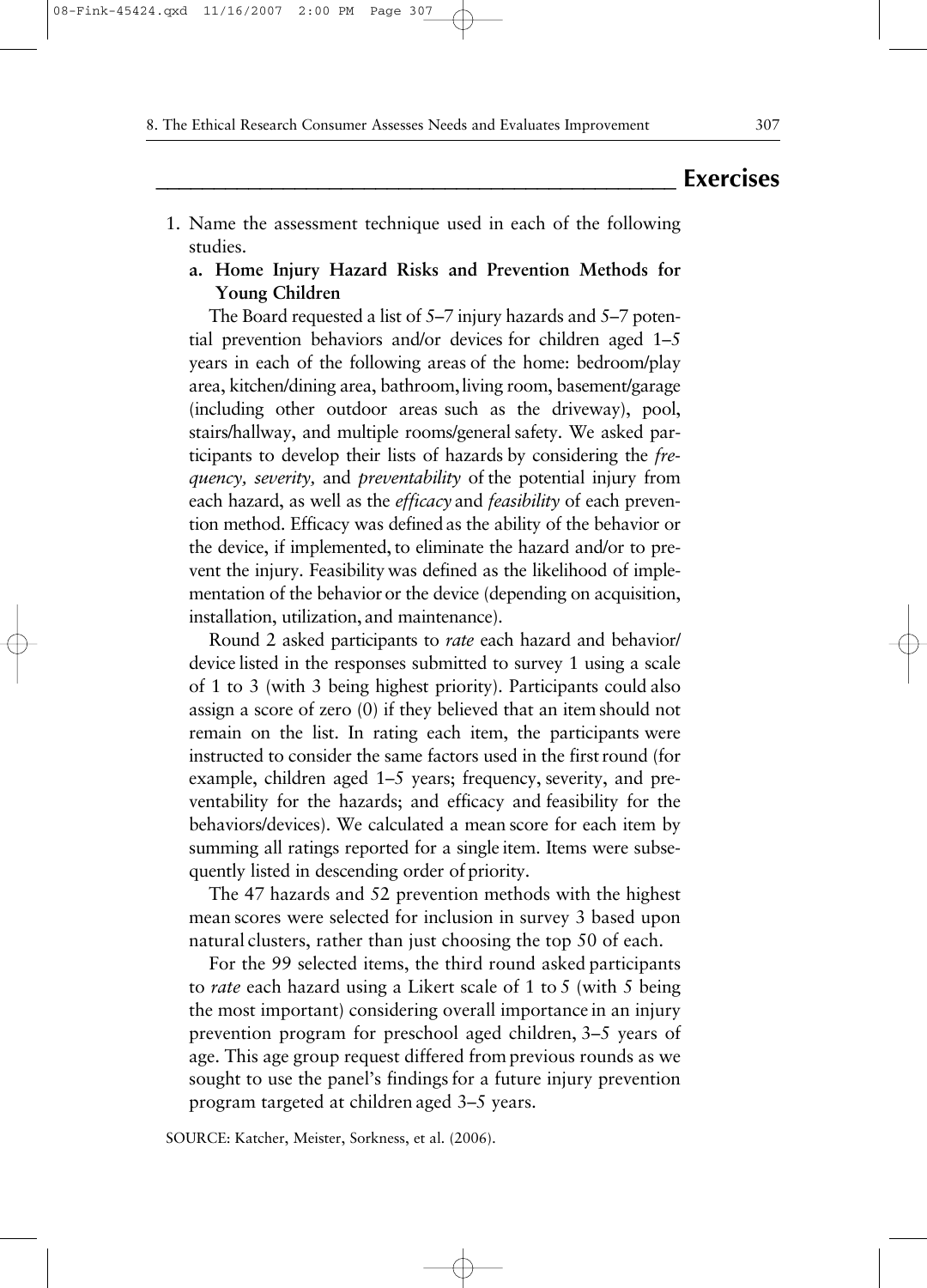## **b. Impact of Smoke-Free Residence Hall Policies: The Views of Administrators at Three State Universities**

Interviews with XXX aimed to (1) explore staff interpretation of trends and data, (2) assess observed changes in campus constituent with attitudes and behaviors resulting from the policy change, and (3) determine the impact of the policy change on personnel workload. We designed questions tailored to each department to elicit information and to enrich understanding of the policy's impact. As appropriate, the interviewer requested additional existing documentation during interviews.

In total, we contacted 47 personnel for interviews. Thirty campus personnel contributed to the study through telephone interviews, e-mail correspondences, providing data, or a combination thereof. We conducted 27 telephone interviews: 10 at URI, 7 at MSU, and 10 at OSU. Three additional xxx answered questions by e-mail correspondence. At MSU and URI, personnel from all identified departments, except admissions, participated in the interviews. At OSU, personnel from all 7 departments participated. In some cases, we interviewed multiple personnel from a single department. The interviewer took copious notes during the interviews and then compiled them along with e-mail correspondence into an interview report.

SOURCE: Gerson, Allard, and Towvim (2005).

2. Match each need with its appropriate definition.

| Need |                                 | Definition |                                                                                                                                                                                                                       |  |  |
|------|---------------------------------|------------|-----------------------------------------------------------------------------------------------------------------------------------------------------------------------------------------------------------------------|--|--|
|      | A. Social                       |            | 1. Individual and communal lifestyles and beliefs<br>that affect a community's well-being                                                                                                                             |  |  |
|      | B. Behavioral                   |            | 2. Community's perceptions of its problems                                                                                                                                                                            |  |  |
|      | C. Administrative               |            | 3. Problems that can be documented to affect a<br>large number of people in the community                                                                                                                             |  |  |
|      | D. Communal/<br>Epidemiological |            | 4. Social or physical factors that are external to an<br>individual or a community                                                                                                                                    |  |  |
|      | E. Physical                     |            | 5. Policies and resources that exist in the<br>organizations and institutions (e.g., school,<br>hospital, business, nongovernmental<br>organization) that might facilitate or hinder the<br>adoption of a new program |  |  |
| E.   | Educational                     |            | 6. Individual and community knowledge, attitudes,<br>skills, and self-efficacy beliefs                                                                                                                                |  |  |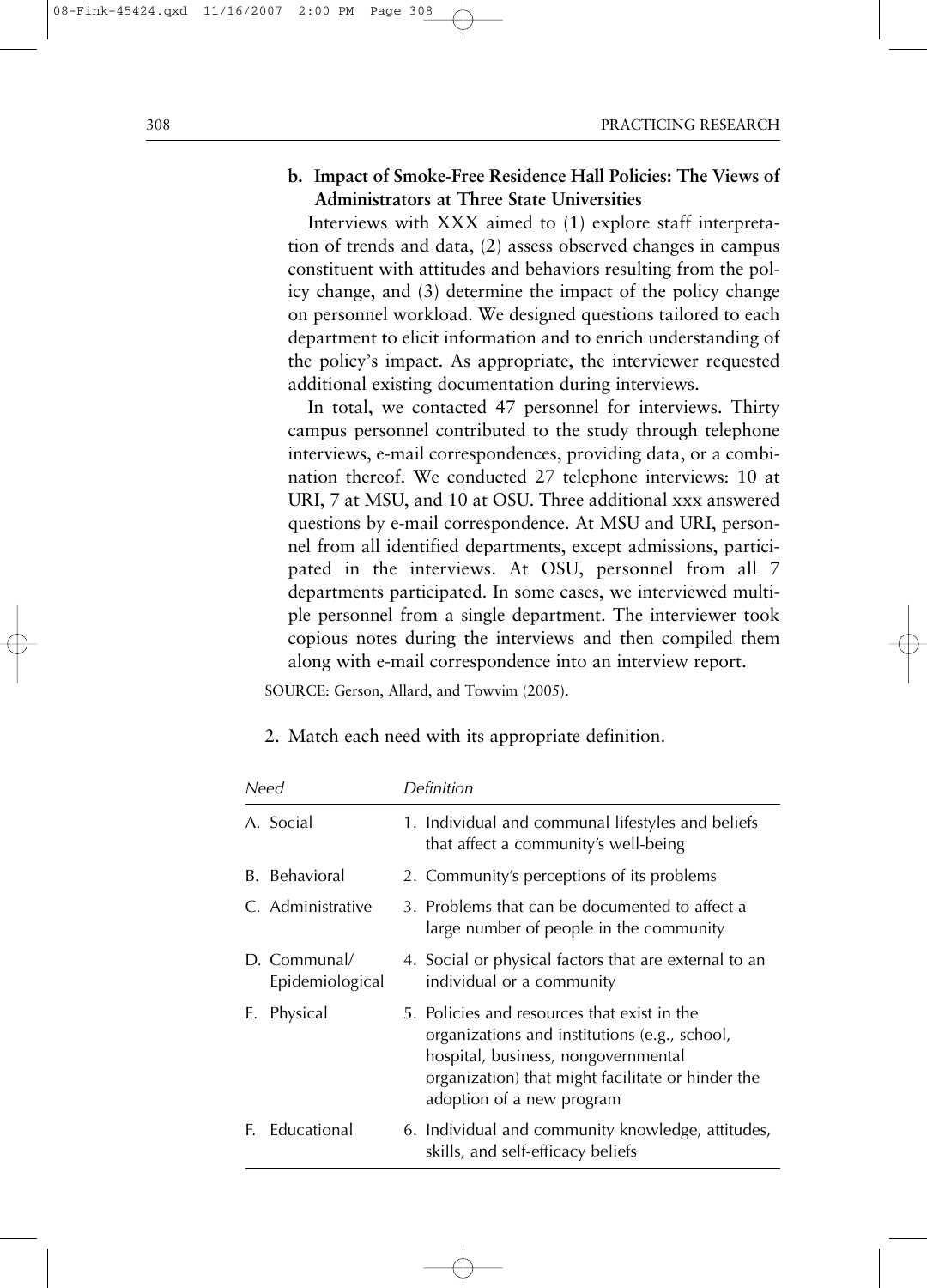

- 3. Which of these should be applied to improvement evaluation? Check all that apply.
	- $\square$  Evidence-based programs
	- $\square$  Randomized controlled trials with blinded observers
	- $\square$  Evidence-based performance standards
	- Very detailed study inclusion criteria
- 4. Which of these should be applied to effectiveness evaluations? Check all that apply.
	- $\square$  Reliable and valid measures
	- $\Box$  Inclusive study eligibility criteria
	- Assessment of evidence-based programs
	- $\Box$  Flexible evaluation designs
- 5. Match the following statement with the concept that supports or defines it.

| 1. In our RCT, we went to great trouble to ensure that<br>the alternative program has not been proven<br>superior to the experimental.                                                                                                                                                                                              | a. Informed<br>consent                                                  |
|-------------------------------------------------------------------------------------------------------------------------------------------------------------------------------------------------------------------------------------------------------------------------------------------------------------------------------------|-------------------------------------------------------------------------|
| 2. Participants in the research are knowledgeable about<br>the risks and benefits of participation and the<br>activities that comprise participation. They also agree<br>to the terms of participation and are knowledgeable<br>about their rights as research subjects.                                                            | b. The ethics<br>committee or<br>institutional<br>review board<br>(IRB) |
| 3. U.S. government policy also mandates that it must<br>have at least five members, with varying<br>backgrounds. When selecting members, the<br>committee must take into account racial and cultural<br>heritage and be sensitive to community attitudes.                                                                           | c. Equipoise                                                            |
| 4. The selection of research participants needs to be<br>scrutinized in order to determine whether some<br>classes (e.g., welfare recipients, persons in institutions)<br>are being systematically selected simply because of<br>their easy availability rather than for reasons directly<br>related to the problems being studied. | d. Justice                                                              |

6. Which of these is characteristic of research misconduct? Circle all that apply.

| Plagiarism           | a |
|----------------------|---|
| Falsification        | h |
| Conflict of interest | C |
| Fabrication          | d |